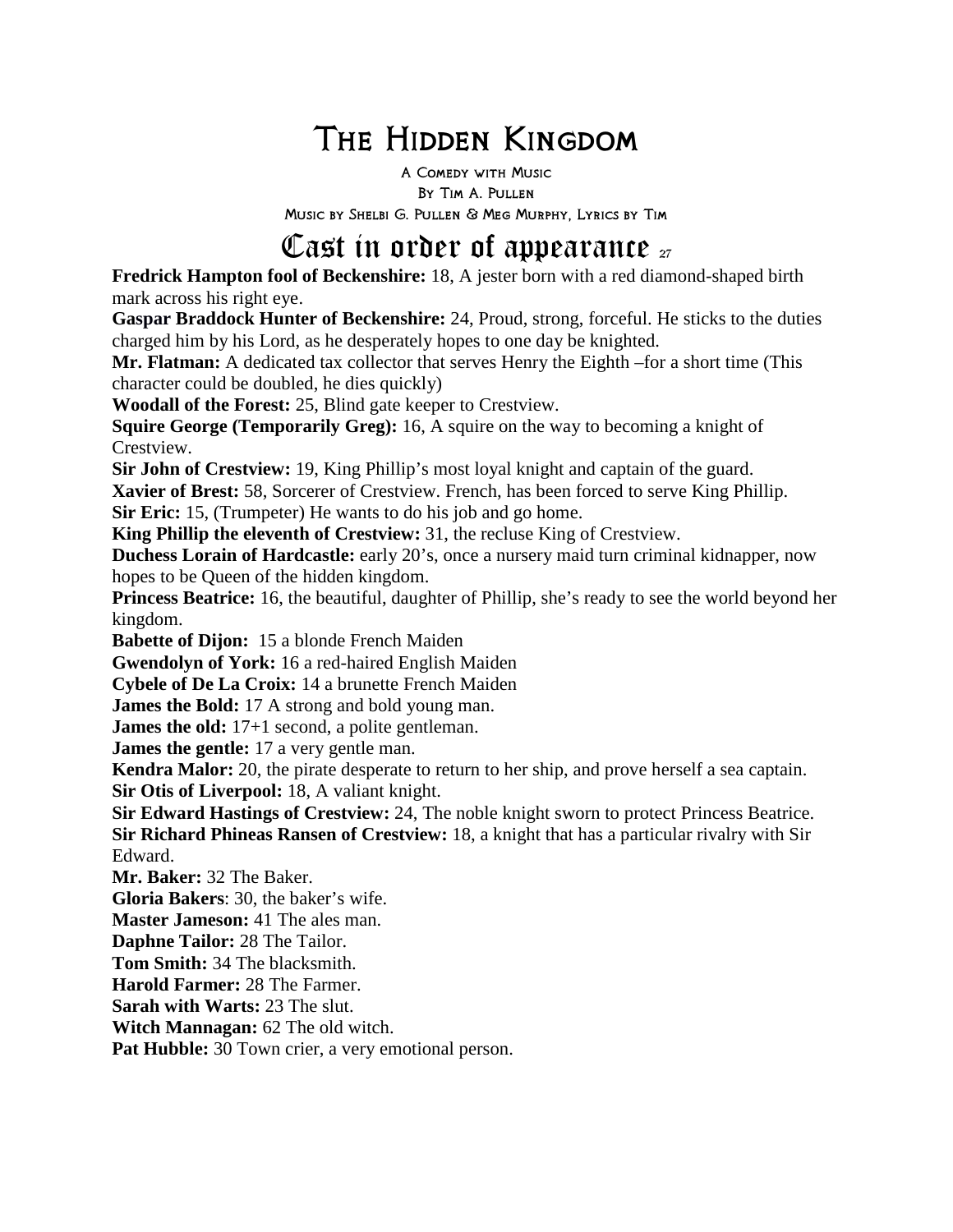#### **Prologue**

(All that can be seen are trees, perhaps some rays of the setting sun would be nice. Fredrick the fool is thin and lacking the look of strength. He is dressed in a tunic split down the middle, half green and half purple, with sleeves that match the opposite side, he has a red birthmark in the shape of a diamond over his right eye, and blueberry juice smeared to mark the other. He's wearing a hat of three points with bells, and carries a scepter which is a stick with a red ball tied to the end. At the moment he holds a sack of cheese and bread. Frederick runs across the stage, looking over his shoulder and either whistling, humming or playing a flute, to the tune of "Nights were made for Knights". He dodges behind one tree in facing the audience, acknowledges them, as he begins singing, as the music accompanies him.)

#### **Fredrick:**

Once upon a time, We shall begin our story. In the days of yore, With kings and knightly glory. T'was long ago t'was far away Our story begins at the end of a day. Deep within a wood at the edge of one great nation. Travelers quite scarce with greatest hesitation. The woods were enchanted; well that's what was said No one dare enter for fear they'd be dead. But on this very day, As the sun was setting A tax collector dared, (We see mister Flatman walk into the woods.) For fear of his beheading He trekked through the woods Scared there's no doubt, No person went in there that ever came out. And then there was a fool (He points top himself) That ran to that dark hollow, I must admit that I was sure no one dare follow. But my capture was quick, and I must admit strong. He's right behind me, so I'll end this song, (Fredrick exits running) Nights were made for knights…

(Runs out of sight for a moment, Gaspar runs after. They both disappear off the stage. If possible the tune should continue a few moments, until Fredrick can catch up with the beat as he re-enters.)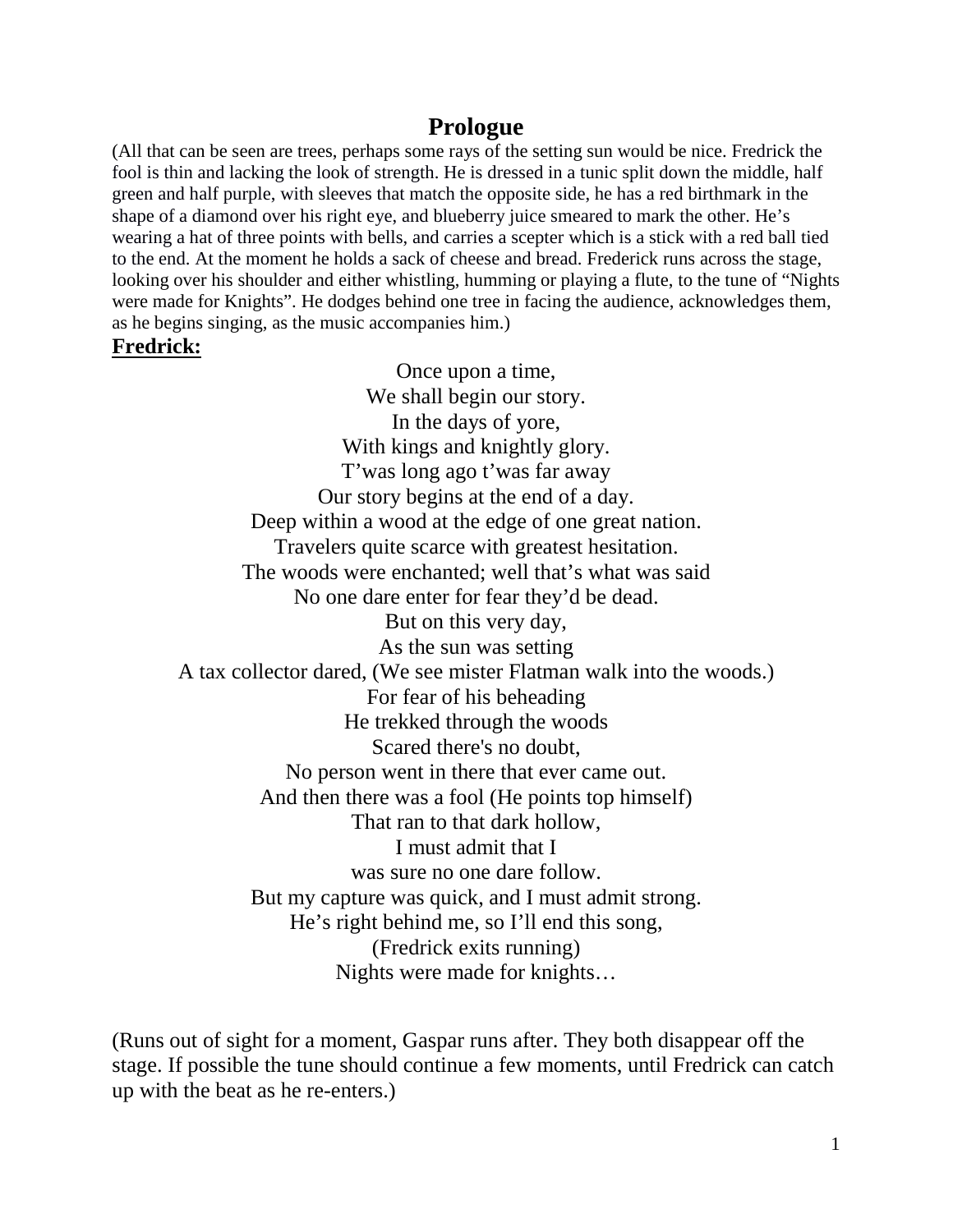#### **Act one scene one**

Wednesday August 9th 1536

(Scene opens at dusk in a dense forest of England, all we see are trees. Gaspar enters carrying an axe, with a sword sheathed upon his belt as he walks through the forest with Fredrick chained up and tossed over his shoulder like a sack of potatoes. Gaspar's appearance is far more open to debate than Fredrick's, other than the fact, he is much stronger, taller and manlier than the Jester he carries.)

**Frederick:** (singing) 'cause nights were made for knights, and meals are fit for kings, just to bring delight to all these worldly things; now how could a peasant find joy in that? The knights get killed and the kings get fat. 'Cause night are made for knights-

**Gaspar:** Do shut up fool. (He does. Gaspar plops the jester down by a tree) I cannot believe thou ran into Beckenshire forest.

**Frederick:** I cannot believe thou followed me.

That's why I chose this path to flee.

I thought only a fool would give chase, if you please.

With the dangers that lurk, behind oaken trees.

I've heard that in these woods do dwell,

creatures of shadows and demons from hell.

Four headed dragons, which take sacrifice,

One head that breaths fire, whilst the other breaths ice.

**Gaspar:** You said there were four heads. What of the other two?

**Frederick:** Why should any sane man desire, to learn what lies beyond the ice and fire?

**Gaspar:** Stop it!

**Fredrick:** Stop what?

**Gaspar:** You're speaking in rhyme! It's driving me crazy!

**Fredrick:** Not all the time, I often get lazy.

**Gaspar:** This axe is sharp!

**Fredrick:** Very well, then don't harp!

**Gaspar:** Fool! I command thee to stop! You have no reason to act the fool for me. **Fredrick:** I'm not acting. You don't like having any fun at all do you?

**Gaspar:** This wood is no place to enjoy one's self. I've heard tale that some of the trees will open up and swallow men whole.

**Frederick:** Then why'd you give chase? Are you mad?

**Gaspar:** It's called loyalty. You would never understand. I am bound by my duty. Besides I'm not afraid of any beast on earth.

**Frederick:** No man can really know that until he's looked the reaper straight in the eyes.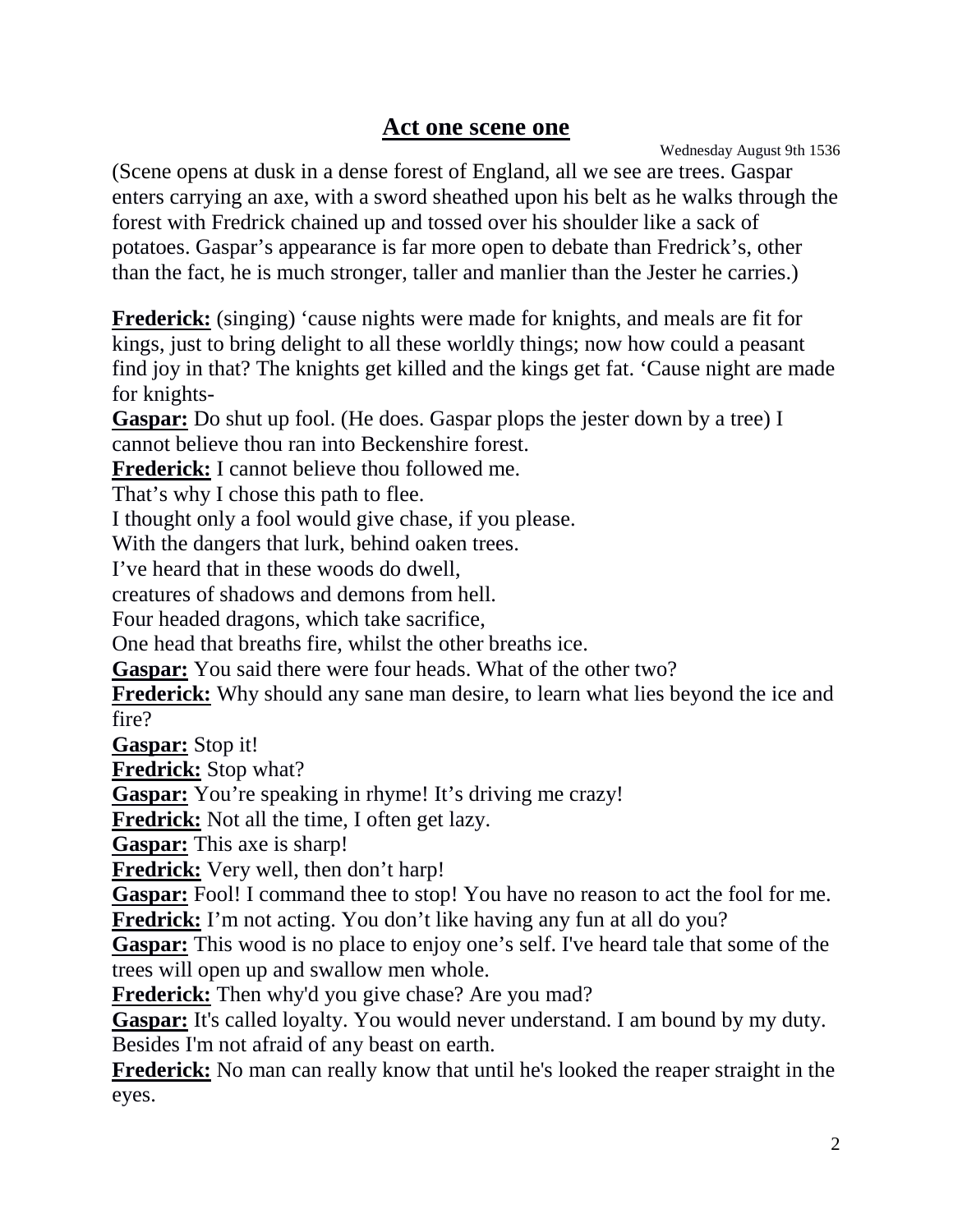**Gaspar:** You've never met my wife. You've made me chase you down through a haunted wood, and now you're making me carry you back.

**Fredrick:** I'm making you?- I'd hardly say, within these woods I'd rather stay. **Gaspar:** I was told I could just bring your head.

**Frederick:** Would you do that?

**Gaspar:** It would be lighter, seems empty enough. What did you get away with? **Frederick:** I did not get away you see, you caught up and captured me. (Gaspar raises his axe) Sorry. Sometimes the mood just strikes me.

**Gaspar:** It shall not be the only thing.

**Fredrick:** (Laughing) Ha! You do have a sense of humor. (Gaspar remains stoic, despite Fredrick's laughter) -Perhaps- I do apologize, sometimes the muse of revelry just over takes me, I'm minstrel. Dost thou get it? Minstrel, because I'm a jester, or fool, which is a type of minstrel, not menstrual as in a lady's- ah never mind. You must be pre-minstrel, which means you're not ready for me yet. (There's an awkward silence) So you're married? That must be nice, I've heard there is nothing to compare to the love of a good woman.

**Gaspar:** Aye, tis true, alas the good woman that once loved me, became my wife. The love of a married woman is something quite different than the love of a good one.

**Fredrick:** Ha! Another jest from the man that doth not laugh.

**Gaspar:** Who's jesting? What did you steal?

**Fredrick:** Not a thing. I've told you-

Gaspar: Never mind I'll see for myself (He looks in a sack) Cheese? A wheel of cheese and a loaf of bread! I was sent after you for that!

**Frederick:** Well don't be cross with me, I didn't send you.

**Gaspar:** I cannot believe this! I come from a long line of soldiers!

**Fredrick:** Why is it soldiers must always be in line?

**Gaspar:** Mine father Served Henry's, his father served Richard! I myself served in the royal guard! And I'm being sent to hunt down a jester for stealing bread and cheese. Next they'll be sending me after mice! Do I look like a cat to you?

Fredrick: I've never seen a cat your size, but you are quite furry.

**Gaspar:** Do you know who I am?

**Fredrick:** A very large bitter man?

**Gaspar:** I am Gaspar Braddock! Huntsman of Beckenshire, I served in the army of Henry the eighth!

**Fredrick:** Pleased to meet you, I'm Fredrick Hampton fool of -

**Gaspar:** I was very nearly Sir Gaspar! Dost thou know that? I prayed for a fortnight! I Fasted, I trained! I followed ludicrous orders that made no sense whatsoever,

**Fredrick:** Like running after a fool for a wheel of cheese?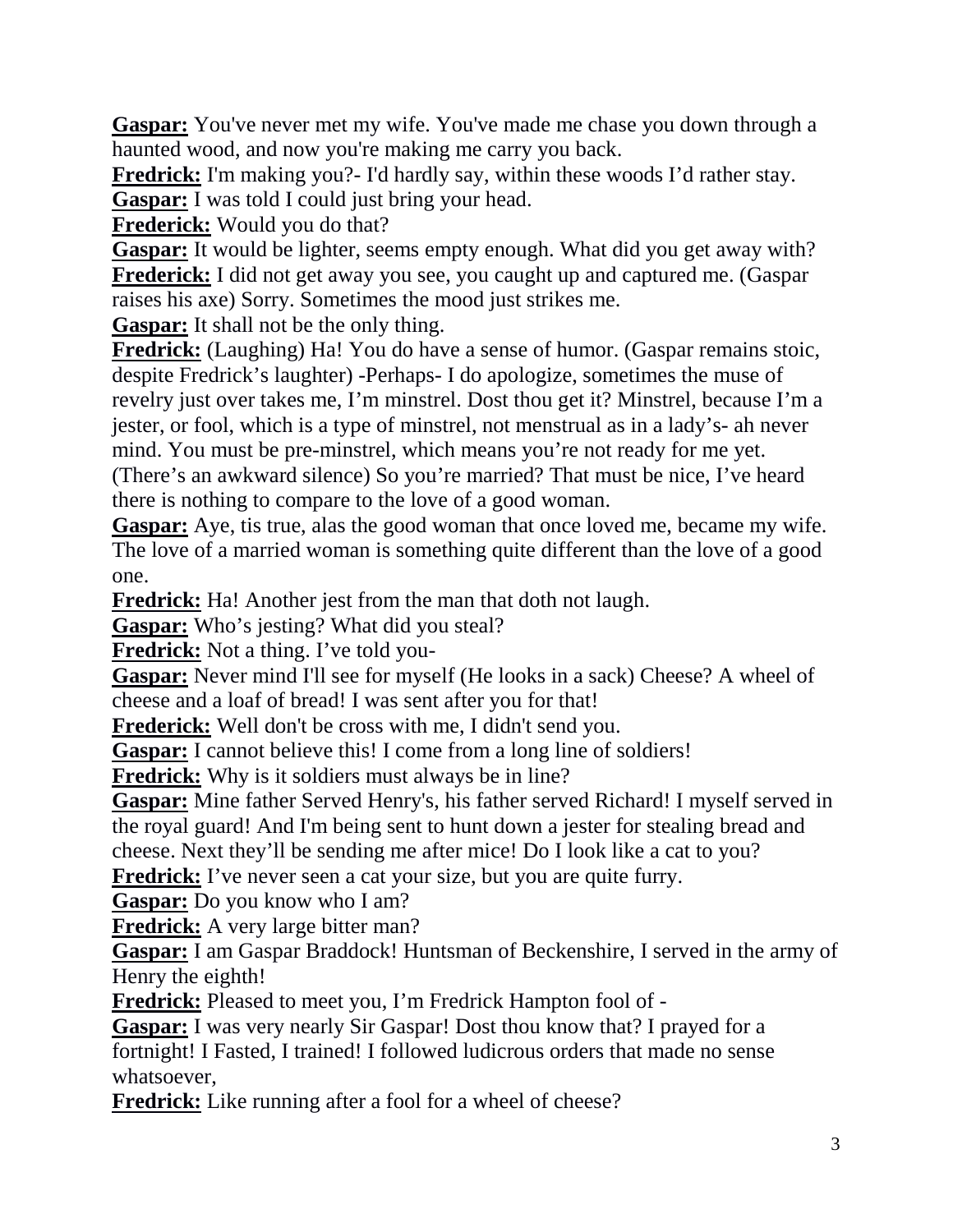**Gaspar:** Yes! But I remained Loyal! And now I'm sent on the errands of a cat. There once was a time, when I was quite feared. Respected, desired and oh so revered. I fought in great battles, I won some great wars. Wooed ladies of wealth, sleep with some- mores. I wore suits of armor so shiny and bright. Proved my own courage and showed off my might. Those days of great battle I miss them so much. My mace swinging 'round, with a broad sword to clutch. My foes were all bested Their blood on my hand Those were the days I felt like a man. My steed, and my honor they traveled me well. From the tops of Cairn Toul To the dungeons of hell I rode with my glory, I rode for my King The chivalrous knighthood was my golden ring. I was to be knighted quite well on my way. Then the news came, that one fateful day. A milkmaid I lusted, or so I had thought was kin to the grand-duke, and mighty distraught. Our evening together, though fast and quite wild, Had made me a father and gave her a child. A knight with great honor, I never would be, A husband and father, was the fate left to me. I traded my armor for this wedding band Hung up my old glory of defending this land No more would I ride out with banner held high Just trudge through existence like some common guy. A guard for a noble T'was best I could do-Until came this day- now I'm sent after you.

**Fredrick:** Tis a moving story, can one not be a knight and a father? **Gaspar:** There is an oath of celibacy during training, which I had obviously not followed to the strictest definition. T'was bad luck she was related to the Duke. **Fredrick:** Luck had nothing to do with it, we're an island nation we're all related someway or other. **Gaspar:** Tis true.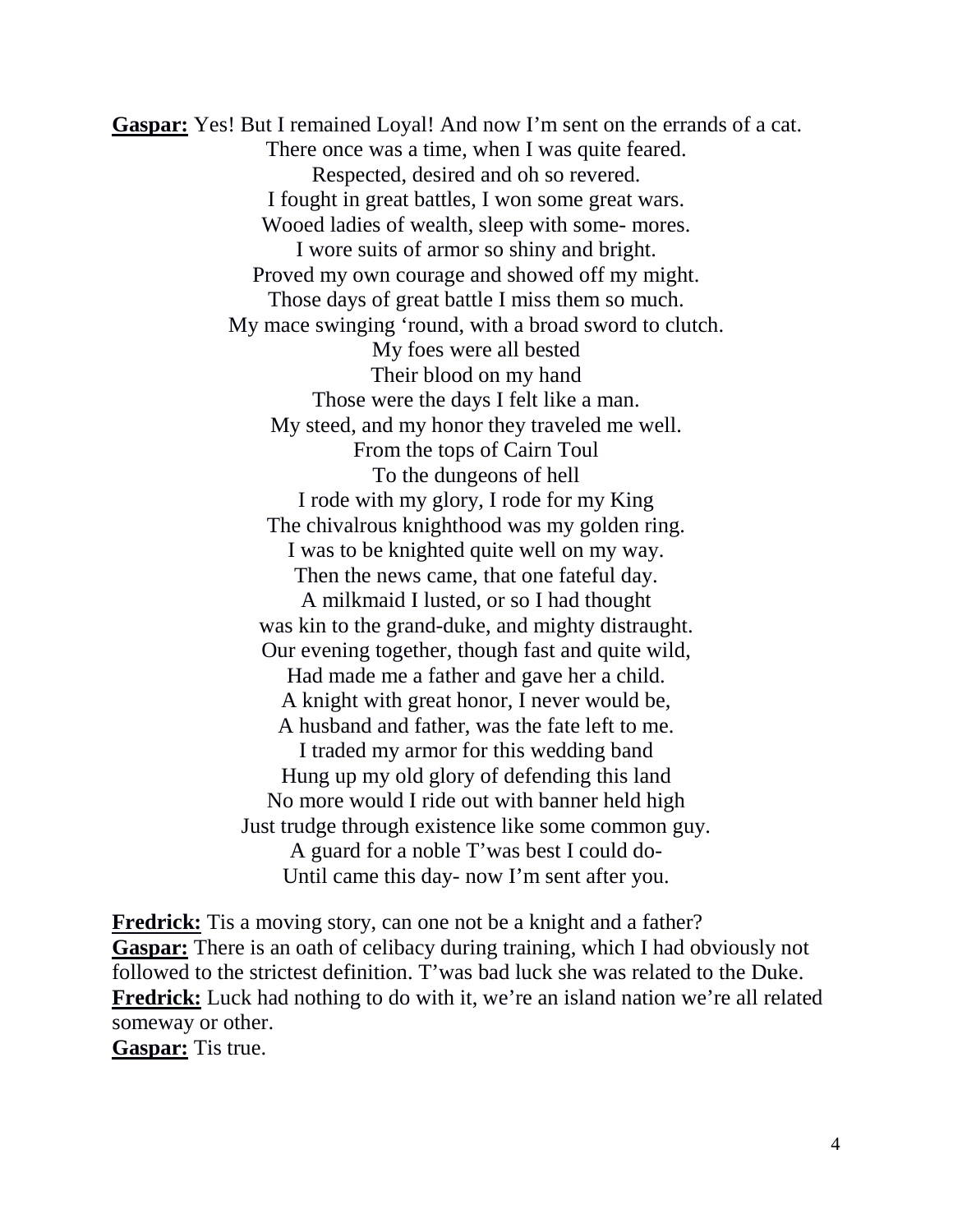**Fredrick:** Then you'd set your brother free? (Gaspar looks stoically at him) I beg you understand I had no intention of insulting your honor by running away, you are scary.

**Gaspar:** Why did you not steal gold or silver? Even fine china! But Cheese and bread? I don't believe this, the bread is stale!

**Frederick:** I did not steal anything, t'was was a gift, believe me! I was hungry, gold and silver hurt my teeth. I do apologize, next time I'll attempt to get something better.

**Gaspar:** I'm glad my father died before he saw me sent into a haunted wood, risking life and limb to fetch a court Jester with cheese.

**Fredrick:** And a loaf of bread.

**Gaspar:** Forget the bread its stale!

**Fredrick:** I know too well this bread be stale, would you share the cheese for a sip of ale?

**Gaspar:** You rhyme again. I do not wish to feast upon your ill-gotten gains.

**Fredrick:** Not ill-gotten, ill-gifted.

**Gaspar:** What trickery be this? You wish me to share your guilt.

**Fredrick:** Nay, just your drink. At least un-chain me and I will walk back with you under the power of mine own two legs.

**Gaspar:** Can I trust you?

**Fredrick:** Hardly ever.

**Gaspar:** Then why should I unchain you?

**Fredrick:** You could keep my hands chained and just free my legs if you wish, if I be too heavy to carry.

**Gaspar:** You're not heavy, just awkward.

**Fredrick:** Tell me about it.

**Gaspar:** Allow thee to find the key.

**Fredrick:** Now thou, speaks in rhyme? Tis, quite fun, at the appropriate time.

**Gaspar:** Your head will fit in this sack, right next to the cheese. (He sets his axe down on a tree and distractedly searches himself.)

**Fredrick:** But not with the bread. You mustn't forget the bread. (Frederick takes the key from a hidden spot and unlocks himself then sneaks behind the Gaspar and grabs the axe.)

**Gaspar:** The bread is too stale for consumption fool. I know t'was here a moment ago. I could not have put it elsewhere. (Searching for the key) Now, why can't I find that blasted key?

**Frederick:** I took it from your belt a while ago. (Then he whacks Gaspar in the head with the flat side of the axe, Gaspar is knocked unconscious and falls to the ground) I did warn you not to trust me. (Takes a sip from Gaspar's goblet. Singing, to the Nights were made for Knights tune)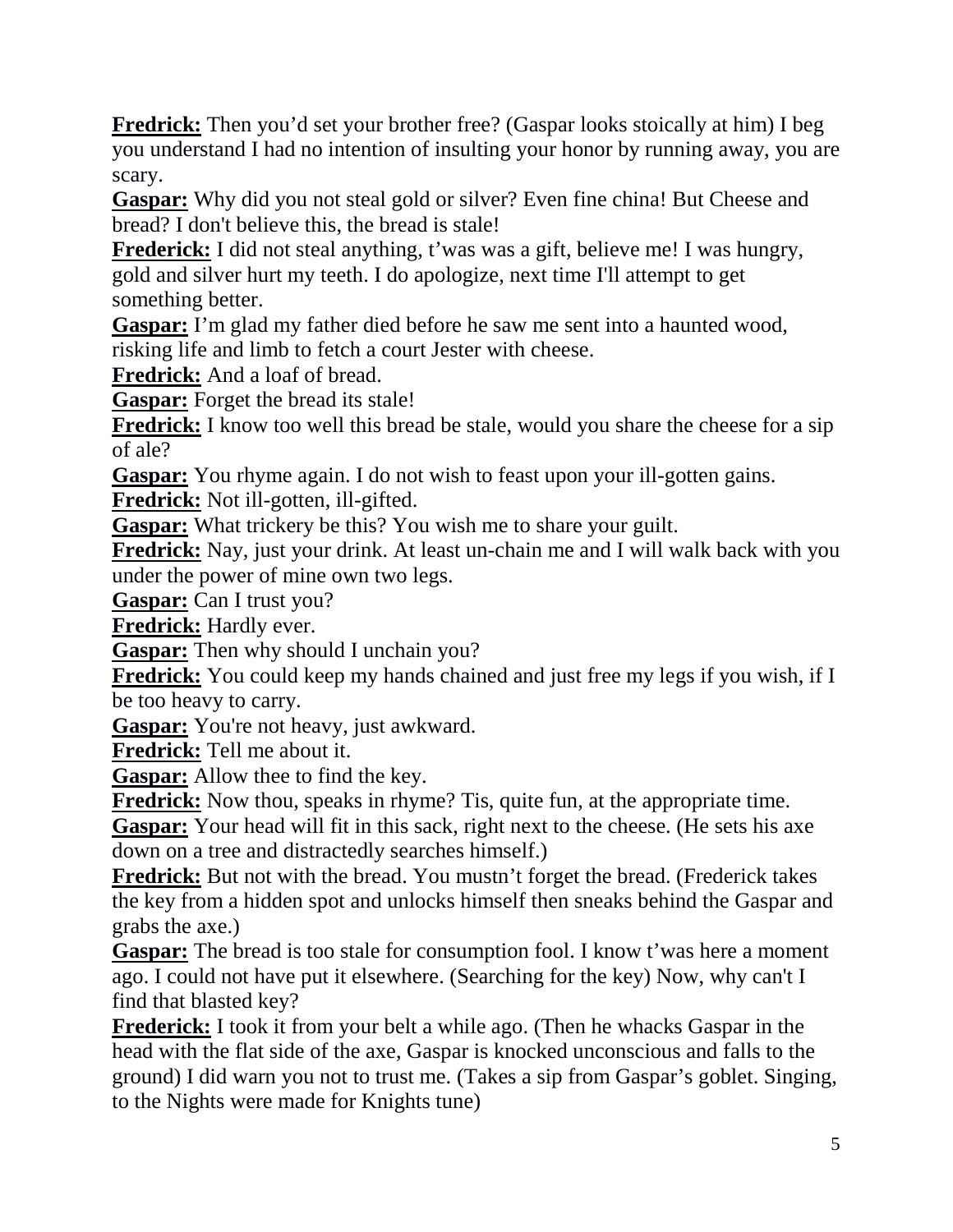Then I smack my assailant on top of his skull, His axe was sharp but his wit was dull (He collects his things, then whistles and yells) Bartholomule! (He then hops on an invisible donkey and gallops off stage singing to himself again) Nights were made for knights, and meals are fit for kings, just to bring delight to all these worldly things-

(End scene)

(The lights go down, and some of the scenery changes a bit)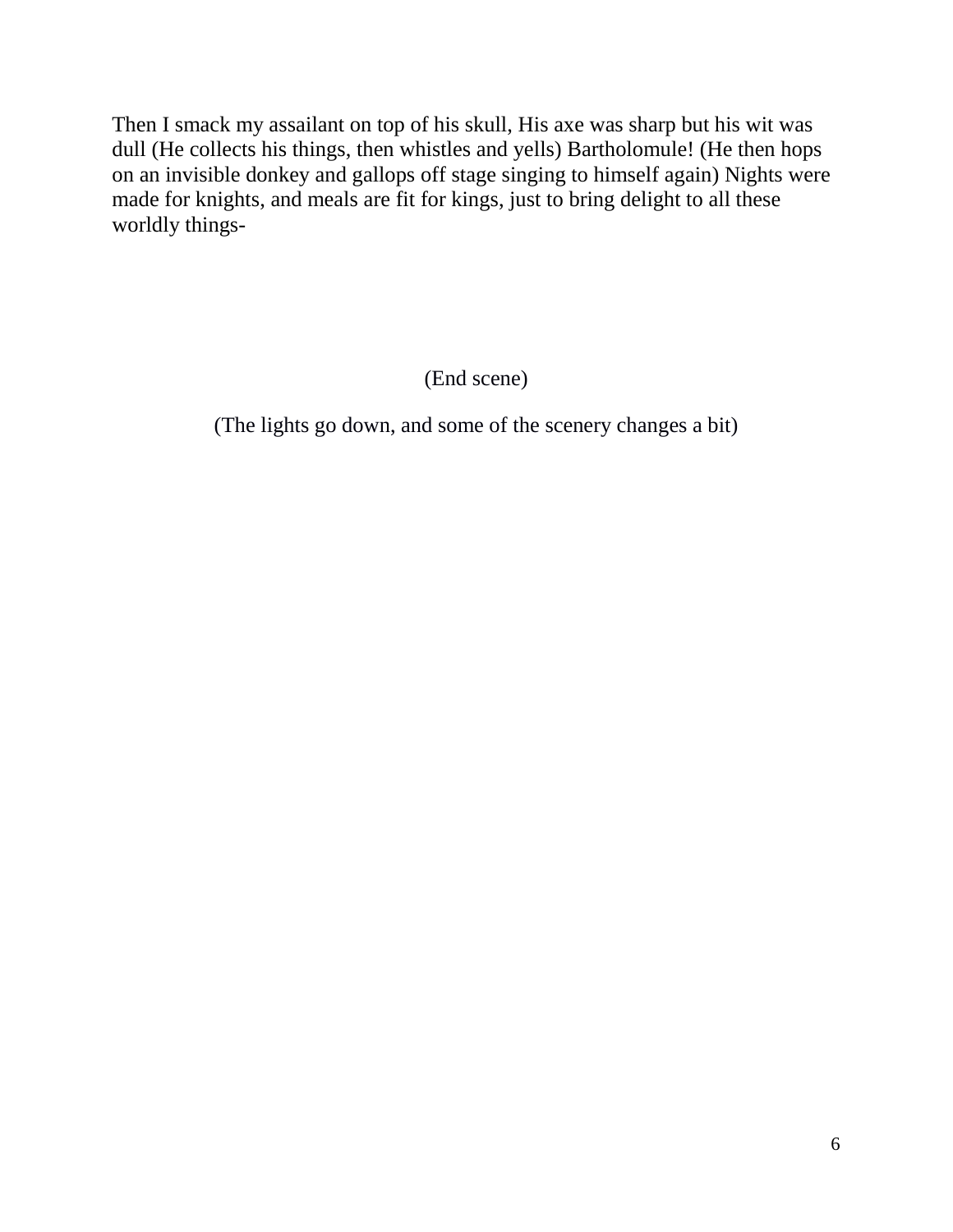### **Act one scene two**

(Somewhere else in the same forest, still dusk, but duskier dusk. From between the trees we can see a castles' front wall with a large draw bridge door studded with iron spikes hidden behind an old dead bush. The ground in front of the gate should have a slight raise, to accomidate the special effect. The castle wall is covered in ivy from apparent neglect. A blind man dressed in a dark green cloak sits with a staff by a small fire with a pot cooking what must be his dinner just off to the side of the bush. A taxman, well dressed with a mace and two sacks of money hanging from his belt walks past and notices the blind man.)

**Mr. Flatman:** You there! Pray you, what business have you here?

**Woodall:** I assure you, none of yours.

**Mr. Flatman:** How dare thou peasant! I am Master Flatman, an agent of the king! I could have your head for impudence!

**Woodall:** Have me head, I'm not doing much with it, but I ain't impudent, ask the bar maid!

**Mr. Flatman:** Thou art nothing more than a blind beggar.

**Woodall:** I have not begged anything from you.

**Mr. Flatman:** Do ye know where you are man?

**Woodall:** Sitting in front of a pot of me quail stew. At least methinks it was a quail. Could've been a pigmy turkey, perhaps crow, I've had all three but couldn't tell ya which was which.

**Mr. Flatman:** Thou art in the Haunted wood of Beckenshire. Very few men walk through these woods and live to tell the tale. It's said to be riddled with demons and beasts of the most dangerous kind.

**Woodall:** Never seen anything of the sort.

**Mr. Flatman:** Have you ever seen anything of any sort man?

**Woodall:** No, that be true. I must admit ya got me on that. If you're so concerned, why doth you travel this way?

**Mr. Flatman:** My duty is to have the taxes back by my deadline, I was in search of a more direct route.

**Woodall:** Oh, a tax collector are you? Perhaps these woods are riddled with evil things. Don't taxmen always travel in packs? Like wolves and buzzards.

**Mr. Flatman:** Aye peasant, I am one of five men. The others would not follow me through this enchanted forest. Tis my charge to have these coins in the court of Henry the eighth in due time, before he should lose his temper and I my head.

**Woodall:** Then, good day to you sir, God speed with your taxes.

**Mr. Flatman:** Good day? Tis dusk. The sun is moments from setting.

**Woodall:** Tis all the same to me.

**Mr. Flatman:** What's this? (He notices the castle door)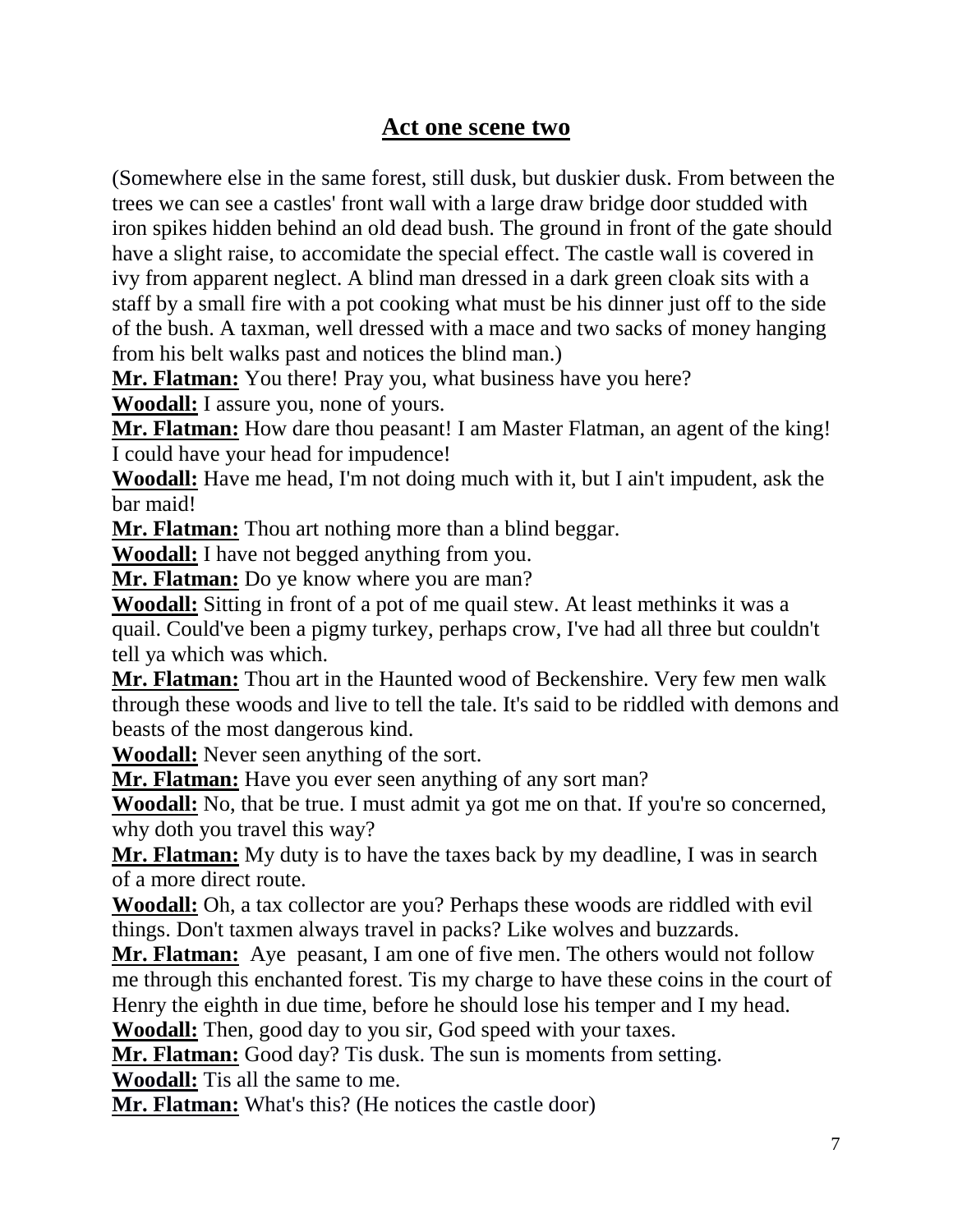**Woodall:** What's what? You asking me?

Mr. Flatman: You're sitting in front of a castle! A castle hidden in the woods! **Woodall:** You sure that's not a bush?

**Mr. Flatman:** An old dead branch lies before it, but (moving the bush aside) It looks like it's a draw bridge.

**Woodall:** Couldn't be. There would be a moat.

**Mr. Flatman:** No moat, just a pile of odd rocks. Do you know what this means? **Woodall:** Means I need a bigger bush.

**Mr. Flatman:** There was a kingdom here that no one knew of! This kind of discovery will make me famous! I'll go down in history!

**Woodall:** You're going down that's certain.

**Mr. Flatman:** What? Wait, this isn't a rock at all, this is a skull! These are bones, crushed bones of-

**Woodall:** Let her drop!

**Mr. Flatman:** Oh-! (The drawbridge falls quickly and heavily on Mr. Flatman, now you know why we call him Mr. Flatman)

**Woodall:** Squire? Did we get him?

**Squire George:** (On the other side of the gate) I see no intruder.

**Woodall:** (Stands on the bridge and walks a bit) Well neither did I but- (he taps his staff, and a squishy fart noise comes from under the gate) Yeah, there he is. Grab the shovels, help me clean him up!

**Squire George:** I hate cleanin' up these people.

**Woodall:** Then find me a bush big enough to hide this bloody gate.

**Squire George:** Fine, I shall. (He returns with shovels, raises the gate a bit and he cringes at the sight below the gate) There are times I envy your blindness.

**Woodall:** You get to look at beautiful women, whilst all I can do is feel 'em.

**Squire George:** I prefer to do both, but you are right, the most gruesome of sights is worth that. Are you boiling crows again?

**Woodall:** I was hopin' it was quail.

**Squire George:** You should at least take all the fathers off.

**Woodall:** I try.

**Squire George:** What's this? Woodall, sacks o gold! We're rich!

**Woodall:** Nay, that wealth be not ours. That gold is taxes collected for some fellow named Henry, callin' himself the king of England.

**Squire George:** King Phillip ain't gonna like that.

**Woodall:** This Henry won't be too happy that we've got his gold neither. He'll probably forget about the tax man but he'll search the wood for them taxes. I'll walk 'em down to the edge of the path after I 'ave me meal.

**Squire George:** There's plenty here, let's take two a piece, No one'll miss 'em.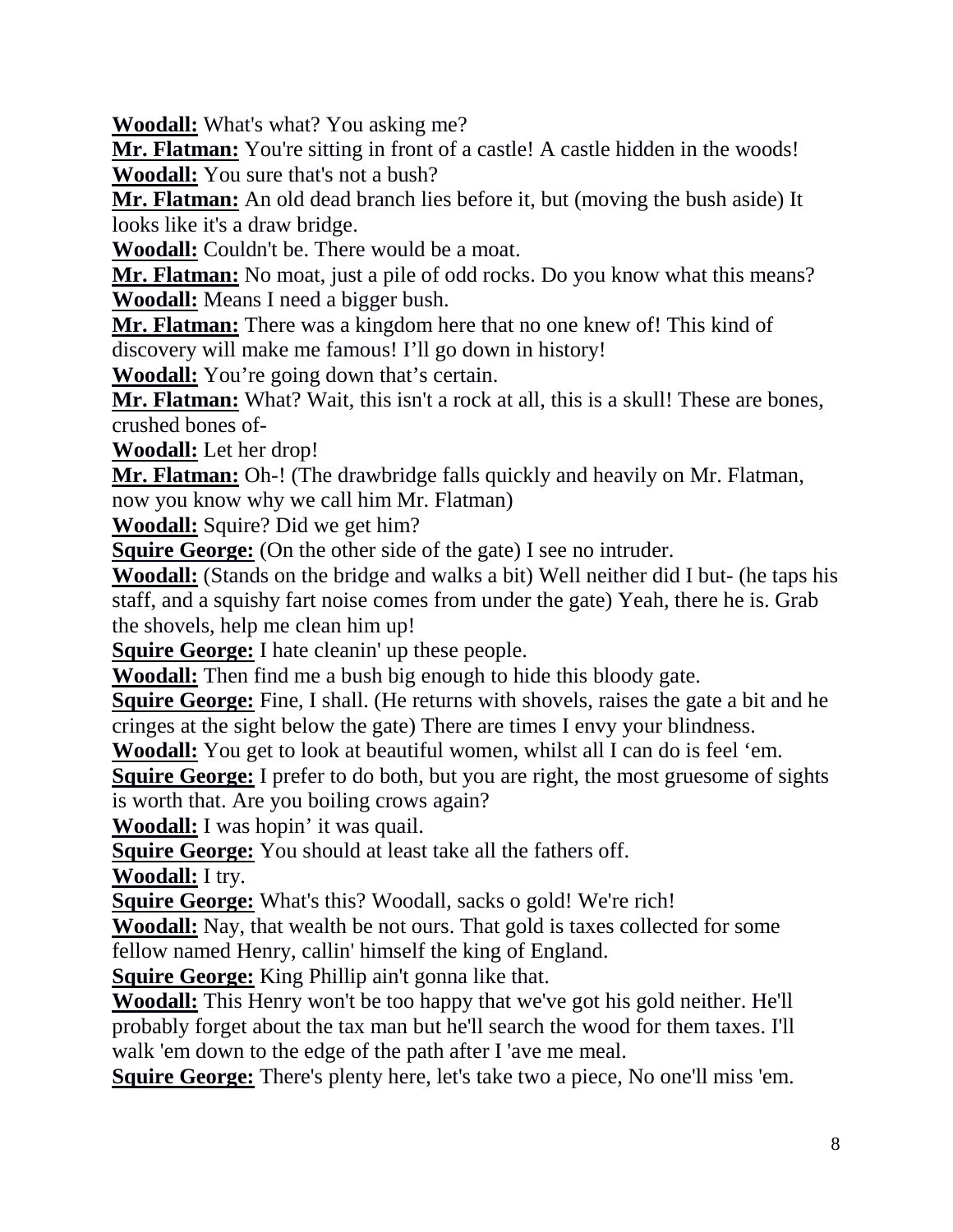**Woodall:** They won't be doin' ya any good, unless they're forged in Crestview with King Phillip's face. Get it out your head George.

**Squire George:** Alas, tis true. What if one day I was to leave the kingdom and see the rest of this wide world? Maybe the King would send me on a quest.

**Woodall:** He's not lettin' any of us leave, you know that.

**Squire George:** Maybe he wouldn't know till I was gone. Do you know how much there is yet to explore? Do you realize how much more one could learn from this world?

**Woodall:** You know better than to try runnin' away don't ye? Have you ever seen anyone make it past the forest edge without an arrow in his heart?

**Squire George:** Tis my charge to sound the alarm; however I would neglect the alarm for myself. There are so many things in this world I've never seen.

**Woodall:** If I worried a bit about what I wasn't seein' I'd drive meself mad. You wanting to explore, and understand things. Let me give you a piece of knowledge me father lent me. The less you know the better.

**Squire George:** If I remember correctly Socrates once said- (The following song is choreographed with disposing of the squished tax-man)

**Woodall:** Philosophers and sages may never tell you this,

The lest you know the better, ignorance is bliss

This man, he had to know

What lay beyond this bush

Then he had to die,

And now he's not but mush.

Philosophers and sages may never tell you this,

The less you know the better, ignorance is bliss

**Squire George:** I'd wish to chart the world,

To know the great unknown,

**Woodall:** I say you're better off, leaving well enough alone

Philosophers and sages may never tell you this,

The less you know the better, ignorance is bliss

**Squire George:** I'll lift every rock,

I'll flip every stone,

**Woodall:** You'll find sleeping snakes,

Should just be left alone

Philosophers and sages may never tell you this,

The less you know the better, ignorance is bliss **Squire George:** I could sail the seas,

Explore those distant lands

**Woodall:** I say staying home

Beats adventure plans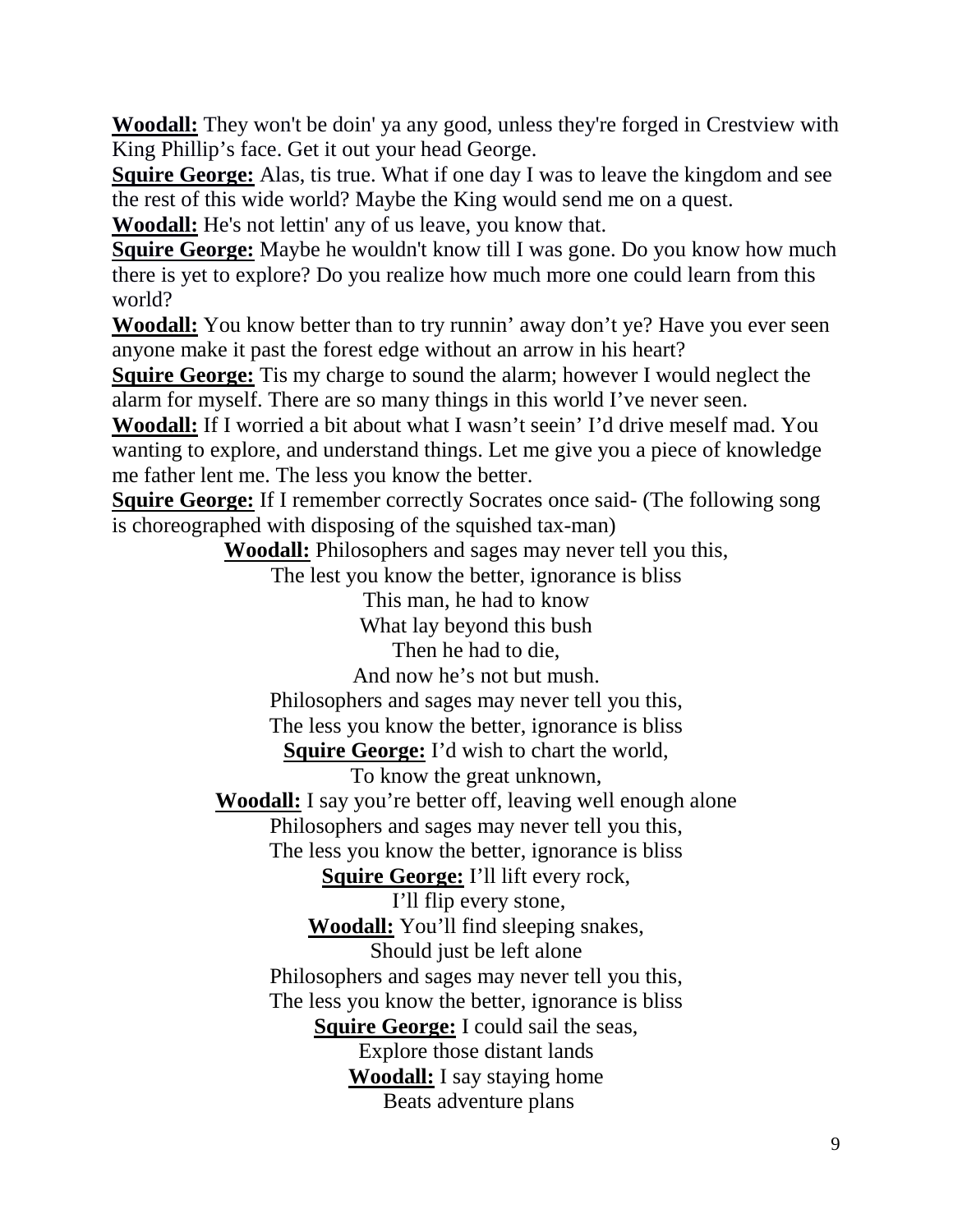Philosophers and sages may never tell you this, The less you know the better, ignorance is bliss **Squire George:** I wish to be a knight, Fight battles for my kings **Woodall:** You'll find suffering Is all a good war brings Philosophers and sages may never tell you this, The less you know the better, ignorance is bliss

**Squire George:** So you don't think I should leave the kingdom? **Woodall:** Nay, tis not wise.

**Squire George:** There is honor in-

**Woodall:** Hush man! Something foolish this way comes. Get that door up, and get thyself hid. (The squire, goes in and raises the gate, Woodall resumes cooking, tucking the tax bags out of sight. Then he whistles)

(In front of the gate Fredrick gallops up and discovers Woodall.)

**Frederick:** (In sing song to "knights") The woods are dark and dense, I wish I wasn't here. Hey! There's someone else, I'll see if they would share! (He stops singing it) Pardon me good sir. How dost thou?

**Woodall:** Why is a babbling court jester galloping through a haunted forest? **Fredrick:** Alas, court jesters require court or a king. I have neither, so I'm no such thing.

**Woodall:** That doth not excuse galloping through a haunted wood, with the sun's light fading. Doth thou ride an invisible hoarse?

**Fredrick:** Nay, an invisible donkey tis what I ride. No great speed, yet keeps his stride.

**Woodall:** A poor excuse for an imaginary beast. A real donkey would have more sense than to travel this path.

**Frederick:** True, a haunted wood so dark and dense, but what be a fool if he makes sense?

**Woodall:** Very well.

**Fredrick:** Tis a long story. I'd share my tale, with bread and some cheese, to share drink of your ale.

**Woodall:** I suppose. I was planning a quick supper anyway. Must you speak in rhyme?

**Fredrick:** It seems no one but I find it amusing, tis a trick that I've learned, that I had better stop using- my apologies.

**Woodall:** You could have some of me stew, if you wish.

**Fredrick:** I've never been fond of eating crow. I have tried it on many occasions. **Woodall:** Suit yourself. The cheese smells good.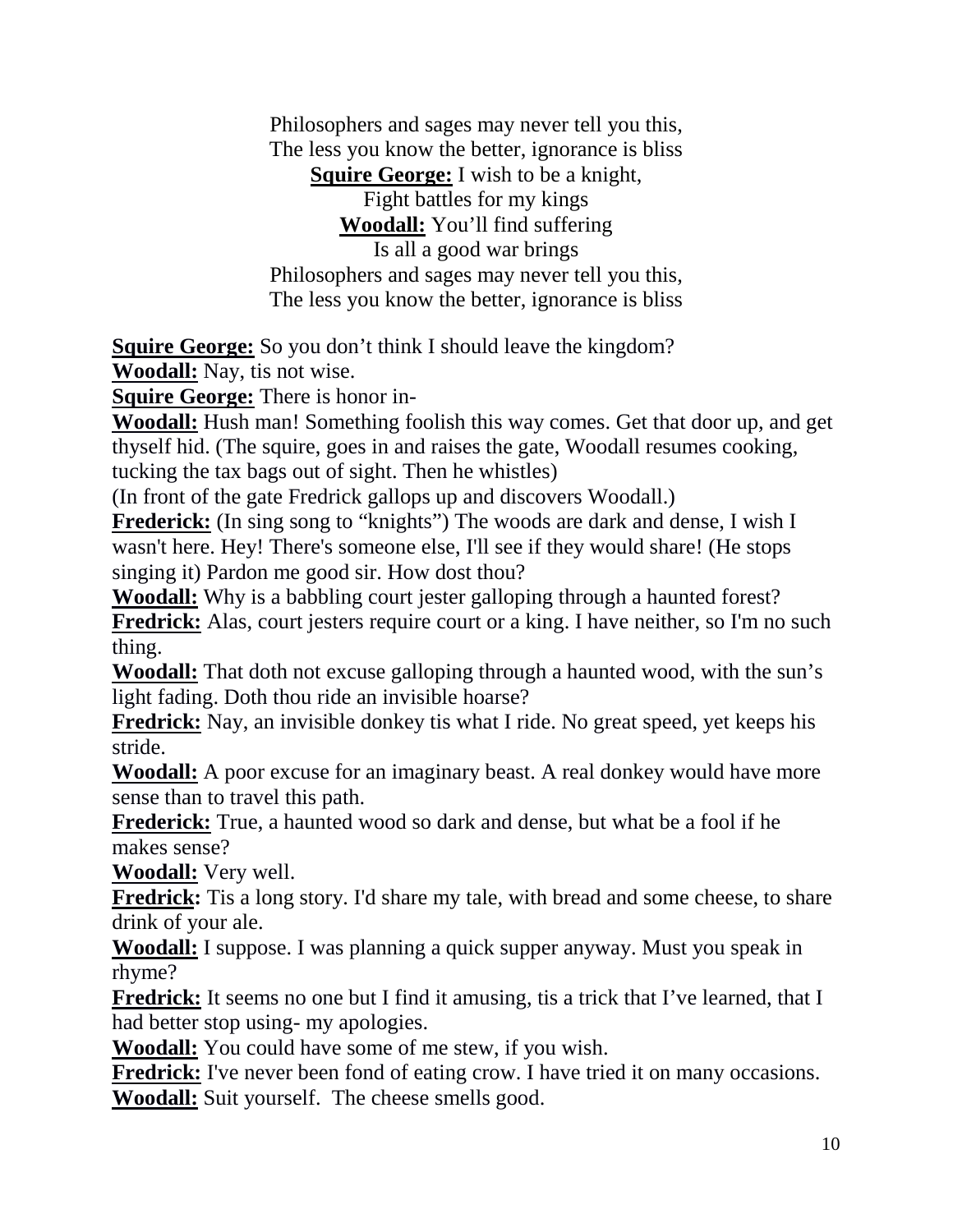**Fredrick:** Does it?

**Woodall:** For cheese it does. Cheddar? Aged fourteen months I'd wager.

**Fredrick:** I don't really know I- you're blind!

**Woodall:** I was aware.

**Fredrick:** Then how did you know I was a jester?

**Woodall:** The tingling of bells. You have one small wooden stick, which is probably you're bauble, or bladder-

**Fredrick:** I prefer the term scepter. (Hands Woodall cheese, and bread)

**Woodall:** Whatever you wish, it's knocking against your knee, and I could hear you singing that stupid song from afar. That line (he sings it) fool's weren't made for this, I'm much too weak and frail, I've got to keep moving before something eats my tail. (Woodall eats cheese)

**Fredrick:** You could hear that?

**Woodall:** I can see more with my nose and ears than you can with your eyes.

(Takes a bite of bread then spits it out)

**Fredrick:** Could you teach me?

**Woodall:** It's not somethin' that can be taught, blind fold yourself, and spend a fortnight without eyes, you'll begin to see with other senses. Thy bread is stale, are you sure that's not tree bark? (He sniffs) Ah, you have a friend.

**Fredrick:** Never in my life. Wait, where?

**Woodall:** About twenty yards off, (He sniffs the air) Tall, muscular and sweaty, after you no doubt.

**Fredrick:** You can smell he's after me?

**Woodall:** Nay, as I described the man I could hear your teeth chattering

**Fredrick:** You've got to hide me.

**Woodall:** Trust me, I ain't no good at hiding nothing.

**Fredrick:** I'll hide myself then. (He darts behind a tree)

**Woodall:** Wait! No, don't hang about here, be off with you fool. Fool? Oh great, I just cleaned up the last one.

**Gaspar:** You there! (Approaching on stage)

**Woodall:** Oh crapeth, the woods are busy tonight. Pray you, what do you want with me sir?

**Gaspar:** Have you seen a fool cross by?

**Woodall:** Sir, I ain't seen nothing or no one ever in me life.

**Gaspar:** You're blind.

**Woodall:** As if I ain't noticed?

**Gaspar:** Have you heard a fool nearby?

**Woodall:** All I ever hear are fools. Are you looking for one in particular?

**Gaspar:** One with bells, and a wheel of cheese. A wheel of stolen cheese, I'm hunting him down to return him to his master.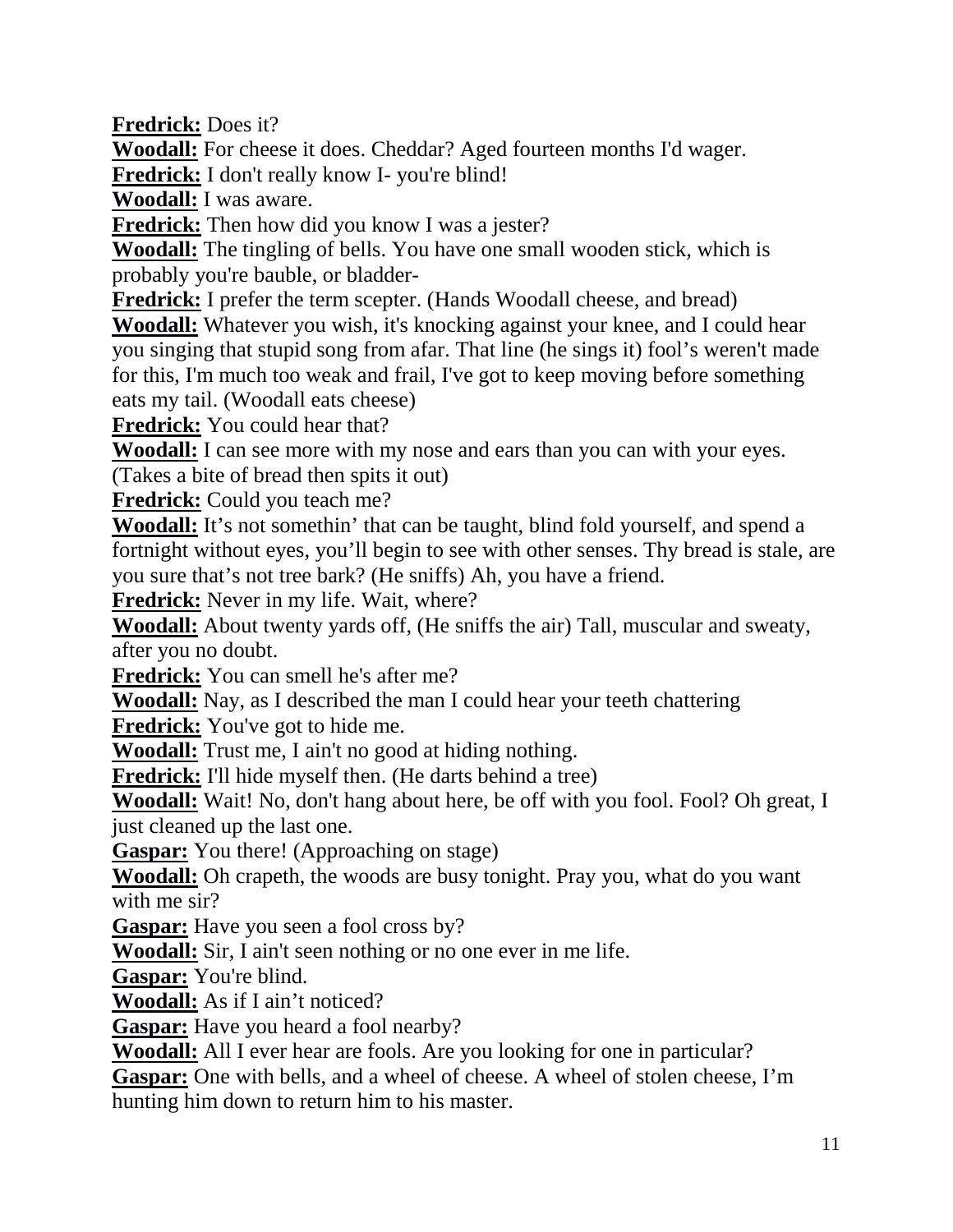**Woodall:** Hunting him down for stolen cheese? What art thou? A cat?

**Gaspar:** That's what I saideth, look I'm willing to pay you, just tell me where he went. (He takes out a small sack and hands it to Woodall)

**Woodall:** Sir! How generous of you, a whole sack of pebbles? That may work with blind beggars. (Hands back the sack) I don't beg. Keep your pebbles, the fool went that way. (Points off in a direction)

**Gaspar:** Good enough blind man, so shall I.

(Gaspar exits in the direction pointed. Fredrick waits a bit, then comes out of hiding)

**Fredrick:** Thank ye.

**Woodall:** You're sharing stolen cheese with me? You mean I have evidence on me breath?

**Fredrick:** Trust, your breath conceals all evidence. I did not steal anything. Tis a long story and no one ever believes me.

**Woodall:** Why should anyone believe the word of a fool?

**Fredrick:** We're not clever enough to lie.

**Woodall:** That could be so.

**Fredrick:** Can I ask a question?

**Woodall:** You just did.

**Fredrick:** I'll ask another then. Why is it your standing by a fire in a haunted forest in front of a castle gate?

**Woodall:** Fool, you're asking too much. This gate and my being here are like the rear end of a hedge pig.

**Fredrick:** Pointy and smelly?

**Woodall:** Nay, these are both things you should keep thy nose out of.

**Fredrick:** I'll do just that then. Thank ye for the ale, and the saving of my hide. Here, take some bread and cheese.

**Woodall:** Keep the bread, there are rocks on the ground with more flavor. You best forget our ever meeting, do you understand me?

**Fredrick:** Who me? Are you talking to me sir? Oh you're blind!

**Woodall:** Be off with you fool.

**Fredrick:** Good night and good morrow to you sir, god save thee for thy kindness. (He begins to walk away, but then Gaspar's axe stops him before he exits the stage, with Gaspar attached)

**Gaspar:** Thou are not out of the woods yet.

**Fredrick:** Is that what that means?

**Gaspar:** What of this castle? (He scoops Fredrick up over one arm and swings the axe towards Woodall) Very well blind man, speak!

**Woodall:** I heard you walk away.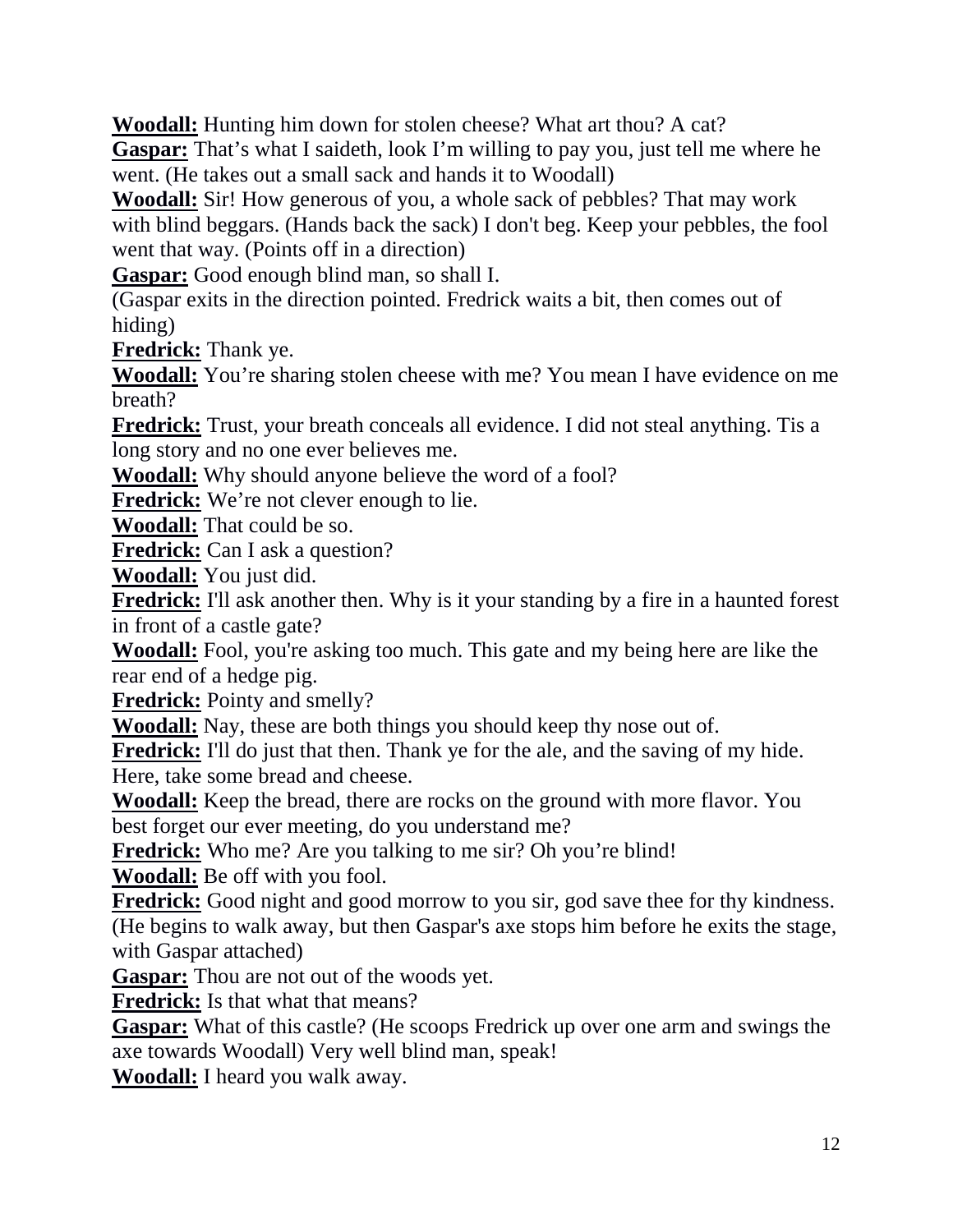**Gaspar:** My father went blind in his old age, I learned how to imitate leaving and be very quiet on approach.

**Fredrick:** How lucky for your father, he need not see that face of yours.

**Gaspar:** That's what my mother said.

**Fredrick:** Really? I meant to distract you in a fit of rage, but now I don't suppose insulting your mother would do the trick either.

**Gaspar:** No, go on and insult her, she was as mean as I look.

**Fredrick:** In that case, I'll try a different tactic. (Grabbing Gaspar's pants and pulling them down) Bottoms up! Run blind man of the forest, run!!

**Gaspar:** Fool! (Grabbing him differently and pulling up his pants) Why didn't you run man? Are you a bigger fool than the fool?

**Woodall:** I cannot leave me post. And I'll wager you could find me.

**Fredrick:** Thy skin is dark, thy tunic green, within these woods you shan't be seen.

**Woodall:** I'm wearing a green- wait- I'm dark skinned?

**Gaspar:** Didn't you know?

**Woodall:** I've been blind all me life. Everyone always tells me I'm blind, that's the first time I've ever been told something I don't already know. Am I handsome? **Fredrick:** Well-

**Gaspar:** -I don't know.

**Fredrick:** Thou art easily concealed in a dark forest.

**Gaspar:** About this castle. Is anyone in it? I'm sure lord Beckenshire would be very interested to know of tenants on his land?

**Woodall:** Lord Beckenshire? What gives this lord of yours the right to claim an enchanted wood?

**Gaspar:** Henry the eighth, king of England gave him the right, I believe he's a third cousin, and it was a wedding gift or anniversary, something of that matter. **Woodall:** It's an entire kingdom, reigned by her own king.

**Gaspar:** You jest.

**Fredrick:** That be my duty. Is this king of yours in need of a fool?

**Woodall:** He's foolish enough on his own. Let me show you around, just stand here. I'll get me key. (He positions them a little left of where Flatman once stood, Fredrick who is hanging upside down grabs a skull from the ground)

**Fredrick:** Alas poor Yorick, I knew him well.

**Gaspar:** How would you know whose skull that be?

**Fredrick:** I reconize the smile, no wait, we're English, all teeth look like that.

**Woodall:** Just a little to your right sir, so I can fetch the key.

**Fredrick:** (Gaspar moves a bit) Gaspar, we're standing over a pile of very flat bones I fear. Please move I pray you, get out of here!

**Gaspar:** What?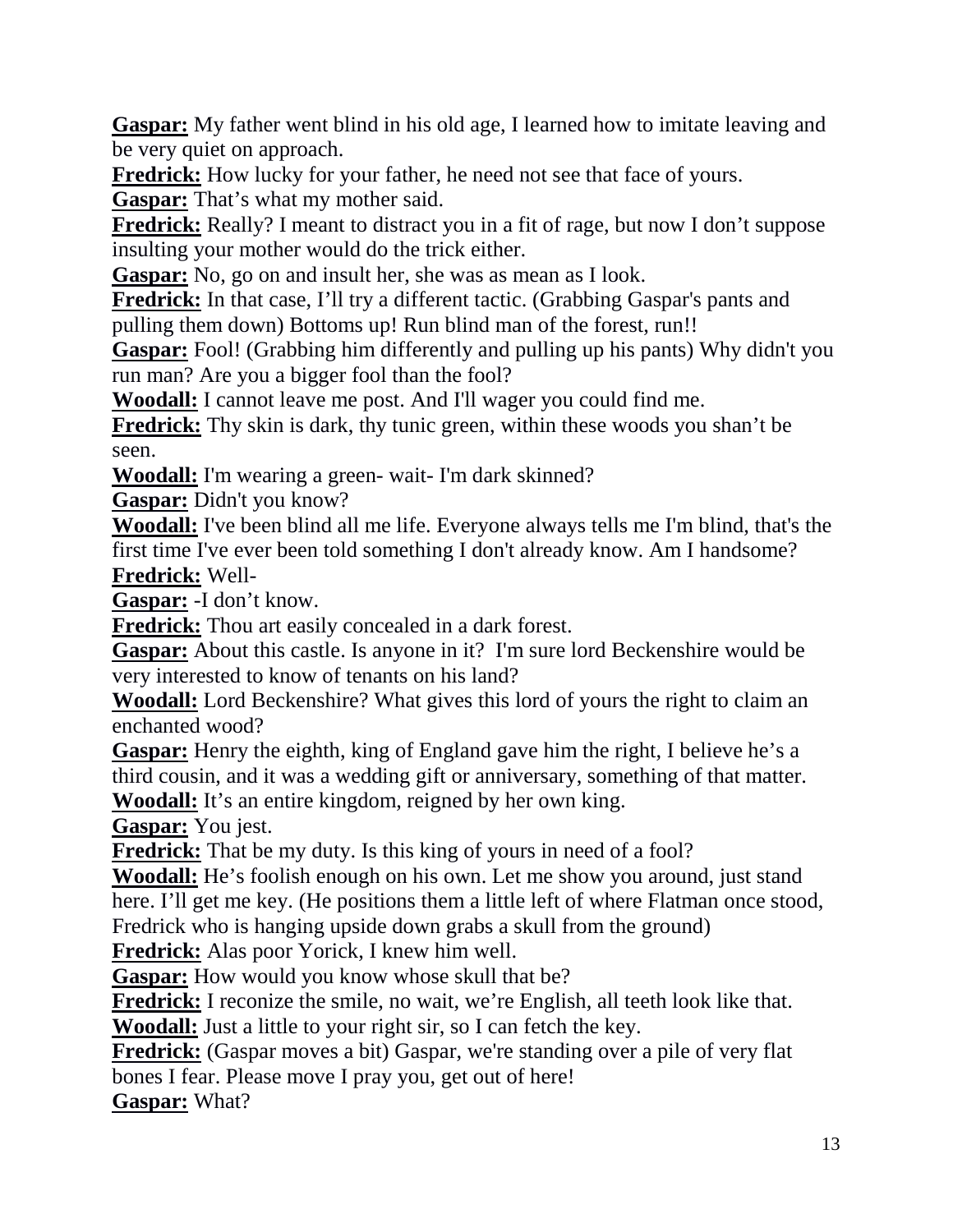**Woodall:** Let her drop!

**Fredrick:** (smacking Gaspar with the bone) Move! (They move just in time for the bridge to miss them)

**Squire George:** (screams) Intruders! Intruders! Guards! (Sir John, Sir Otis, Sir Richard, and Squire George come to capture the intruders.)

Gaspar: (Using Fredrick as a club) Back! Back! I say!

**Fredrick:** My wit may be sharp, my tongue may be pointed but I am no sword, and I'm not double jointed!

**Sir John:** (Drawing a sword from behind Gaspar) Halt in the name of the army of Crestview!

**Sir Richard:** Lay thy fool on the ground, and take two steps back. (Gaspar does so)

**Woodall:** This shall not look good on me report.

(Lights out end scene)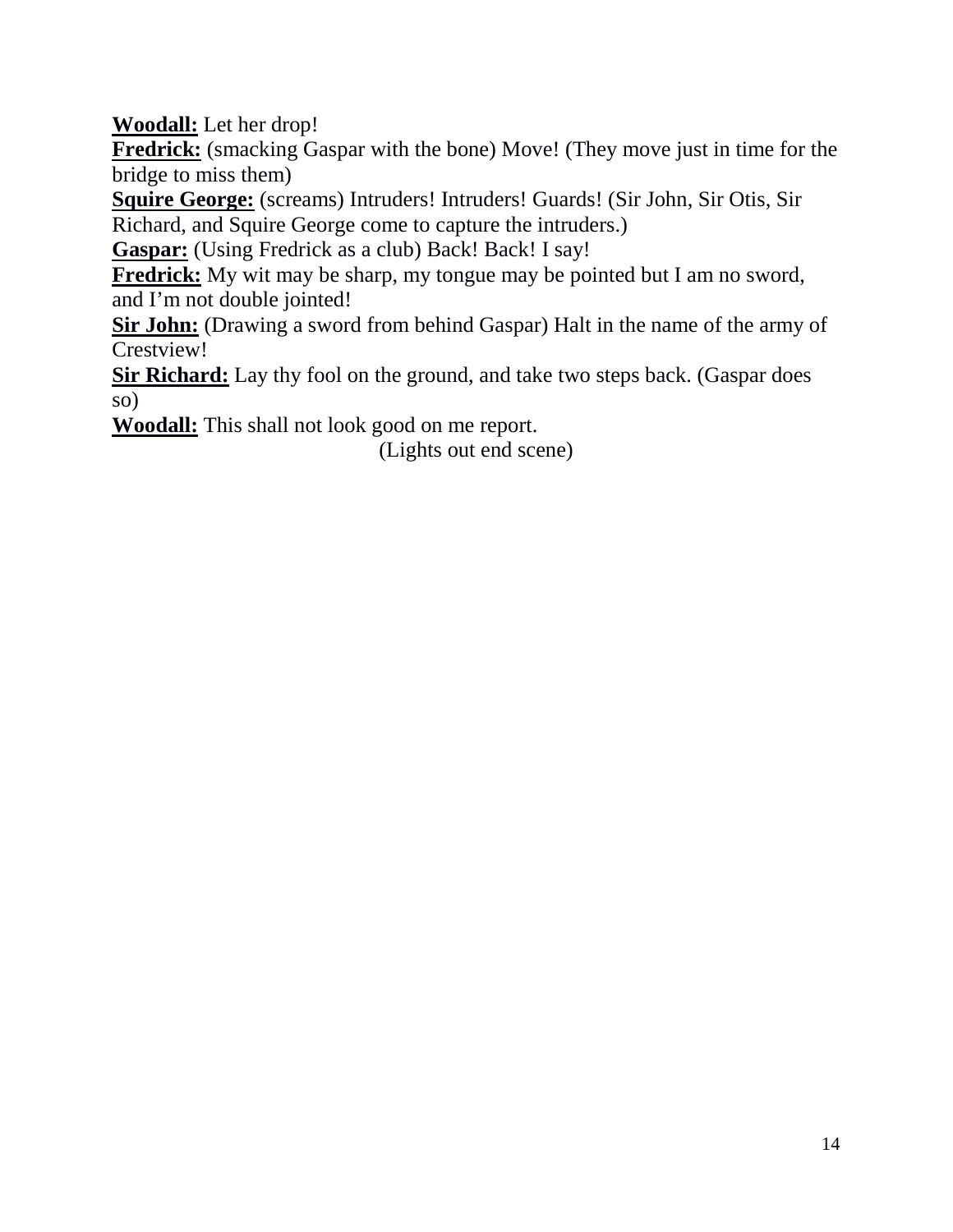## **Act one scene three**

(Lights up on the throne room, the guards bring the prisoners in and interrupt Xavier the sorcerer as he stares into a bowl of water that has a large stone in it, about the size of a small bowling ball, but not quite perfectly round.)

**Sir John:** Beg pardon you're mystic-ness, I have brought intruders to be seen before the king.

**Xavier:** Intrus? Intruders? The king will not be 'appy interrupting the feast. Ah, two strangers, I see. Expliquer, why do you 'ave that man in shackles? Is 'e not our own gate keep?

**Squire George:** He is our gate keep, sworn loyal to our king.

**Sir John:** In servitude for lack of taxes, yet he hoards two large sacks of gold. **Woodall:** Those sacks be not mine.

**Sir John:** I asked before, silence your tongue before it's cut out! I hold nothing against ye, I am merely performing my duties. The matter is for our king to decide not I.

**Squire George:** But Sir-

**Sir John:** It's no matter of your concern, Squire George.

**Xavier:** You are a loyal knight. There is much to be said for that. You may leave the prisoners 'ere, and go alert your king. 'owever I would, were I you, 'andle the announcement delicately. You know of 'is temper, and this is 'is daughter's birthday feast.

**Sir John:** Aye, keep your eye on them George or you can wear their shackles. **Squire George:** Aye sir. (Xavier continues scrying)

**Fredrick:** Did you lose your goldfish under that rock? Or are you waiting to grow a mountain?

**Xavier:** (He looks up from his water, Pulling the stone from the bowl) I am scrying. Gleaning events yet to unfold. This rock, so you say is La pierre de prophecie.

**Fredrick:** What?

**Xavier:** The Stone of Prophecy. My father bequeathed it to me at birth.

**Fredrick:** Baby gift? Supposed to rock you to sleep?

**Xavier:** As my mother told me, my papa rode out of the sky one day, in a silver chariot, and I was conceived.

**Gaspar:** Out of the sky?

**Fredrick:** I take it your mother is French?

**Xavier:** Oui, born on the shores of Normandy.

**Fredrick:** (Aside to Gaspar) Wine is from France, methinks she was sampling.

**Xavier:** I am convinced my papa was Apollo. This was 'is gift to me.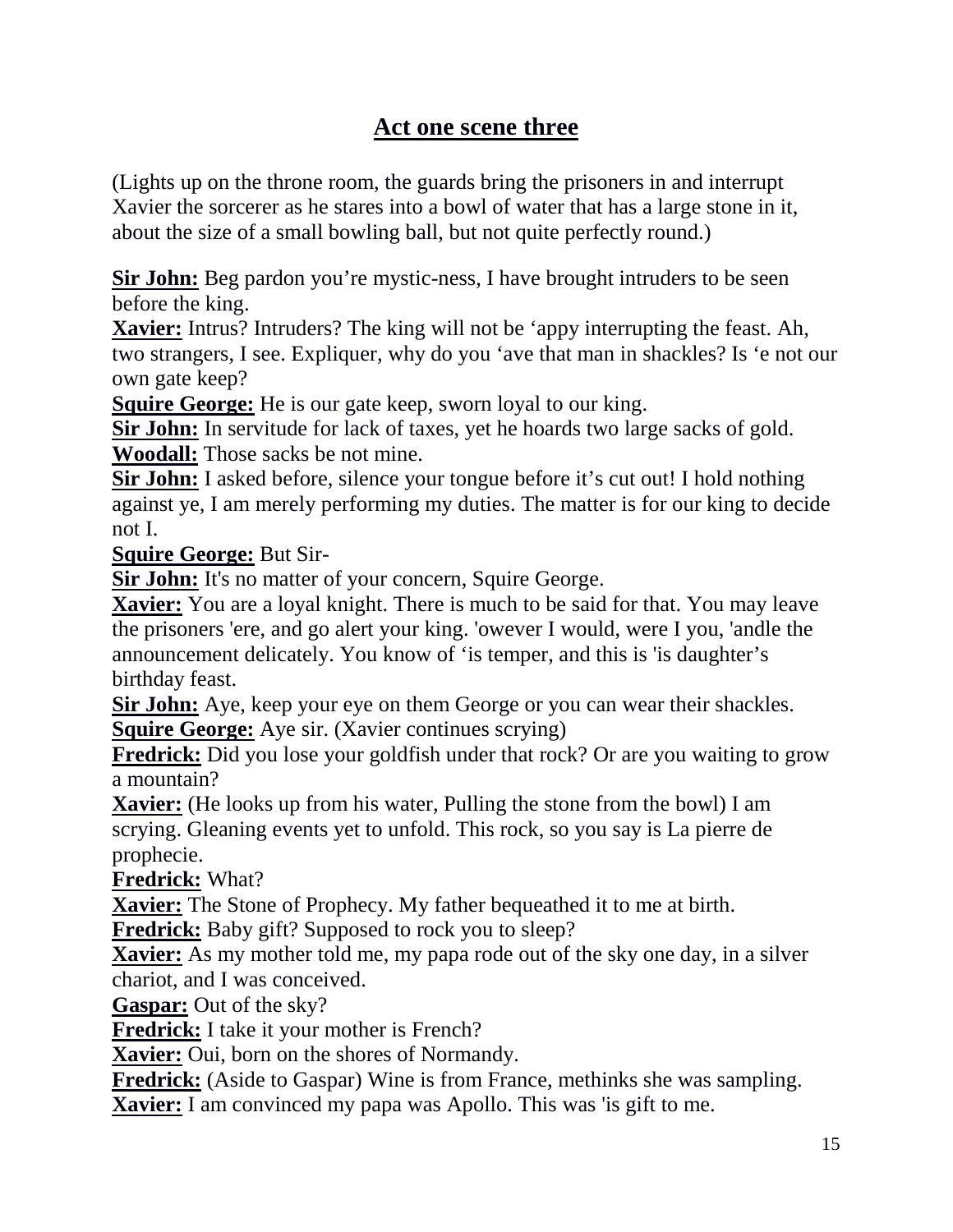**Fredrick:** (Aside to Gaspar) She consumed his share of wine as well. (Back to Xavier) Apollo the god?

**Xavier:** Oui.

**Fredrick:** Your father's a god and his gift to you is a rock?

**Woodall:** Have you no respect fool?

**Xavier:** I do not mind. Is that paint upon your face?

**Fredrick:** Upon my left eye, tis the staining of blueberry, although I am no

Michelangelo, I don't see it as a bad job. Upon my right is a birth mark, I'm stuck with that.

**Xavier:** Ah! A jester! Of course, I 'ad not thought of that! (He takes a rag from somewhere, dips it in his water, and begins to scrub at Fredrick's face)

**Fredrick:** We've only just met. Can you not allow me to bring water for mine own stain?

**Xavier:** It is! It is a birthmark!

**Fredrick:** That's what I said.

**Woodall:** No one trusts a fool.

**Gaspar:** You got that at birth?

**Fredrick:** That's usually where one picks up birthmarks. Why do you think Jester is my occupation of choice? The power and wealth?

**Xavier:** You are the man with a red diamond eye!

**Fredrick:** Why is my face of your concern?

**Xavier:** I know it looks like nothing more than caillou, but this is an enchanted stone. When it gets near water (he sets it back into the bowl, as he does light flashes from the bowl around the stone) I sometimes get to see the images of events yet to come. I 'ave seen you, on the water.

**Fredrick:** Isn't that a called reflection?

**Xavier:** I see you on a ship, taking me from this place. You may just be the one I 'ave been waiting for. I am Xavier of Brest sorcerer of Crestview, and you jester? **Fredrick:** I prefer the term fool.

**Xavier:** That's foolish of you.

**Fredrick:** I suit my station. I am Fredrick Hampton fool of Camelot, Bennington, and most recently Beckenshire.

**Xavier:** Camelot? You claim to 'ail from that ancient kingdom?

**Gaspar:** I've never heard of such a place.

**Woodall:** Nor I.

**Squire George:** I've heard of it. The tales of Arthur, Lancelot, and Guinevere, do you know any of them?

**Fredrick:** Many.

**Xavier:** Some say it is nothing more than legend.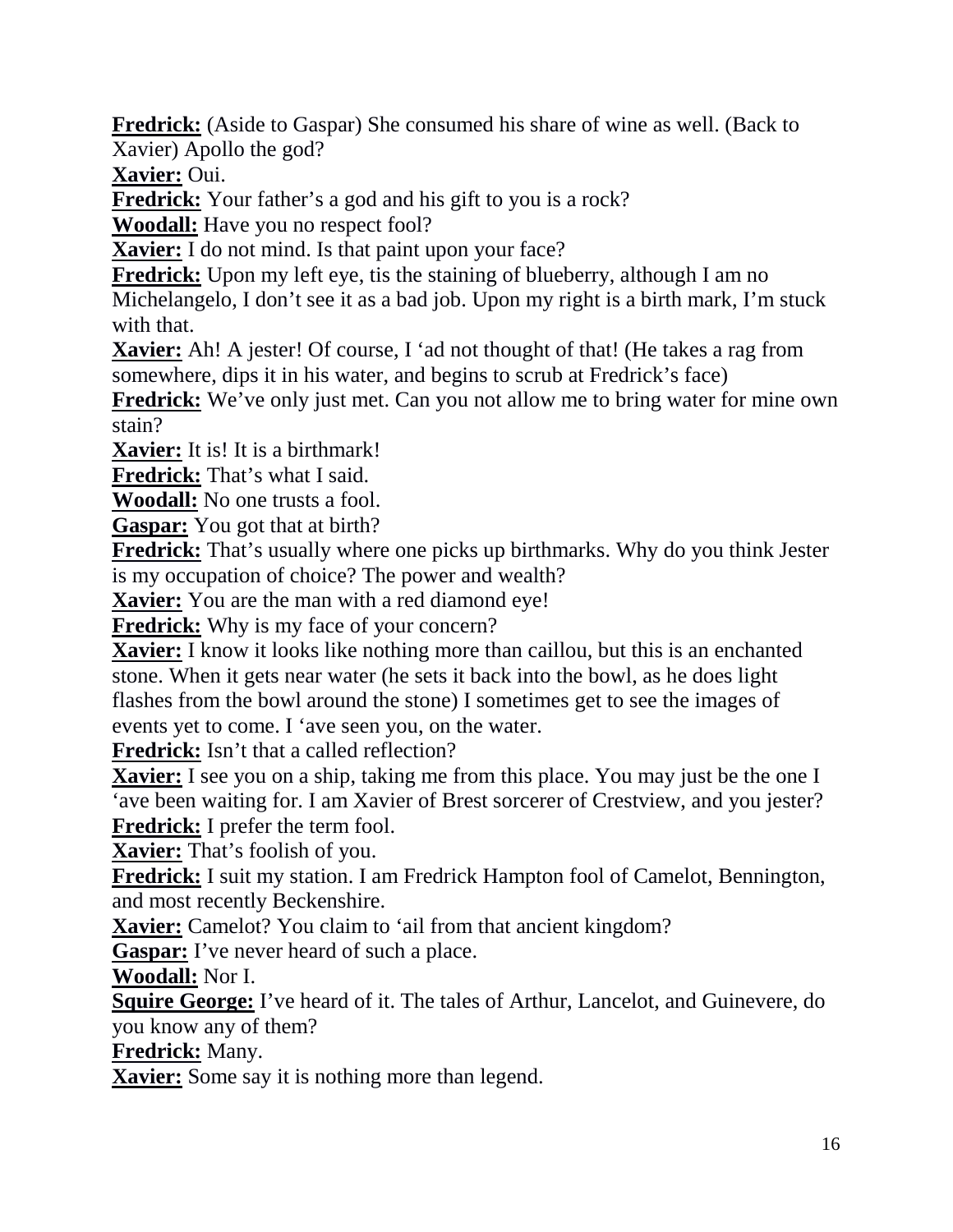**Fredrick:** Like enchanted rocks, and flying chariots? My great great grandfather was the jester for Uther Pendragon and then Aurthur, as I've been told.

**Xavier:** You come from a long line of fools.

**Fredrick:** From my Great-great to my grand. My father was no jester, but he was debatably a village idiot.

**Woodall:** Was he not dumb enough?

**Fredrick:** Of course, but we lived just outside the village.

**Xavier:** And you sir?

**Gaspar:** Gaspar Braddock Huntsman of Beckenshire.

**Xavier:** Do you bring any word from the world outside?

**Woodall:** Xavier, tis forbidden-

**Xavier:** That is why I sent the loyal guard away. You are comfortable with this, are you not squire George?

**Squire George:** I was told to keep my eye on them, not eavesdrop on the conversation.

**Xavier:** You are a good man George. It is far better to be a good man than a good knight. Tell me, is there truth in the stories of another continent being discovered?

**Fredrick:** One of savages and wilderness, yes. The Italian sailor Columbus claimed the discovery.

**Gaspar:** I heard a fellow named Vespucci. In either case yes, the new world or the America's is what people are calling it.

**Xavier:** No matter, there is a distant land for escape.

**Fredrick:** Are thou not allowed to leave this place?

**Woodall:** No one gets past the outer wall, except me, even I cannot leave the sight of the century in the tower.

**Gaspar:** I didn't notice a tower.

**Woodall:** Tis supposed to be hidden.

**Xavier:** I stumbled upon this secret Kingdom three decades ago, as a young man. The gate keep I snuck past was 'ung for not killing me. After I proved my abilities to foresee the future, the king decided to keep me alive as an advisor. That king has since died, and been succeeded by 'is son, who once promised to release me.

'Owever, he changed 'is mind when the crown was put upon it. The promise of a prince is far better than the word of a king. I've been treated well, but none the less, I am a prisoner 'ere.

**Squire George:** I was born into this kingdom. Never to leave.

**Gaspar:** So we must stay here or perish?

**Woodall:** Not really your choice. You'll most likely perish, me with you for letting you pass.

**Squire George:** I do hope not, you're the best gate keep there is to work with. You're the only one that lets me sleep on post.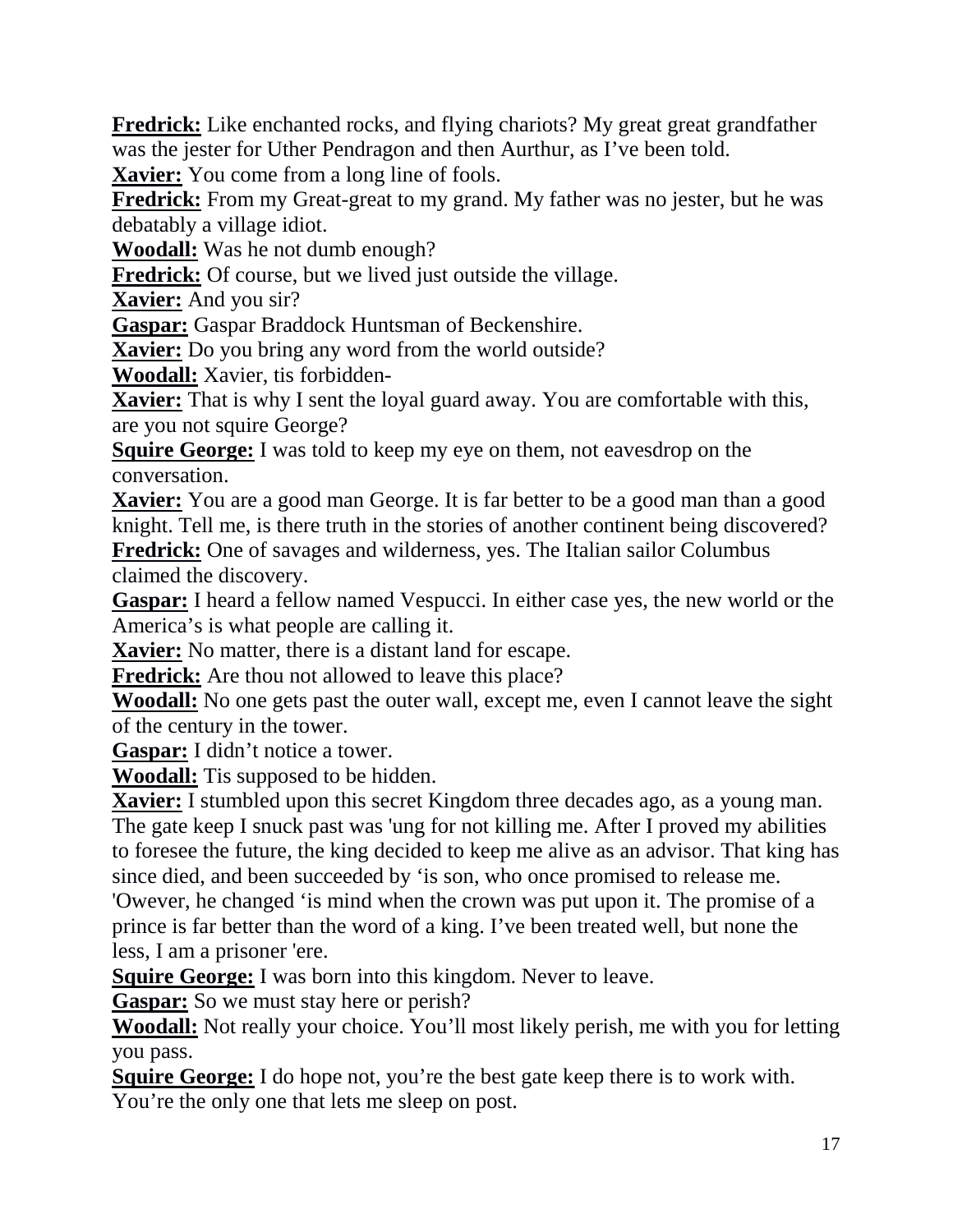**Woodall:** You sleep on post?

**Xavier:** Silence please gentlemen, we 'aven't much time.

**Squire George:** Time for what?

**Xavier:** For me to save our savior. Tonight is Princess Beatrice's sixteenth birthday celebration. They are feasting now, to be rudely interrupted by news of your capture. The King will not be 'appy about that at all. But 'e 'as no jester in court, the entertainment for this evening is lacking of-

**Woodall:** Xavier! The King is coming, sounds as if the whole court is prancing down the corridor.

**Xavier:** Merci, Thank-you gentlemen. For all our sake's fool, show respect to this king, 'is ego is fragile, and 'is temper 'ot. (He goes back to scrying, Sir Eric enters with a trumpet)

**Sir Eric:** (do, do di do! Trumpeting): Announcing the royal entrance of the royal court of Crestview. (As he announces the members they walk in the room) Duchess Lorain of Hardcastle, the princess's ladies in waiting Babette of

Cankook, Gwendolyn of York and Cybele De La Croix (The ladies stand at the opposite side as everyone else, and wait by the door) The princess's royal suitors Prince James the bold, Prince James the old, and Prince James the gentle.

**Fredrick:** James the old doesn't look any older than the other two.

**Squire George:** They were triplets, he came first.

**Sir Eric:** And His royal majesty king Phillip the eleventh, high lord of Crestview! (A man short of stature, yet wide of girth)

**Phillip:** (Grabbing Sir Eric as he enters) What happened to my trumpet?

**Sir Eric:** I did the trumpet at the beginning sire.

**Phillip:** That was the general trumpet, I'm the king I get my own trumpet.

**Sir Eric:** Should I redo it sire?

**Phillip:** Yes! Re do it! (He goes back out)

**Sir Eric:** (Trumpets) His royal majesty king Phillip the eleventh, high lord of Crestview!

**Sir John:** Squire! Do ye forget to bow?

**Squire George:** Yes sir, I mean no sir, bow! (He bows and makes Fredrick and Gaspar do the same. Woodall already knows the routine, so he's been bowing since the king was first announced)

**Phillip:** Lady Babette? Where be my daughter?

**Babette:** She 'ad personal matters to attend to, she told us to go a'ead and wait for 'er 'ere.

**Cybil:** We are waiting 'ere.

**Gwendolyn:** Yes sire, waiting.

**Fredrick:** The ladies know their duty.

**Phillip:** Why have we disturbed the royal feasting?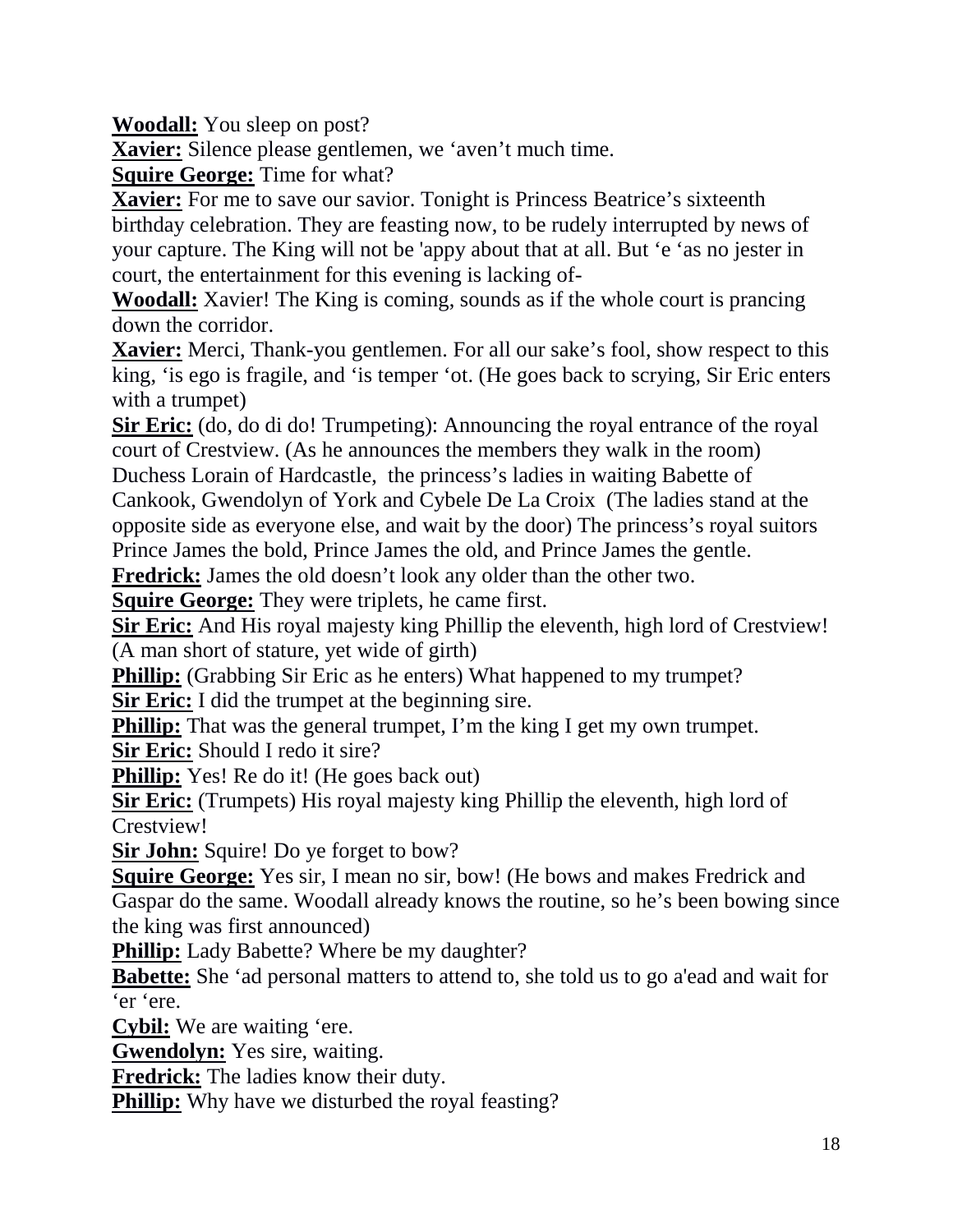**Fredrick:** I must wonder, at what time of day could you not disturb royal feasting? **Squire George:** During the royal slumber.

**Sir John:** Silence in the ranks! His majesty is speaking.

**Phillip:** We do hate being interrupted, and on such a special occasion. The birthday feast is a sacred tradition.

**Duchess:** A very lovely celebration may I add.

**Phillip:** Thank-you Duchess.

**Sir John:** Please pardon the intrusion my liege. We have captured these men at the gate.

**Phillip:** Yes, yes you've told me all that on the way down the hall. Where are they? Present yourselves! Xavier!

**Xavier:** My liege (Xavier takes 'is place by king's side)

**Fredrick:** Fredrick Hampton fool of Beckenshire your highness. I shall not wish to trouble your brain, if you should dismiss me I shall not remain. But if indeed a jester you desire, I humbly offer my services sire.

**Gaspar:** (Under his breath) No one likes rhyming.

**Fredrick:** I have a long list of recommendations, lord Andrew of Hampton, Lady Mary of Bennigton to more recently Lord Thomas of Beckenshire. But I did not leave him on good terms- I must warn you, we had a slight mis-understanding. The two masters that actually liked me are dead, perhaps I should just stop mentioning references all together, but no matter. I sing, juggle, climb like a squirrel, truth be known a squirrel taught me, perhaps he was a chipmunk-

**Phillip:** Silence fool!

**Prince James the Old:** He is quite funny.

**Fredrick:** In looks or smells?

**Prince James the Gentle:** Do you know any amusing tales.

**Duchess Lorain:** Boys, don't interrupt the king.

**Prince James the Old:** Could we hear but one? I do enjoy a good laugh.

**Fredrick:** I sensed that from your attire.

**Phillip:** Very well fool, amuse my guests.

**Fredrick:** As you wish. There once was a king, so gracious and grand-

**Phillip:** What? Who is this king you speak of?

**Fredrick:** From a long ago kingdom, in a faraway land. His wife was so lovely he was weary to trust, the handsome knights of his kingdom, less they give into lust. Still he wished for adventure, so he set forth a plan. A chastity belt that could be broke by no man. Then he called to his counsel his most trusted knight, left him the lone key to hold to it tight. "If death should find me upon this quest, I trust you sir to do what is best."-"Bequeath this key to my dearest wife, so that she may remarry and go forth with her life" As our King looked back on his kingdom to wave fond farewell, riding after was his trusted knight and he started to yell. "Wait sire!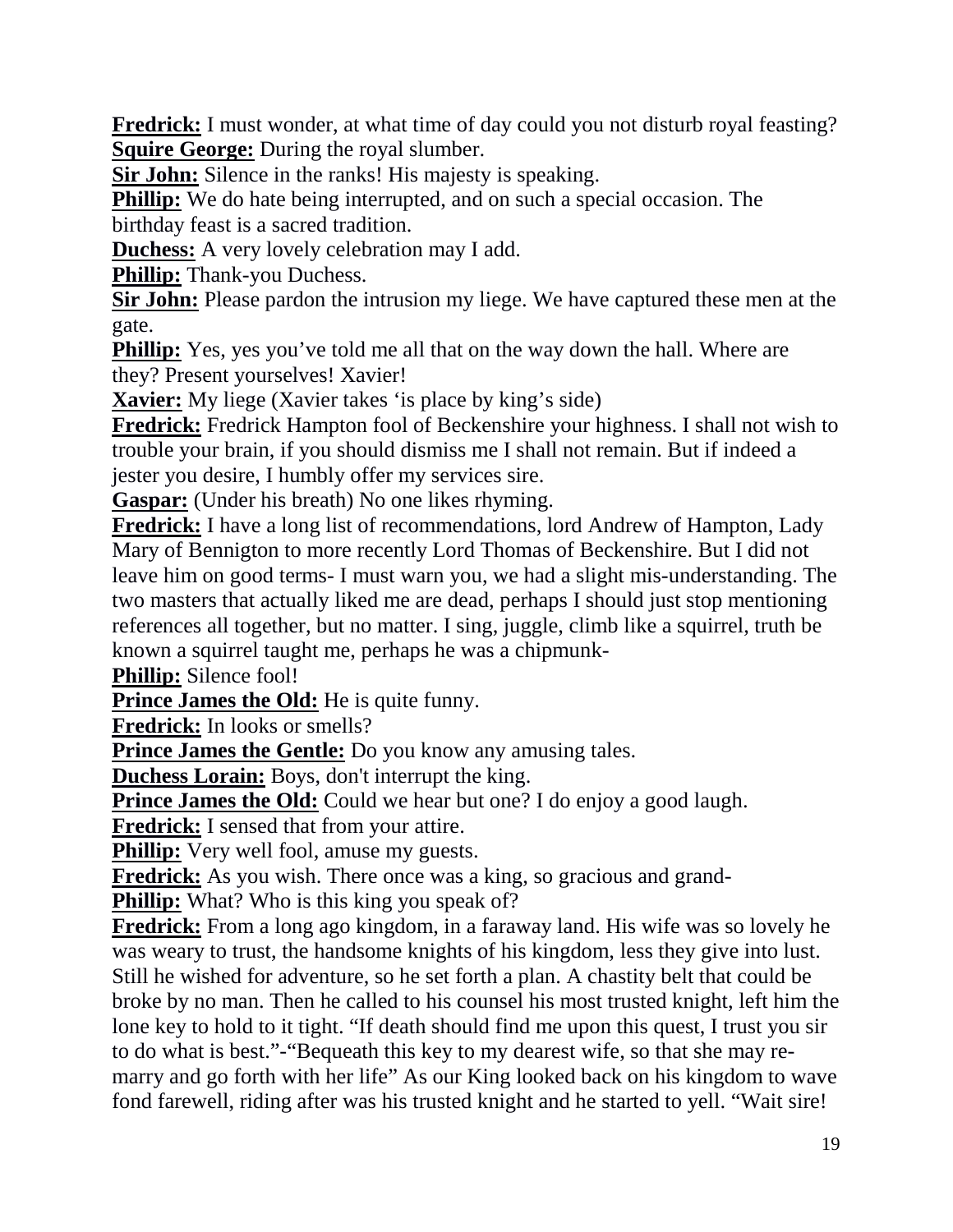Wait!" The King asked, "What could this be?" The Knight then replied "You've left the wrong key."

 (Everyone laughs except Prince James the Gentle, Gaspar, and King Phillip) **Prince James the Gentle:** I don't get it.

**Fredrick:** You see, they didn't wait for his death they-

**Phillip:** I've no use for a jester.

**Fredrick:** I could be useful as any beast of burden your highness. You could treat me as an ox, or a hoarse. I eat far less than either.

**Phillip:** I don't believe you have the strength of an ox, or the nobility of a steed. If you be any beast of burden, I should treat you as an ass.

Fredrick: I've answered to names far worse. Really, sire it's all the rage to have a jester in court these days. A jester, a minstrel, a eunuch or two.

**Prince James the Gentle:** I love a good eunuch.

**Fredrick:** I'm sure you do.

**Phillip:** Enough fool! And what of you man?

**Gaspar:** Gaspar Braddock huntsman of Beckenshire sire, I was chasing the fool down, he's wanted for thievery at Beckenshire manor.

**Fredrick:** That's not what lady Beckenshire wants me for. I swear to you, your highness, I've not stolen a thing, not from any lord or lady I've ever served.

**Gaspar:** Then how is it you have the cheese in question?

**Fredrick:** Lady Beckenshire gave it to me as a gift.

**Phillip:** You were sent after him for stolen cheese? Are thou a cat?

**Gaspar:** Alas, your highness, that is the case. I was sent to bring back the fool and the cheese.

**Fredrick:** The gift cheese, and don't forget the bread.

**Gaspar:** The bread was stale.

**Phillip:** If the cheese be a gift, why not explain this to your lord, fool?

**Fredrick:** He was going to have my head over a wheel of cheese, and a loaf of

bread. Should I wish to explain why his wife was giving me gifts? I'm a fool, not an idiot.

**Xavier:** That shows wisdom your Majesty.

**Phillip:** That may be true, but still he is as useless as an ass.

**Xavier:** Perhaps your 'ighness, the court does 'ave use for this wise ass.

**Phillip:** What be that use?

**Xavier:** Jesters are in command of entertainment at court, your daughter's birthday celebration is lacking such entertainment.

**Prince James the bold:** I do enjoy his antics.

**Duchess Lorain:** Perhaps he could sing us a song to dance by.

**Phillip:** Oh, yes, yes, I suppose so. I'd forgotten about that.

**Gaspar:** I beg of you sire, I simply ask to take my prisoner and be on my way.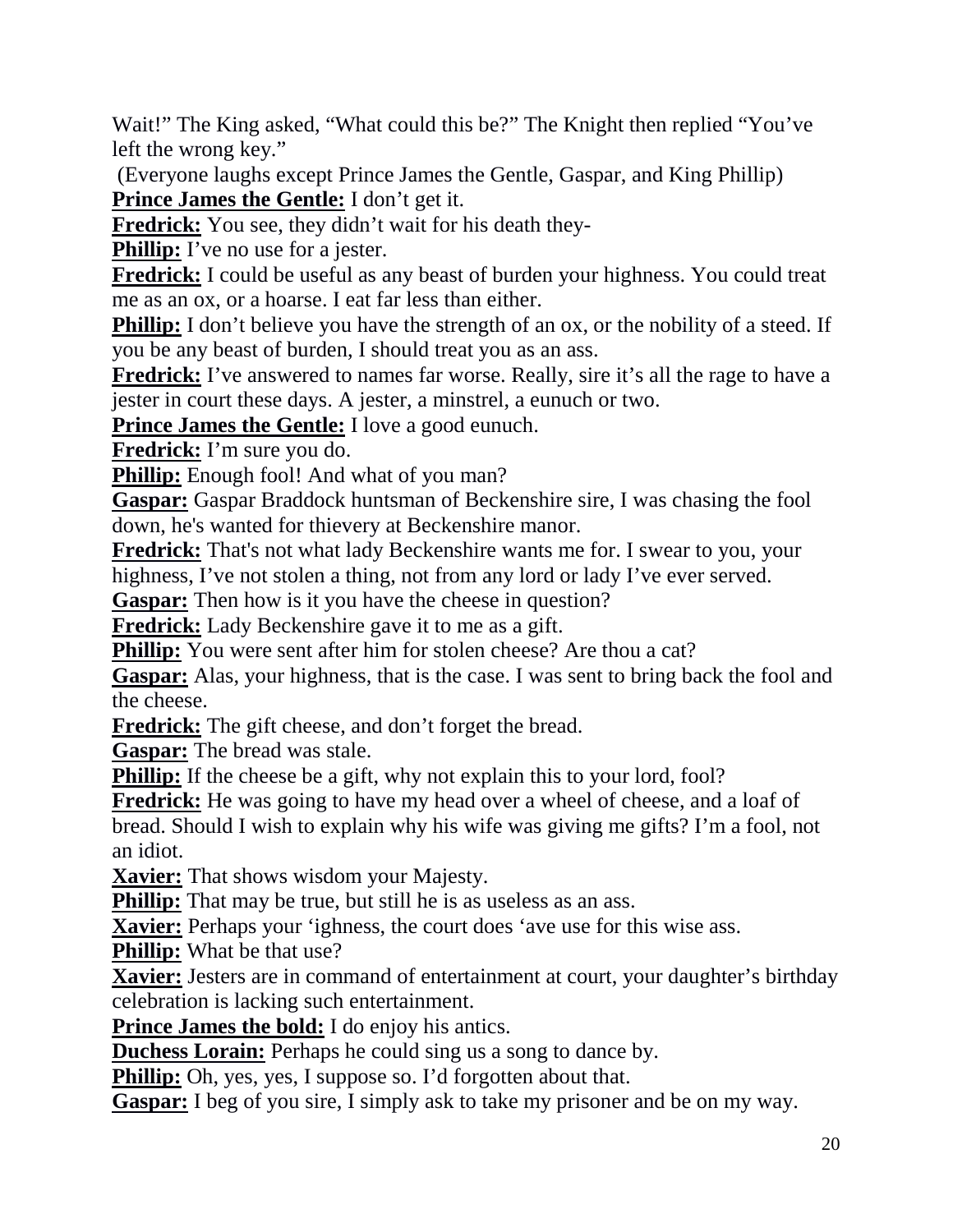**Phillip:** Your way? (He chuckles) You no longer have a way to be on. **Fredrick:** Do shut thy mouth Gaspar, he may have use for a fool. Gaspar: You do realize you're not the actual king of England, don't you? Under whose authority do you act? **Phillip:** Under my authority! What other authority do you need? **Gaspar:** Who declared you to be a king? **Phillip:** Dost thou question me? Are thee questioning me? I cannot believe this. Penance! Man penance! I hath never had my power questioned, I cannot believe thou dost so. **Duchess:** Nor I, my lord. **Phillip:** Sir Eric! My trumpet! **Eric:** Aye, sire. (He trumpets for the king) **Phillip:**

> Because I'm the king! **Court/ Knights:** That's why. I can have anything! **Court/Knights:** The sky I command jump! **Court/Knights:** How high? I get anything I want. Thy stands before the courtroom of a kingdom great and grand; Surrounded by an army that lay at my command. **Gaspar:** How thee escapes detection, I do not understand-Because I'm the king! **Court/Knights:** That's why. I can have anything! **Court/Knights:** The sky If I'm in the mood **Court/Knights:** You die I get everything I want Very many years ago back in ten-sixty-six My ancestors would not submit to Normands or their tricks They fled into this forest Among dragons, elves and dwarves They soon found that seclusion avoided many wars  $\wedge$ Crestview was born this way! King Phillip was sworn that day Took the oath that may seem strange Defending us from change. **Gaspar:** Really you can't defend people from change it-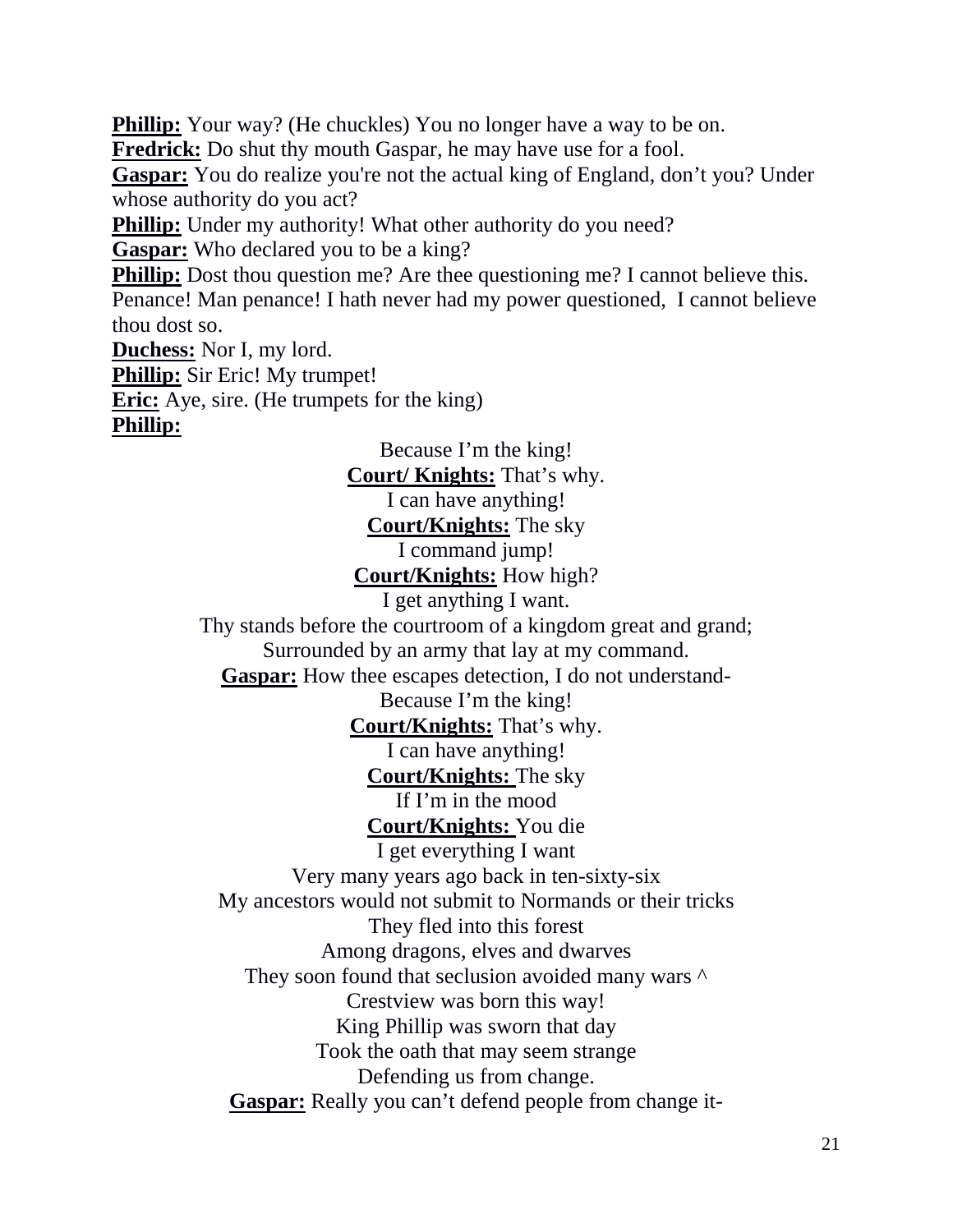Because I'm the king! **Court/Knights:** That's why. I can have anything! **Court/Knights:** The sky! Never question why I have everything I want. The solder and the carpenter Are all at my command. The butcher and the baker, Yes all across this land. Because I'm the King! **Court/Knights:** He's right. I declare war **Knights:** We fight I command dark! **Court/Knights:** It's night. I get anything I need. The ladies and the gentleman They do just what I say, No one dare deify me and live another day!  $\wedge$ **Court/Knights:** Because He's the king! That's why.

**Gaspar:** I mean no disrespect sire, it's just that I've never heard of you before today. I don't understand how this castle remained hidden for-

**Phillip:** Kingdom! Crestview is a kingdom! We've found it's much easier to safeguard our treasures, when it is kept secret. If no one knows a kingdom exists then who would attack it? My great, great, great, great, great, great, great, great, great grandfather king Phillip the first hid this kingdom away in these woods in the year ten sixty-six. The year William that bastard, attacked our people!

**Fredrick:** Your highness please excuse me, but you listed nine greats for your grandfather, but if your Phillip the eleventh doesn't that make him your great, great-

**Phillip:** Are you trying to correct me? Is he trying to correct my math? **Fredrick:** Not really your math sire but-

**Phillip:** There he goes again, now he's trying to correct what I just said, isn't he Greg?

**Squire George:** Yes sire it does appear so.

**Woodall:** You shouldn't speak so much fool.

**Fredrick:** Well, I – wait I thought your name was George.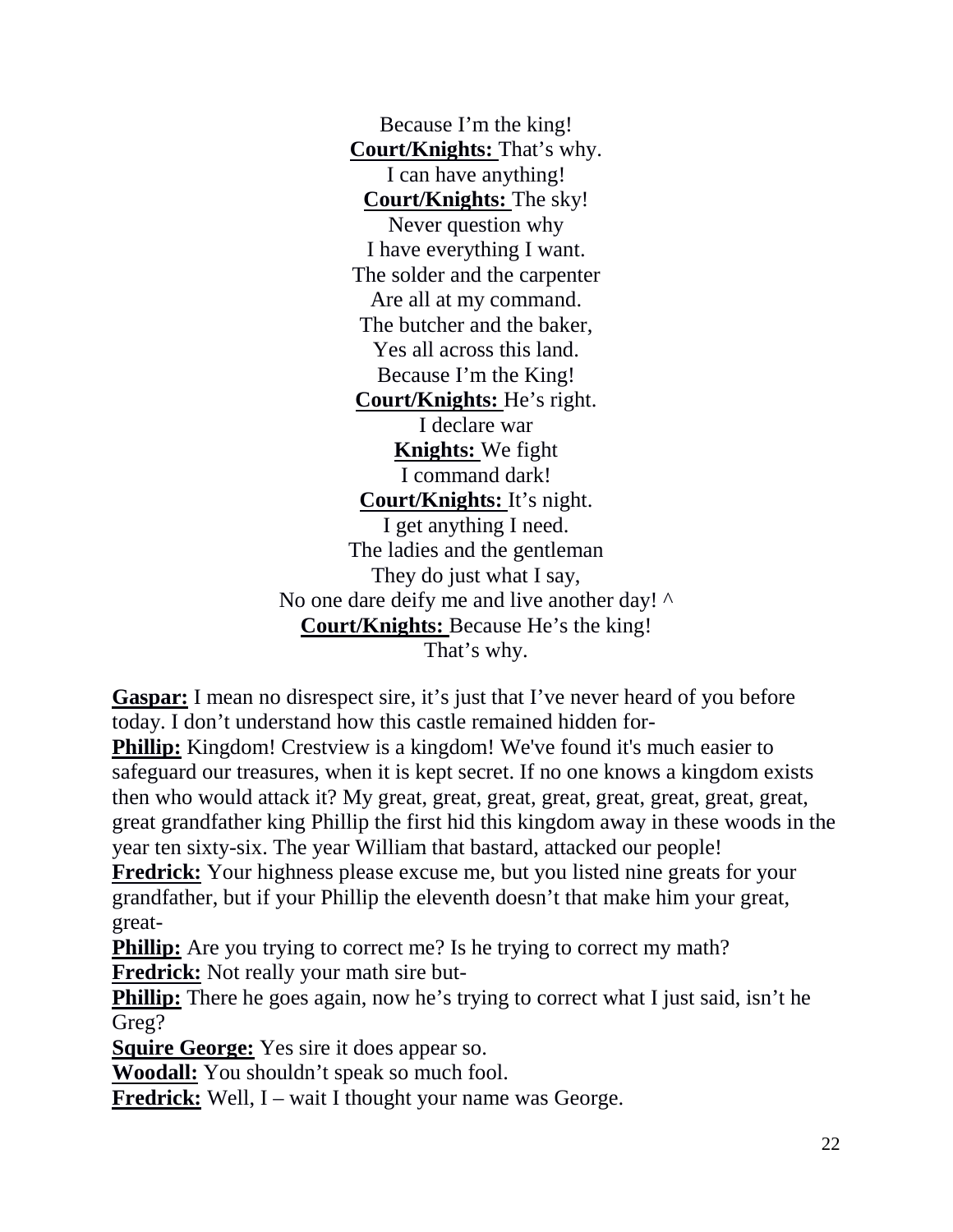**Squire Greg:** Tis Greg now.

**Phillip:** Do you not know what it means to be a king?

**Fredrick:** Comfy seats and pointy headwear?

**Phillip:** Well, yes there is that, but there's far more to that when being king. **Fredrick:** Ample meals?

**Phillip:** Perhaps too much so, but most importantly, I can never ever be wrong. I am always right.

**Fredrick:** Even when your wrong?

**Phillip:** Yes- NO! What did I just say to you?

**Fredrick:** You tell me what you just said, I'm sure you'll be right anyway.

**Phillip:** Yes! I will-that's what I just said to you, I am always right!

**Gaspar:** May we take our leave of your kingdom sire?

**King:** No, no. I cannot allow you to leave this kingdom once you have seen it! You could lead others back, there's no point in a secret kingdom if it does not remain secret. What of you blind man?

**Woodall:** I'm you're gatekeeper sire, Woodall of the Forest.

**Fredrick:** I'm certain he's never seen the kingdom.

**King:** You're not a very good gate keeper if you allowed these men past the gate! What do I pay you?

**Woodall:** Nothing sir, you promised I could live if I stood at the gate.

**Sir John:** He had no means to pay his taxes sire. He refuses to beg.

**Duchess:** The audacity.

**James the old:** Does he not know the use of blind men?

**Fredrick:** I thought their use was to wed homely women.

**James the bold:** Nay, they are supposed to beg for support from us, to allow us to feel generous, like good Christians.

**Fredrick:** What a noble thought. (Aside) Only a noble could think it.

**Woodall:** I can make do for me self, thank-ye.

**Phillip:** That's just the attitude that brought you before me in the first place.

**Woodall:** I have kept the kingdom secret for two years now, these are the first two to get past me.

**Squire Greg:** He is a good gate keep your majesty.

**Sir John:** I brought him before you because he had these behind a pot with a dead crow in it. (He holds up the two bags of gold)

**Phillip:** A handsome collection for a man with no wages.

**Squire Greg:** We just found those on the man-

**Sir John:** Squire, mind your place!

**Woodall:** Those coins are taxes, aft me supper I had intended they be taken to the edge of the path. We had no more than finished cleaning the taxman off the ground when the fool happened by, I had to hide those.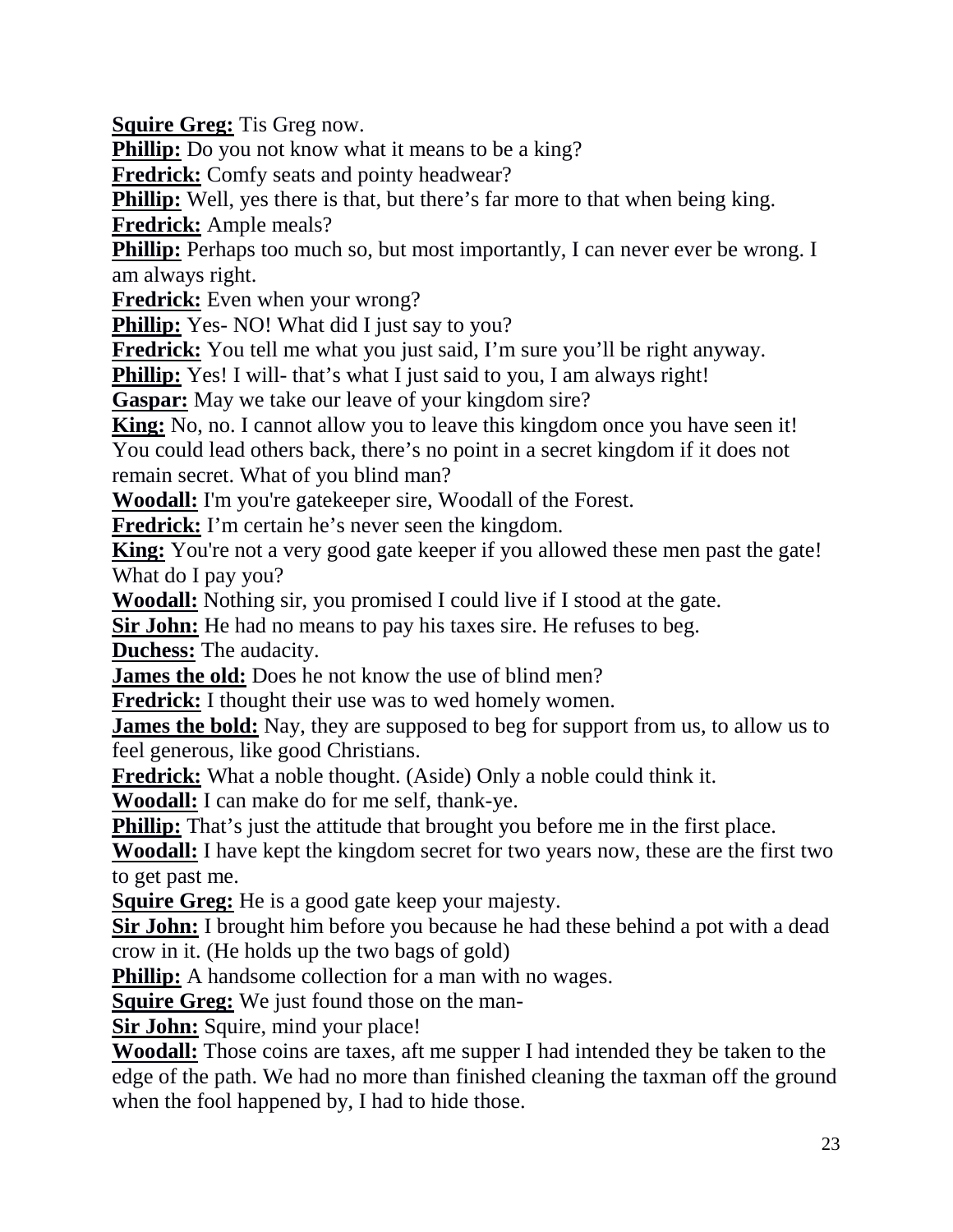**Phillip:** I am a king, so rightfully all taxes are mine.

**Fredrick:** He governs like Henry, I'll say that much.

**Woodall:** There were other tax collectors with the man, they may come looking for those.

**Gaspar:** Henry the eighth is no force to be reckoned with your majesty. Fredrick, tell him of Henry. One cannot arbitrarily declare themselves king.

**Fredrick:** Henry arbitrarily decrees the will of God, I cannot see what be the difference.

**Woodall:** What's arbitrary?

**Fredrick:** Apparently everything.

**Phillip:** I hereby terminate your duties. Off with their heads. (He claps) Bring forth the cake!

**Gaspar:** What?

**Fredrick:** I thought-

**Sir John:** All of them?

**King:** All of the head? Yes right at the neck, as usual. Where's the cake?

**Sir John:** I mean all of the men sire.

**King:** Yes yes, why not?

**Xavier:** The fool as well?

**Phillip:** Yes of course, I doubt he'll miss his. Is no one fetching the cake?

**Prince James the gentle:** Could you not behead the fool after he sings to us?

**Fredrick:** Expect an incredibly long song dear prince.

**Duchess Lorain:** Don't interrupt his majesty. Pardon please sire.

**Phillip:** Well, I suppose a song would do no harm. I'm just so busy, working on the new ship for our navy, my daughter's wedding to one of you James, I just don't have room in my schedule for revelry.

**Xavier:** Per'aps the wedding could use entertainment as well.

**Phillip:** True, but really would one less fool in the world hurt anyone? **Fredrick:** Me.

**Phillip:** Our navy is very important. That ship still needs new sails, I was thinking red, or should they be blue?

**Xavier:** 'Ow about red with blue stripes.

**Phillip:** Or blue with red?

**Xavier:** Voile! Ce que l'enfer? Brilliant your 'ighness, but the Earl is doing quite well over seeing that ship, is 'e not?

**Phillip:** Yes, yes he has been doing a wonderful job. I was thinking of making him admiral.

**Xavier:** 'As 'e ever been on a ship your 'ighness?

**Phillip:** I'm not sure, I'll have to ask. Not that it matters, I'm sure he can figure it out.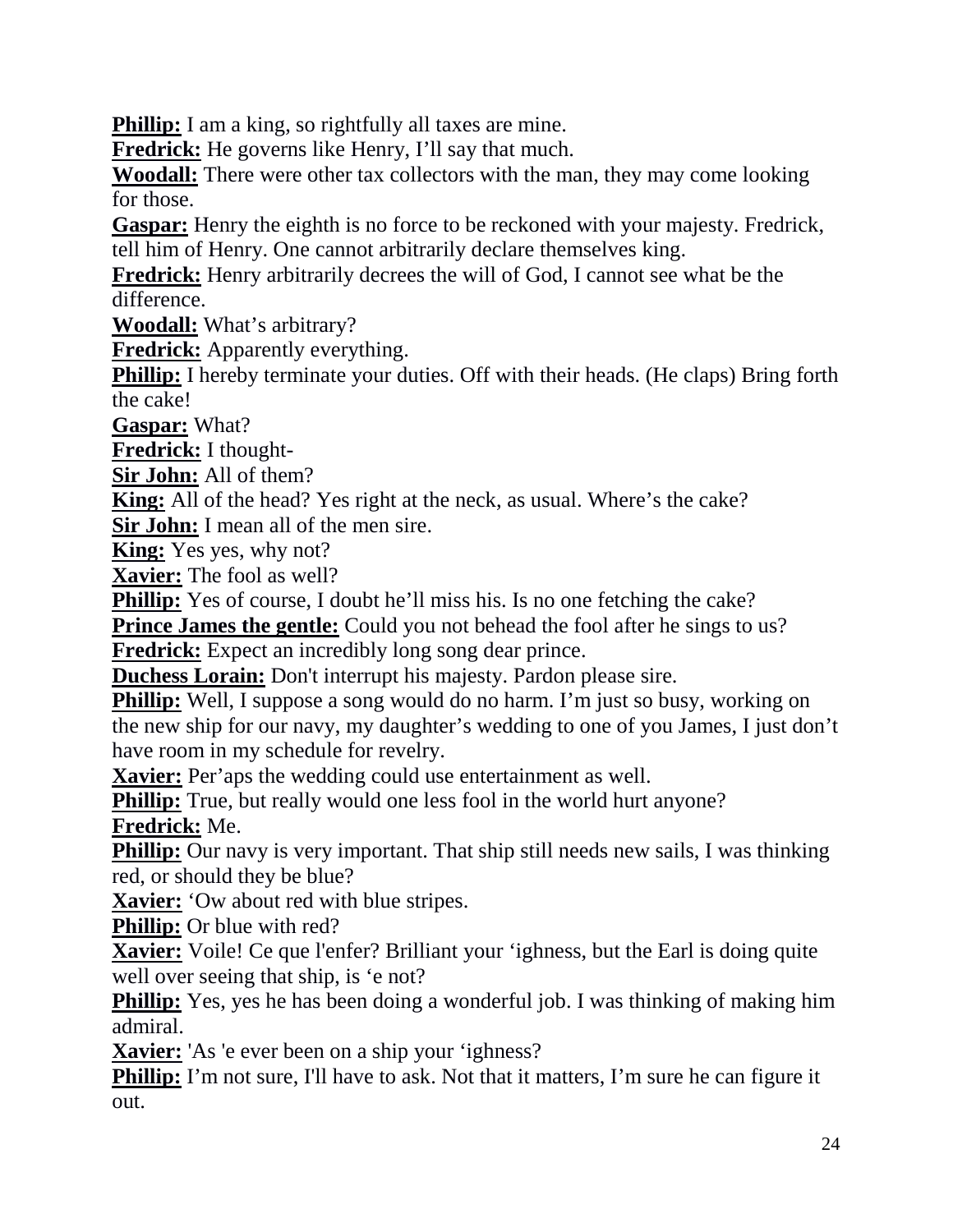**Xavier:** So, you could use the fool, your 'ighness?

**Phillip:** Perhaps. Eric! Make certain someone is fetching the cake. (Eric turns his head to follow the command but does not leave the kings side)

**Xavier:** As for the jester, will you let 'im live.

**Phillip:** We shall think upon it.

**Fredrick:** I can juggle, play the flute I can walk on my ears. (In walks Princess Beatrice, he begins juggling here, and continues until Beatrice's trumpet.)

**Phillip:** Can you really walk upon your ears?

**Fredrick:** I'm willing to try if it will make a difference.

**Phillip:** (The king sees his daughter has gone unannounced and smacks Sir Eric on the back of the head) Sir Eric!

**Beatrice:** Father!

**Phillip:** Un acceptable! Go back and enter again!

**Beatrice:** But-

**Phillip:** Unacceptable! (She reluctantly goes back)

**Sir Eric:** (trumpets) Her royal highness, princess Beatrice of Crestview! (She enters again and stops in front of her father. Fredrick drops his juggling balls. Fredrick losses his balls when he sees this girl- I'm keeping the crude humor out of the script.)

**Princess:** Father? Can we not end this celebration yet?

**Phillip:** We have yet to dance, and then the cake awaits, I was looking forward to the cake. I was interrupted by intruders. Please darling, pick a prince James to dance with. Have you chosen one wed?

**Beatrice:** No father, why does it have to be a James? I mean no offense.

**Phillip:** They are the only princes in kingdom.

**Beatrice:** Why must I marry?

**Phillip:** We celebrate your sixteenth year thou art not getting any younger. **Fredrick:** This is the most beautiful girl I've ever laid eyes upon. (He falls to a bow in front of the princess)

**Phillip:** This is my daughter princess Beatrice.

**Fredrick:** My heart finds need, in thy most beauteous breed. Those eyes, they shine like stars, and that smile, it cracks across her face like the dawn. I've always relished the sound of laughter, your majesty, but your smile alone is worth a thousand laughs. (He bursts into song, his usual tune, with a slightly slower tempo.)

> Mine eyes hath never seen before A face of unmatched beauty, I understand why knights Are drawn to serve their duty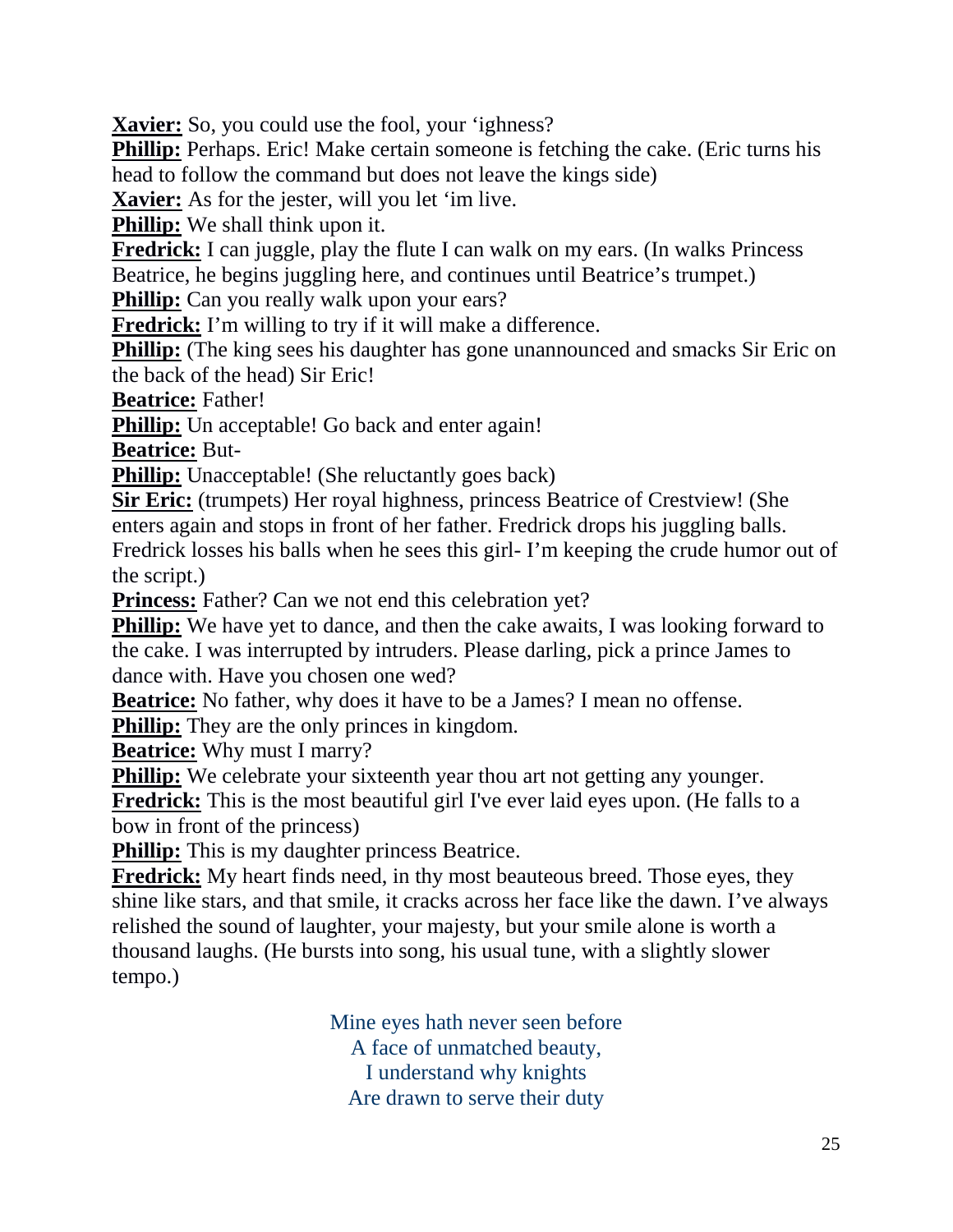A creature so lovely, so pure and refined, A smile that I'd die for, her eyes are so kind. Nights were made for Knights And meals are fit for kings Just to bring delight to all these worldly things I'm made for you, That is quite clear, Whatever you wish for, I'd bring it here. I was made for you And you were meant for me It must be we two That's quite clear to see. Joy has never been felt in this land, As it would, if you take my hand. (She grants him a hand)

**Beatrice:** You're adorable.

**Fredrick:** Dear Princess, I'm just a fool, a fool in love with you. (He kisses her hand) I realize I'm no prince, but you know what they say: Once you go peasant you'll find we're quite pleasant.

**Duchess:** Why, I never!

**Fredrick:** Really? You don't look picky.

**Beatrice:** Oh, how flattering. That's very sweet of-

**Phillip:** Beatrice! (He separates their hands) Please dear pick out a James.

Duchess! The music please. (She begins to play the lute or something) Allow me to finish with the intruders and I'll be right with you. Sir John!

**Sir John:** Yes sire.

**Phillip:** Behead the huntsman and blind man, as for the fool, have him boiled in oil, drawn, quartered, then be-headed! And whatever may be leftover, burn at the stake!

**Fredrick:** I should've quit while I was a head, so to speak.

**Princess:** Father don't you think that's a bit harsh? Really he only meant to complement-

**Phillip:** Silence Child!

**Xavier:** Sire, do you not think-

**Phillip:** Have I asked for your counsel? Why is everyone questioning my orders tonight?

**Xavier:** I am your royal advisor, if only I could borrow your ear.

**Fredrick:** If not there's more than enough of his belly to go 'round.

**Gaspar:** Do you know when to hold your tongue?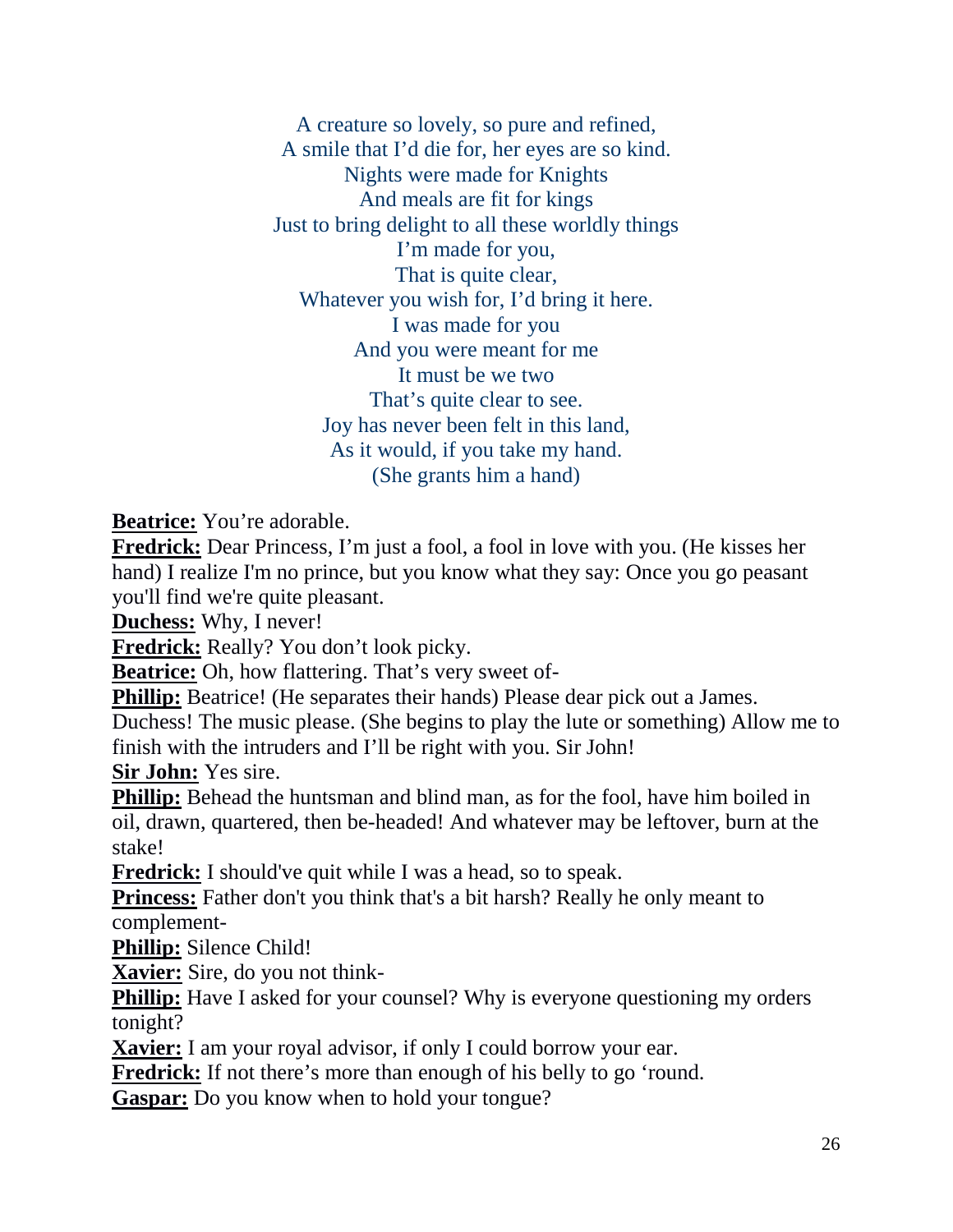**Fredrick:** Not one of my talents.

**Xavier:** I do think you are making a foolish move out of 'aste, one that you will regret. I must demand you think upon the subject!

**Phillip:** Xavier! How dare you make demands of me! And in front of the court! **Xavier:** Did I say demand? Please forgive me, I meant request, or 'umbly beg I don't know what came over me-

**Woodall:** I know why the sorcerer wants so desperately to save the jester! **Phillip:** Why is it?

**Woodall:** I'll be glad to share with you his reasons, as your gate keep. If I were a trusted gate keep, that could keep your gate and me head.

**Phillip:** You are more clever than I give you credit.

**Xavier:** Off with 'is 'ead!

**Squire Greg:** Aye sir! (He removes his sword and takes aim)

**Sir John:** Squire!

**Phillip:** What brings us to this sudden rush? Since when does a squire follow the orders of a magician?

**Woodall:** Since the magician plots treachery, and the squire holds his tongue.

**Xavier:** I- I- do not know what 'e means. What madness do you speak?

**Squire Greg:** How dare you Woodall! Doth our friendship mean nothing?

**Woodall:** You drew your sword, friend. The Sorcerer saw the man with the

diamond eye in his magic rock, the fool is destined to free him from this kingdom.

**Phillip:** Release our gate keep. As for Xavier, off with his head!

**Woodall:** Beheading is quite popular these days.

**Fredrick:** Not among hat makers.

**Sir John:** The court's sage? Can we do that? I was told you could never behead a mystic-

**Phillip:** All of his power comes from his magic chunk of granite! Take the thing, find some use for it. (He grabs the stone and tosses it to Sir John, who is almost knocked back by it.)

**Xavier:** My lord you cannot!

**Phillip:** There you go again! How dare anyone tell me I cannot! I can! Take them from my sight! Do you realize I am the king of this kingdom? Does anyone question that?

**Duchess:** Nay, it's not questioned by me.

**Fredrick:** Is the Duchess sole purpose to kiss his royal buttock?

(Two of the price James giggle)

**The James not giggling:** Tis true.

**Duchess:** Silence! Don't dare to speak of me with that tone fool! Pardon your majesty, I shall enjoy watching this execution.

**Sir John:** My lord, what of the squire?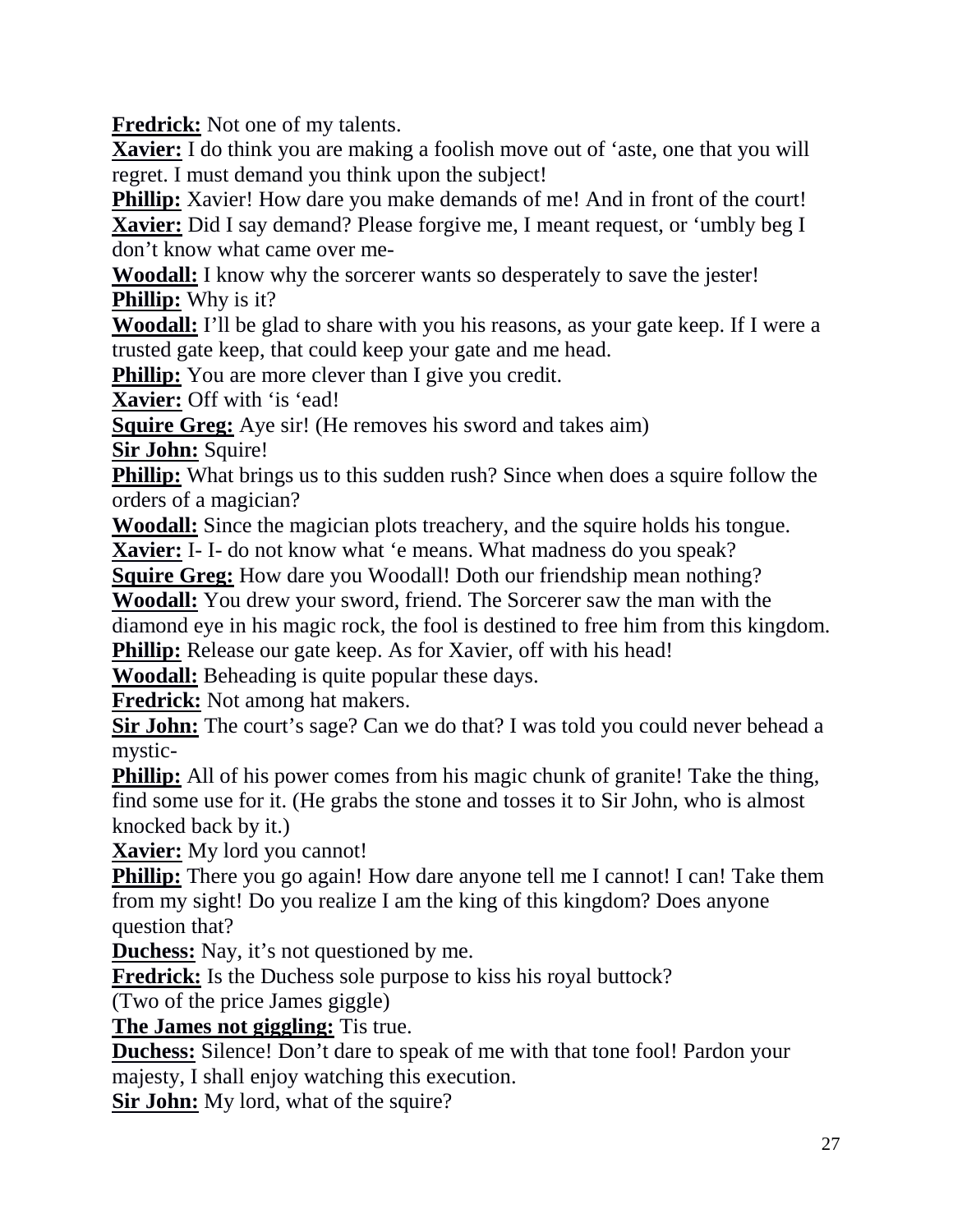**Phillip:** He is under thy command Sir John, punish him as you like.

**Sir John:** Come on you lot.

**Beatrice:** Father! I beseech you! This be lunacy!

**Phillip:** How dare ye use that tone with thee young lady!

**Fredrick:** I beg you don't fret for me, they can have my head, my arms, and when deeds be through, they won't have my heart for that is with you.

**King:** Put him on the rack until the execution!

**Fredrick:** Oh, good, I always wished to be taller.

**Squire Greg:** Shut-up fool.

**Fredrick:** I know that's stretching it.

**King:** Out! (The prisoners are hauled off) And bring me the blasted cake!

(End scene, lights out. Ye olde intermission should be placethed here.)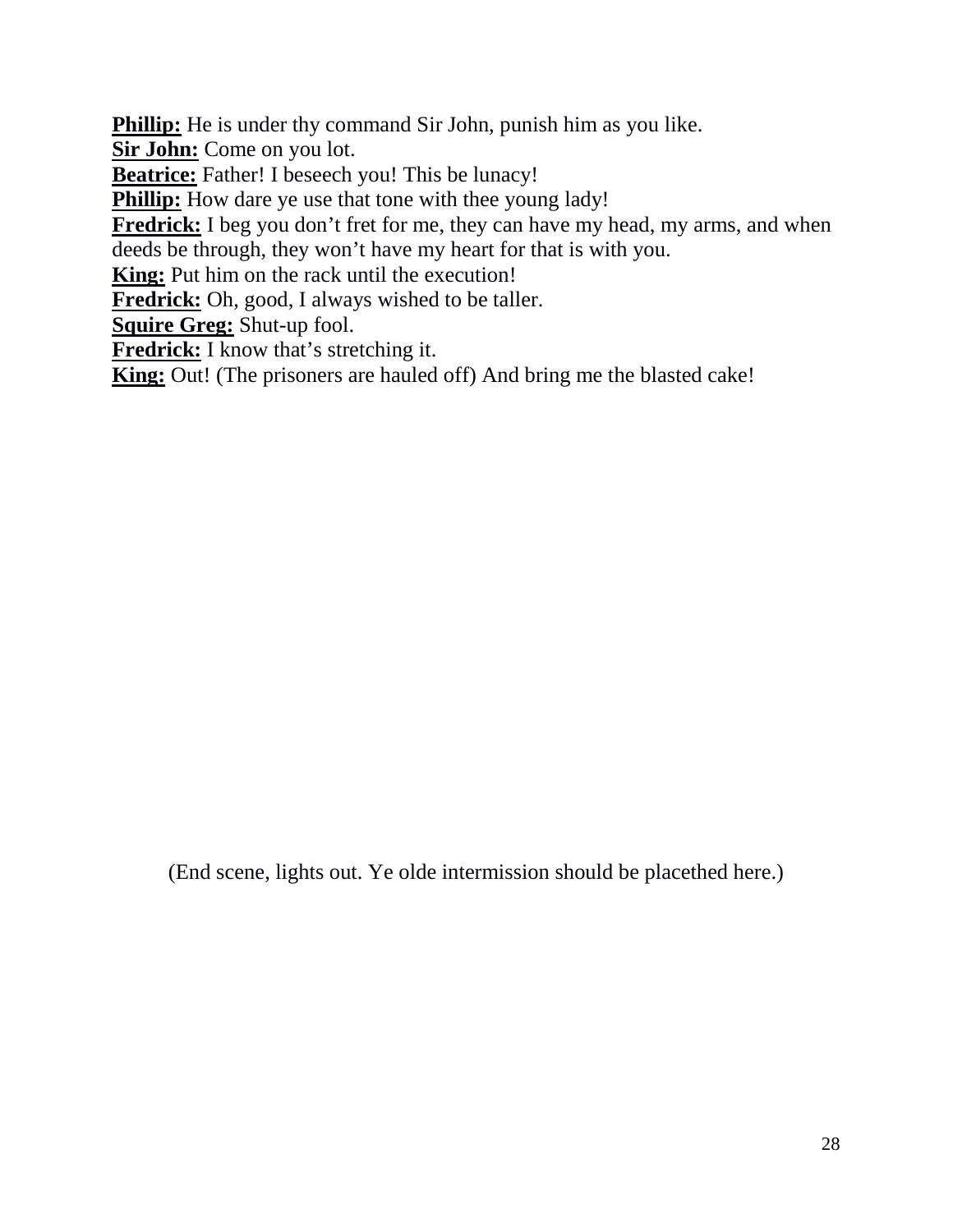#### **Act two scene one**

Friday August  $11^{th}$  1536

(Lights up on the dungeon, it's a dim room mainly stone with a wall of bars separating them from a slightly lighted hallway. Xavier and Gaspar hang by the wrists off the wall next to a shadowy figure, Squire George is locked in Stocks. Fredrick lies across the rack, but is managing to get one hand free. Gaspar is asleep and snoring loudly.)

**Squire Greg:** I beg of you Xavier, wake the man up.

**Xavier:** Wake up Gaspar!

**Squire Greg:** Kick him.

**Fredrick:** Leave him be.

**Squire Greg:** His snoring is more torturous than the stocks.

**Fredrick:** I find it soothing in comparison to anything he says.

**Gaspar:** (Waking) What was that?

**Fredrick:** Nothing, Gaspar, go back to your dreams.

**Xavier:** I 'ad the feeling when I saw you jester, that you would change my life.

**Fredrick:** You were right about that.

**Squire Greg:** How dost thou face thy fate so calmly?

**Fredrick:** There's little use in losing one's head, at least till it happens, by then I'll be dead.

**Gaspar:** Stop that basted rhyming! And put your hand back in that loop! They'll just pull you tighter next time.

**Fredrick:** I've always been told to stand a bit straighter. Pain will give up, sooner or later.

**Squire Greg:** Do you ever say anything useful?

**Fredrick:** A useful fool is a waste in deed, tis not unlike a legless steed.

**Gaspar:** How long before the angel of death frees me from his rhymes?

**Squire Greg:** Hangings are usually on Tuesdays, be headings on Wednesdays and oil boiling on Fridays. What day is it anyway?

**Xavier:** I cannot tell if it be day or night.

**Gaspar:** The jester will have a busy week.

**Kendra:** Sometimes they forget you're here all together.

**Gaspar:** (He jumps) I assumed you were dead.

**Kendra:** I think the guards have as well, so they leave me to hang alone.

**Gaspar:** They hang a woman by the wrists in a dungeon? Have they no decency? What crime are you accused of lady?

**Kendra:** Piracy. Caught thy crew at port, I think a fortnight ago now, I don't know what they done with 'em.

**Xavier:** I believe they've all been, be'eaded or 'anged.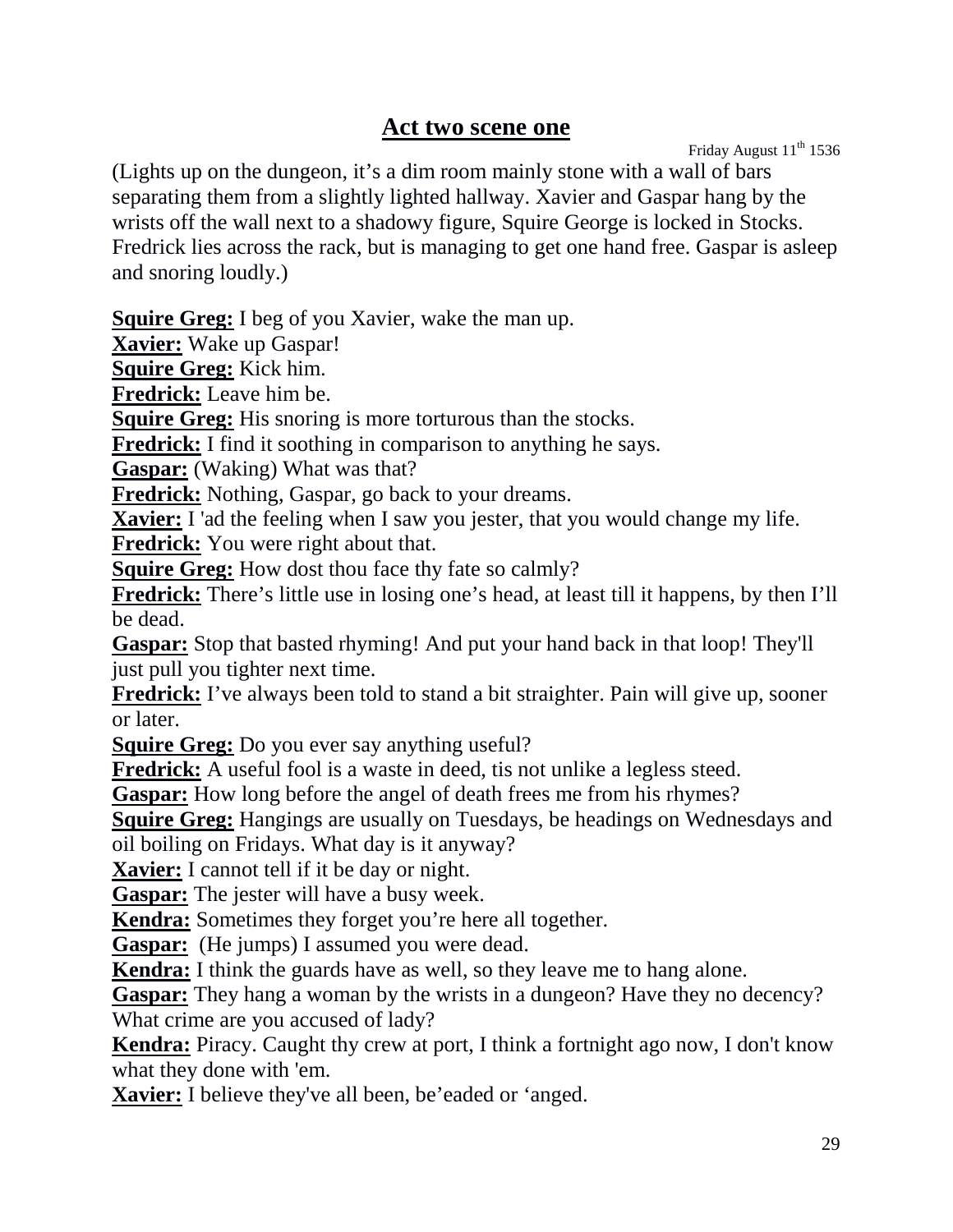**Squire Greg:** No, there was two more besides her. I think they forgot.

**Gaspar:** A woman can be no pirate. (She hits or kicks him swiftly from their chained position.) Apparently I'm wrong.

**Fredrick:** Doth this castle have a port? (Fredrick is weaseling out of his ropes and pulls a key from somewhere during the conversation) Maybe your vision in the rock pond will come to pass Xavier of Breast.

**Xavier:** I am from Brest.

**Squire Greg:** This is a whole kingdom fool, did you not hear the king? The kingdom faces the river that's why it's called the kingdom of Crestview. It has a lovely view of the Crest River.

**Gaspar:** It must be a very small kingdom, to go without notice for five hundred years.

**Squire Greg:** Size matters not.

**Fredrick:** That's what she saideth.

Gaspar: It most certainly does if thy meets Henry's army. How many knights doth Crestview have?

**Squire Greg:** Two dozen plus three squires in training. I suppose that would be two squires now. Twenty-six men all told.

**Xavier:** If this kingdom were to be discovered, they would 'ave no 'ope.

**Gaspar:** They still out man us.

**Fredrick:** Pirate doth ye have a ship? Sorry- didn't catch your name.

**Kendra:** The name is Kendra, Captain Kendra, I have a ship. We had one anyway-**Xavier:** The Reveler. Phillip 'as been deeply intrigued by that ship.

**Kendra:** One of Henry's finest.

**Squire Greg:** Henry? Who's this Henry I keep hearing of?

**Gaspar:** Henry the eighth, he's the current king of England.

**Squire Greg:** Is he the only King of England?

**Gaspar:** Where have you been?

**Squire Greg:** Guarding the gate to Crestview. You saw that did you not?

**Xavier:** It is forbidden by King Phillip to ask questions of travelers. Most of the information I 'ave, I 'ave gleaned from the stone. Speaking of the world outside this kingdom is treason.

**Fredrick:** I gathered that.

**Gaspar:** You stole a ship from the Royal navy of Henry the eighth?

**Kendra:** He has them built three at a time anymore. He can't properly guard them all. They did give chase. That's why we sailed down the Crest. We lost the fleet where the river meets the sea. Very few dare sail up stream, there are legends of sea monsters and mer-folk that would frighten the toughest of sailors.

**Xavier:** Very few 'ave reason to sail it. It goes nowhere and ends in a lake in the middle of the enchanted wood.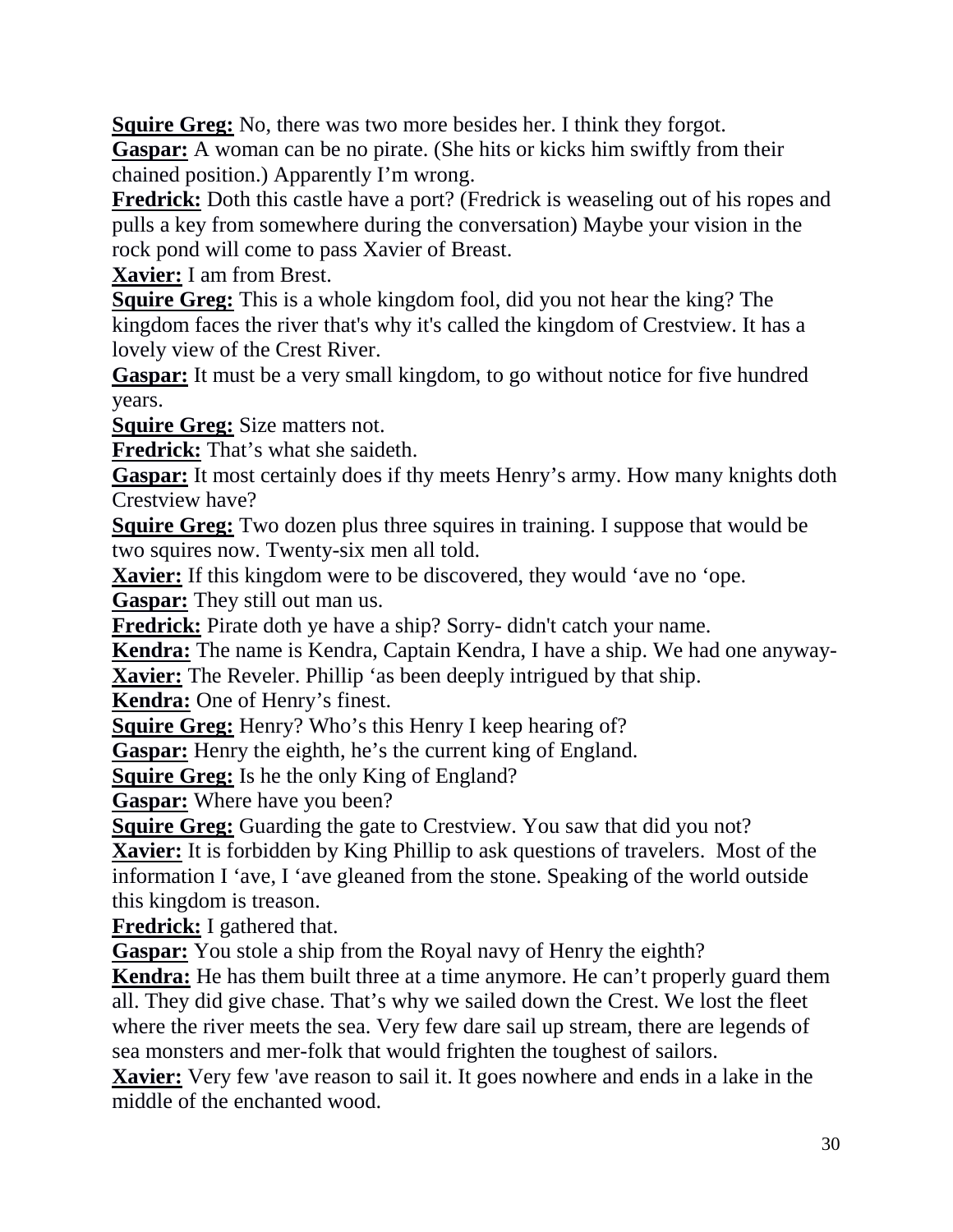**Kendra:** I've heard the lake is where all sea monsters and demons of the deep spawn their young. T'was a perfect place to hide as well, till Phillips guards got hold of us.

**Gaspar:** Why do the people of this kingdom remain? Why not revolt? **Fredrick:** Many of them are revolting.

**Squire Greg:** It's haunted woodland surrounding us. The king's men are ordered to keep us within and all others out, tis for our own protection, so they say. **Xavier:** The majority here are kept ignorant. Still, there are a few are from the outside. Duchess 'ardcastle was a nurse maid that attempted to kidnap the three James for a ransom. Their father was a grand Duke. He would not pay, instead 'e sent bounty 'unters after 'er. She found refuge by 'iding out 'ere. King Phillip granted her the title of Duchess, because she brought royal blood to 'is kingdom. Then of course the princess's ladies in waiting, they were a group of traveling actresses that lost their way, 'owever I do believe they are better off the princess' ladies.

**Gaspar:** That's where we get the stories of travelers disappearing in these woods. Perhaps there's nothing haunted about them at all.

**Fredrick:** Captain Kendra, have you heard anything of the new world?

**Kendra:** Of course, who hasn't?

**Squire Greg:** Me.

**Xavier:** I've 'eard very little.

**Gaspar:** A land of savages and wild country. Why do you keep bringing that up? **Kendra:** No kings, queens or laws to be broken, nothing to be punished for.

**Fredrick:** This savage new world sounds good to me, can you get us there in your ship?

**Kendra:** Fool I can't get free from- how'd you get out?

**Fredrick:** I lifted a key off one of the guards as he was tossing me in here.

**Gaspar:** He's good at that.

**Fredrick:** Pray now answer me woman, will your ship cross the sea? (He unchains Kendra)

**Kendra:** It's a beautiful new Carrack. If you can get me to it, I could sail us round the world a hundred times.

**Fredrick:** Once will do. (He unchains Xavier)

**Xavier:** I knew you were the one. My vision shall come true! You look weak captain, 'ave they fed you?

**Kendra:** Not in days.

**Fredrick:** Here, you need this more than I do. (He pulls from somewhere on his person a chunk of bread)

**Xavier:** 'Ow'd you-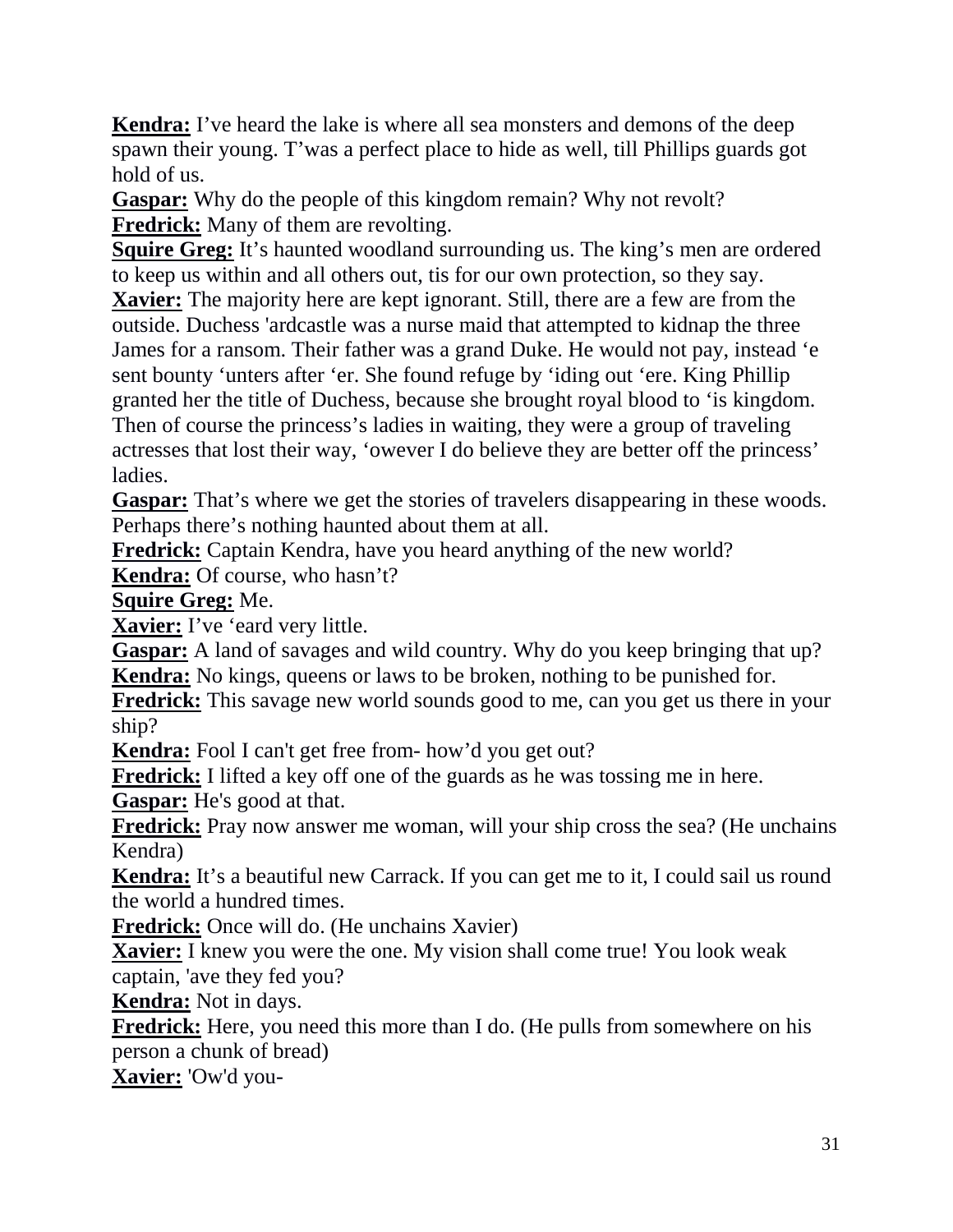**Fredrick:** You'd be surprised what one can do, when you don't know when you'll eat again, tis food. (He unchains Squire, then goes to Gaspar) Xavier, if you can glean events yet to be, how is it King Phillip captured thee?

**Xavier:** I was escaping my advisory, 'e was attempting to steal the stone. I fled France before consulting it.

**Gaspar:** I don't suppose you'll let me down.

**Fredrick:** I'll trust that saving your own neck is more important than handing mine to lord Beckenshire, especially now that you owe me your life.

**Gaspar:** How is it you conclude that?

**Fredrick:** I spared your life by using the broadside of your battle axe to knock you on the head.

**Gaspar:** That wasn't my battle axe that was my hatchet. I'm married to my battle axe.

**Fredrick:** Fair enough, then I told you to move before Woodall squashed you. **Gaspar:** That was saving your own skin.

**Fredrick:** Happenstance, but I won't complain over it. Now I'm breaking you out of the dungeon where we await our beheadings.

**Gaspar:** I must admit, it would be poor form for me to take you back. Still I can't see how you'd trust me.

Fredrick: You're at least four times as strong as I, whether trust be there or not, we might need you to come with us.

**Gaspar:** What makes you think I want to leave my country? My father's father served in the royal army of Richard the third, my father served Henry-

**Fredrick:** Richard the third, Henry the eighth, Phillip the eleventh. If royalty had a little more (Fredrick attempts to open the cell door) imagination they wouldn't have to reuse the same names over and over- oh no.

**Gaspar:** The key won't unlock the door, will it?

**Kendra:** This bread is stale.

**Fredrick:** I've heard. I don't believe it. It took care of all the shackles.

**Xavier:** 'Ere is some water to drink, I 'ope this is water.

**Squire Greg:** Still trapped.

**Gaspar:** I think that's the shortest escape I've ever heard of.

**Squire Greg:** We were following a fool.

**Xavier:** This is no ordinary fool, 'e is an extraordinary fool.

**Fredrick:** If I could only reach my scepter. (He stretches to reach beyond the bars. **Gaspar:** Why would you need that?

**Fredrick:** The ball on the end is really rope, wound up in a ball. I could catch the keys hanging on the wall with the end and drag them over here.

**Xavier:** See? 'e is brilliant.

Gaspar: If his stupid toy wasn't on a table directly below the keys, I might agree.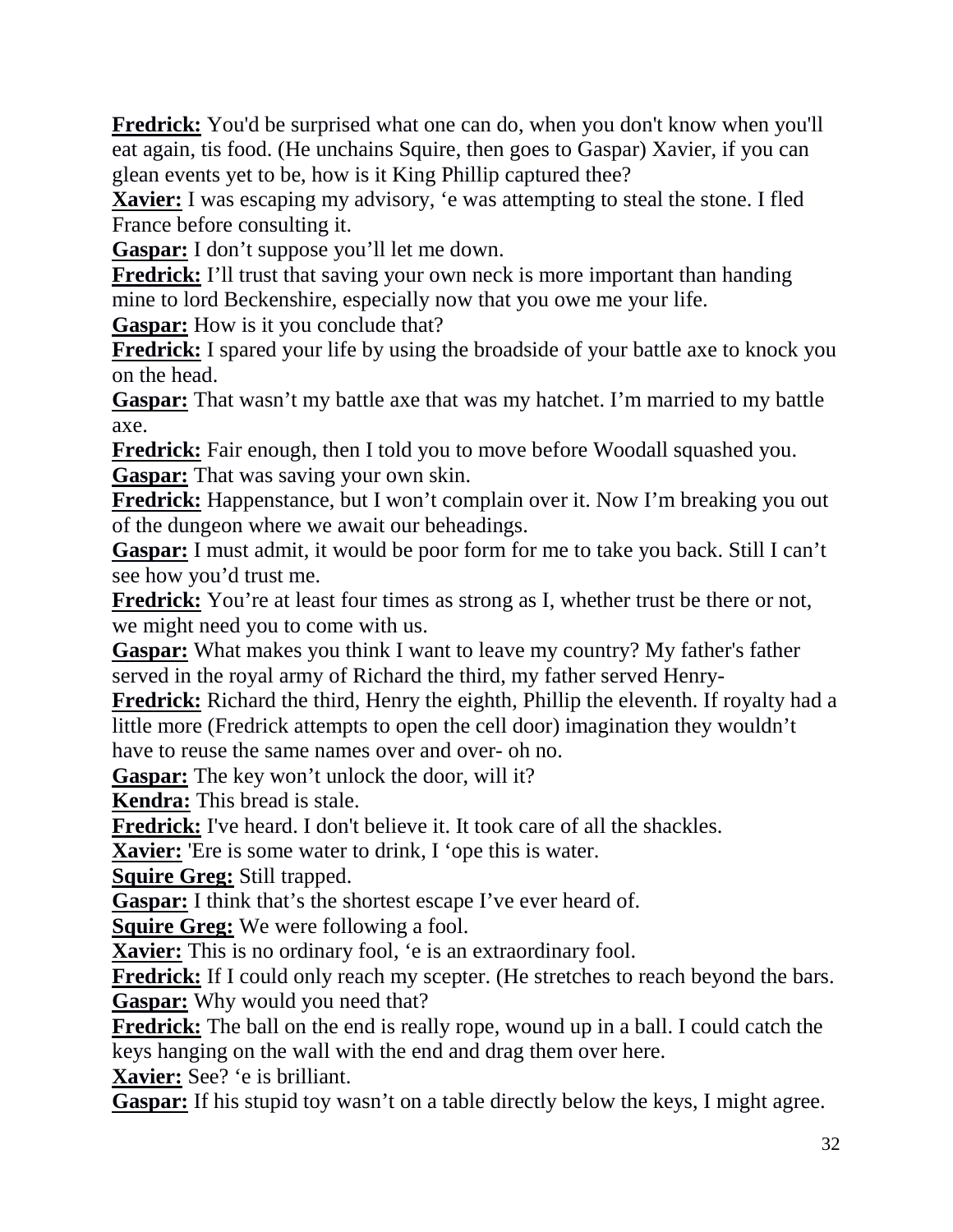**Fredrick:** I suppose you're right, I could reach the keys myself, couldn't I. Perhaps, if I stretched just my arm with this rack. (He puts his arm back in) Turn the wheel, would you Gaspar?

Gaspar: You are an extraordinary fool aren't you? My sword lies there as well. That sword hath been in my family for generations, my grandfather slain twelve men with that very blade.

**Fredrick:** Such sweet sentiment. You'll have it back when we open these bars. **Kendra:** How is it a fool knows of the new world?

**Fredrick:** My first master, lord Andrew of Hampton, he wished to be a great explorer. He always told me of the adventures he wished to have. (Fredrick has this conversation distracted, as he attempts to open the door in any ridiculous way possible. Including using the stale bread.)

**Gaspar:** Andrew of Hampton? I believe he was a friend of my father's, I always called him Uncle Andrew, did he serve Richard?

**Fredrick:** Aye, in his youth as an archer.

**Gaspar:** My father was an archer! Master of the long bow.

**Fredrick:** So was Master Hampton! So that was a real title? I thought it was meant to impress the ladies. Small world, even if it isn't flat.

**Squire Greg:** Now we'll all be punished for escaping our chains.

**Gaspar:** They intent to take our heads. What more can they do?

**Fredrick:** Use a dull blade.

**Xavier:** With us free, we 'ave a better chance of escape then before, no?

**Gaspar:** What became of Lord Andrew?

**Fredrick:** I haven't a clue. Henry wished Lord Hampton's daughter to become one of his ladies in waiting.

**Gaspar:** Did Lord Andrew give his daughter to Henry?

**Fredrick:** No, he set off one day to defy the request, and we never saw him again. Soldiers came and ransacked his home, but his daughter and I escaped to neighboring Baskerville manor, she took refuse as a scullery maid, but they had no use for a Jester. I went to work for Lady Mary of Bennington, An elderly widow, she did me the favor of willing me to her cousin Lord Beckenshire.

**Gaspar:** I found it fairly pleasant to work for him, till he sent me after you.

**Fredrick:** I would be delighted to stay if Lady Beckenshire did not demand more personal entertainment from me.

**Xavier:** That would 'ave been pleasant. 'ow I long to be accosted by a lady. **Gaspar:** You haven't met Lady Beckenshire.

**Fredrick:** The pope himself has not driven so many men to the priesthood. Her face is one to bring delight to any man that has not sight. The body attached by far tis worse, her husband married for the size of her purse. Speaking of ladies, as so far I've seen, I noticed King Phillip, he has no queen.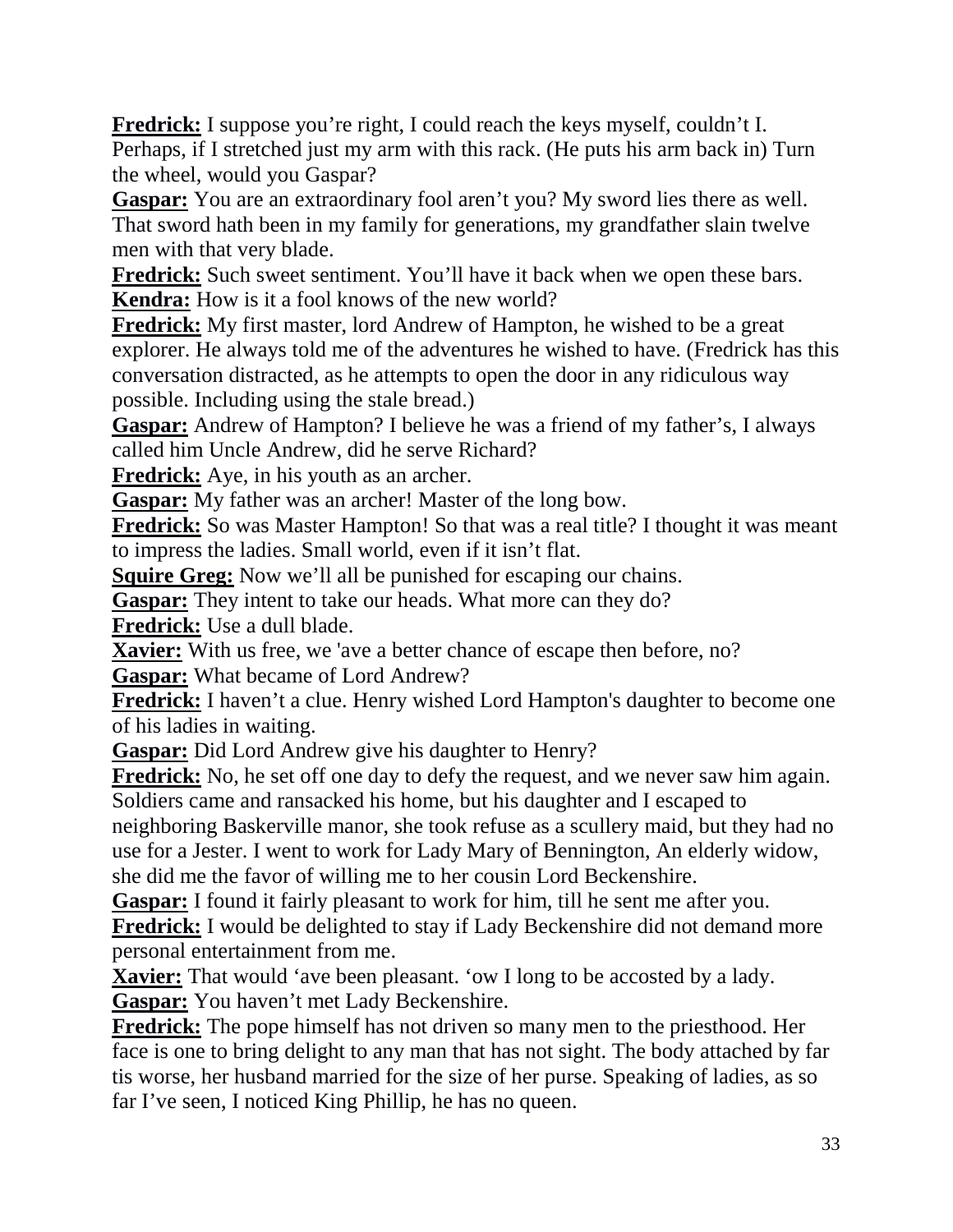**Gaspar:** You're speaking in rhyme again!

**Fredrick:** Sorry. The mood was getting dreary.

**Gaspar:** It's supposed to be dreary, we're in a dungeon.

**Squire Greg:** Queen Katherine was eaten by a forest troll.

**Xavier:** That is the story they told the townspeople. 'Owever I know she 'ad tried to escape six times, and failed six times. It wasn't a season later that 'er maid found 'er 'anging from the rafters of 'er bedroom one morn. She never attempted escape by way of sea, nor 'ave I. as far as I know, that 'as never been tried.

**Kendra:** We must free ourselves from this cell first.

**Squire Greg:** The watchmen at the tower, keep look out, the archers always at the ready. Should any traveler wonder too close by-

**Fredrick:** Then that traveler shall surely die.

**Gaspar:** Fredrick.

**Fredrick:** Sorry, my humor.

**Gaspar:** Control thy rhyming tongue, or I'll spill your humors about the dungeon floor.

**Fredrick:** I did set you free, did I not?

**Gaspar:** Free from my shackles, but not from this cage.

**Fredrick:** I'm working on that part, hold to your rage. Sorry- I truly am- Old habits do take time to die.

**Gaspar:** You shan't take too much time, if thy won't cease speaking in rhyme-Damn fool! You've got me doing it! (Tapping of Woodall's staff is heard from the hall)

**Squire Greg:** Come to think on it, the watchtower faces the forest, they have no clear shot at the river.

**Kendra:** Nor do we. Why must men always put their carts before their horses? **Fredrick:** Someone approaches, hide! (They do.)

**Woodall:** (Enters and stands by the bars) How now, Squire George? Are you there? I heard you all hiding.

**Squire Greg:** Aye, trader. The name is Greg now.

**Woodall:** I forgot. Squire Greg.(Gaspar runs up and grabs Woodall through the bars, lifting him menacingly)

**Gaspar:** You self-serving pile of goat bile! I'll take off your head with my own two hands!

**Woodall:** (Barley able to speak) Keys. I brought keys. (He drops the keys out of reach of the cell)

**Fredrick:** Gaspar! Put the blind man down, he brought keys to our freedom. Gaspar! Do ye hear me?

**Gaspar:** Thou come to set us free? (He stops shaking him)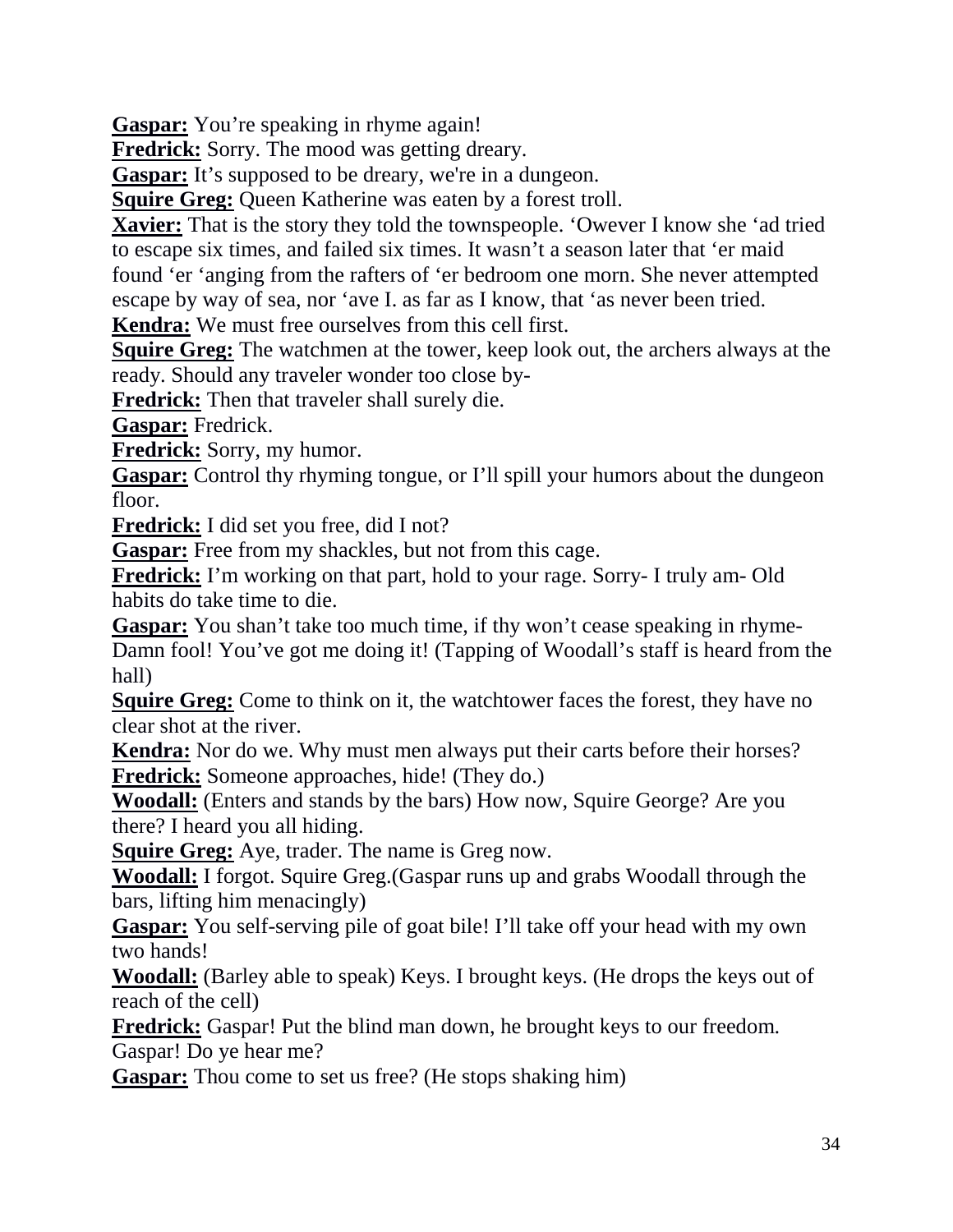**Woodall:** Aye sir, if there be breath left in me body to do so. (Gaspar sets Woodall down, and Woodall goes in search of the keys) Tis the charge of the gate keep to hold the keys, these be the keys-where ever these keys may be-

**Fredrick:** Little to your left. (He goes in the wrong direction) Other left.

**Woodall:** These be the keys that unlock every door in Crestview.

**Fredrick:** We mistook betrayal from a cowardly man, t'was really a genius unfolding his plan-

**Gaspar:** (putting his hand over Fredrick's mouth in a sort of choke hold) Is this true blind man? Was it your plan all along to lead us from our doom?

**Woodall:** No harm in saying so. However it worked out, I had the chance to save me friend the squire, so I took it. (He finds the key and opens the door)

**Gaspar:** Our weapons men (They gather weapons from the table) and woman, and you.

**Woodall:** Shhh-Quite- two more head this way. One's a guard, I hear keys jangling. Maybe a knight, there's a sword.

**Gaspar:** We must flee.

**Squire Greg:** Nay, we'll be trapped for certain.

**Kendra:** Tis perfect everyone back where you were, make it look like we're still locked in-

**Gaspar:** I see.

**Woodall:** I don't.

**Xavier:** Just stay out of sight man.

**Fredrick:** He always is. (Pushes Woodall down as he hops back on the rack)

**Kendra:** When I say go-

**Fredrick:** Got it!

**Woodall:** What? What'll we do?

**Gaspar:** You'll see.

**Fredrick:** No he won't.

**Xavier:** 'e won't 'ave to. Fer me la busch they approach.

(They all get back in positions as a knight and a hooded figure approach, unlock the cell door and stand over Fredrick)

**Beatrice:** (Voice disguised as a man's) You there, court Jester.

**Fredrick:** Aye.

**Beatrice:** Pray you, are you the one that claimed the princess was the most beautiful creature in the land.

**Fredrick:** I do not claim that.

**Beatrice:** You do not?

**Fredrick:** No, I simply know it for a fact. People claim things that are not true all the time, but you cannot claim the sky is blue, you cannot claim that water is wet,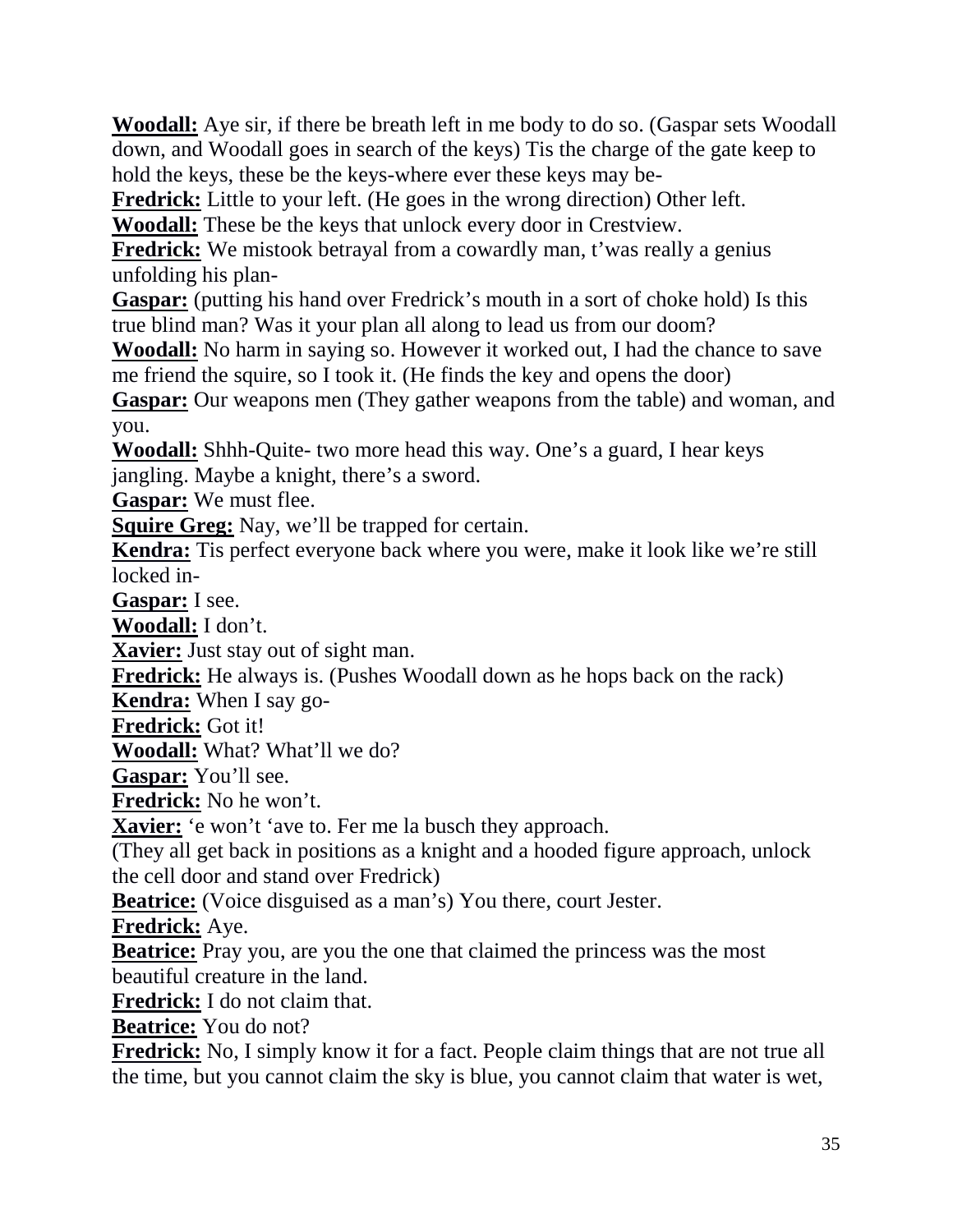and you cannot claim the beauty of that princess, you may only declare that you know it as fact.

**Beatrice:** Dear Fool. (The princess removes her hood to kiss Fredrick)

**Kendra:** Now! (The others jump down surrounding her and the knight that is with her)

**Fredrick:** Did you have to interrupt this particular moment?

**Beatrice:** What is this?

**Fredrick:** We were working on an escape plan, but now that you're here I'd rather stay and face my death.

**Beatrice:** Don't be foolish.

**Fredrick:** Tis what I do.

**Beatrice:** Please un hand my knight sir, we did come here to break you out ourselves.

**Gaspar:** This is one of the king's royal guards.

**Beatrice:** You are mistaken, this is Sir Edward Hastings of Crestview, he has been sworn to protect me, he serves my goals, not my fathers.

**Kendra:** Why would you want to help us escape your father?

**Beatrice:** I must admit I only came for the fool, I thought he was very cute, and I would hate to see a proper fool meet his fate on my account. But since you're all lose, and my man's outnumbered why not free you all? I'm sure my father put you all in here for some useless reason anyway.

**Fredrick:** That's very kind of you highness, to come for me.

**Beatrice:** Sir Edward and I are prepared to help you flee the kingdom as quickly as possible.

**Gaspar:** That would be of great use to us.

**Beatrice:** I have but one request of thee.

**Woodall:** Ladies always have one request.

**Gaspar:** In my experience, it rarely ends with one.

**Fredrick:** Anything. I'd stay here in shackles without remiss, so you could complete that royal kiss.

**Beatrice:** (Fredrick's tune, at a slower tempo.)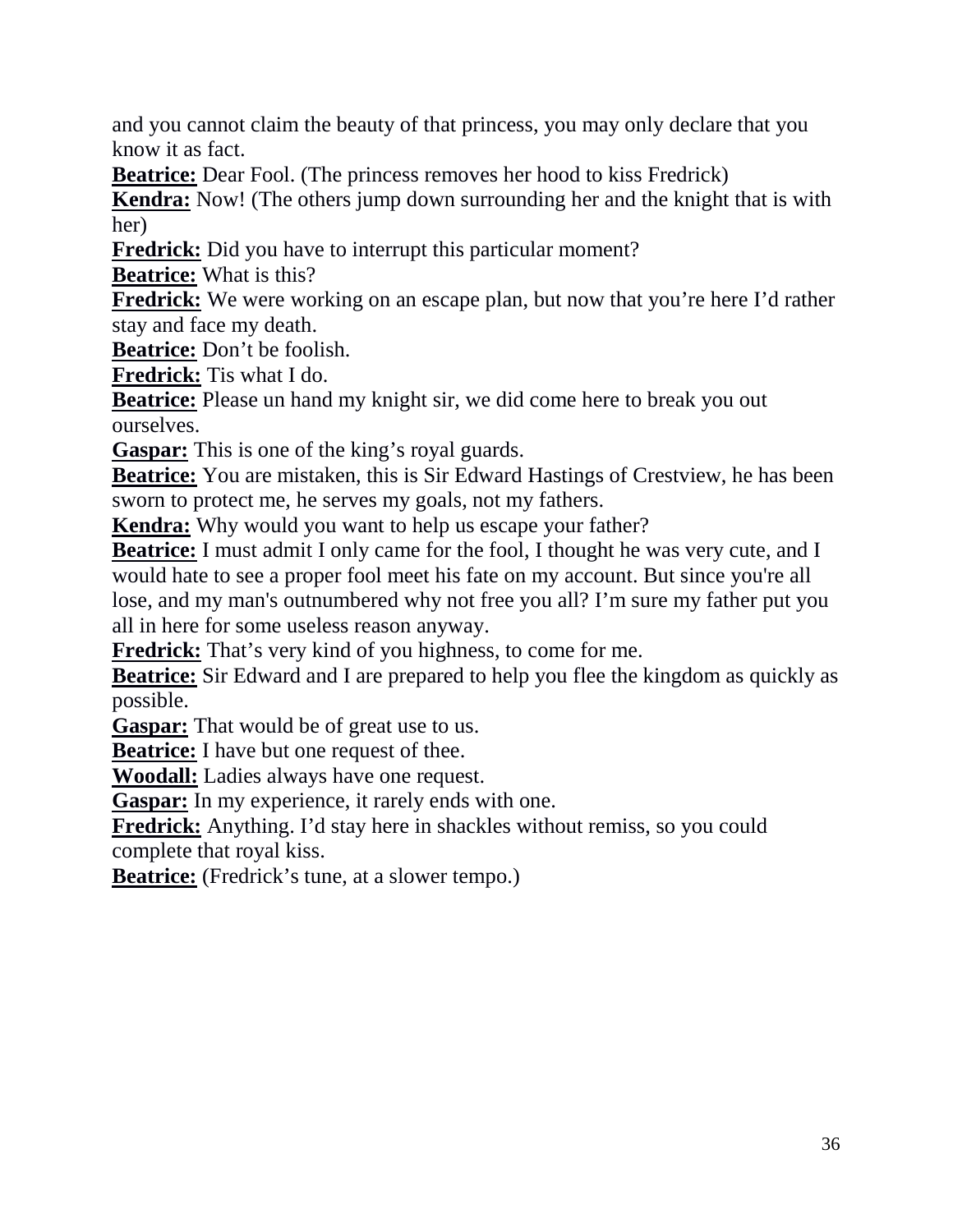Where ever ye shall go. I should wish to follow. I pray thee take my hand. To lead me from this hollow. I've been waiting my lifetime for you to appear, Well not really, but Jester you're young and you're here. Wherever ye shall go I should wish to be Save me from this land And my heart belongs to thee. Take me to freedom and let me feel sun Protect me, and love me, and I'll be your one. My request of you As I shall help you flee, Is a simple one, I wish that you take me.

**Fredrick:** I would love to, and you can escape with us as well.

**Woodall:** The dungeon doth have nice acoustics.

**Fredrick:** You are destined for me. Tis love in this season, I've longed for woman that sings without reason.

**Gaspar:** You wish to leave your own kingdom?

**Beatrice:** This is not my kingdom. My father wants everything his way, all the time to never change. He tells us what to think, tells us what to wear, it's like we're in stuck the Middle Ages.

**Woodall:** Are we not?

**Fredrick:** It's the Renaissance.

**Gaspar:** Wake up man it's the sixteenth century.

**Fredrick:** The plan is conceived thusly, we were going to the new world. First we were to break out of here, rescue you, then get on Kendra's boat.

**Kendra:** Tis a ship.

**Gaspar:** Going to rescue her?

**Fredrick:** She's here now, it matters not.

**Kendra:** We still have to find the ship, and we've got to come up with a crew to sail her.

**Fredrick:** We've got a crew of seven.

**Woodall:** Why would I want to leave?

**Fredrick:** They will discover we have been freed by keys, what have you got to lose? Aside from your head?

**Woodall:** Thou makest a grand argument, I'm in.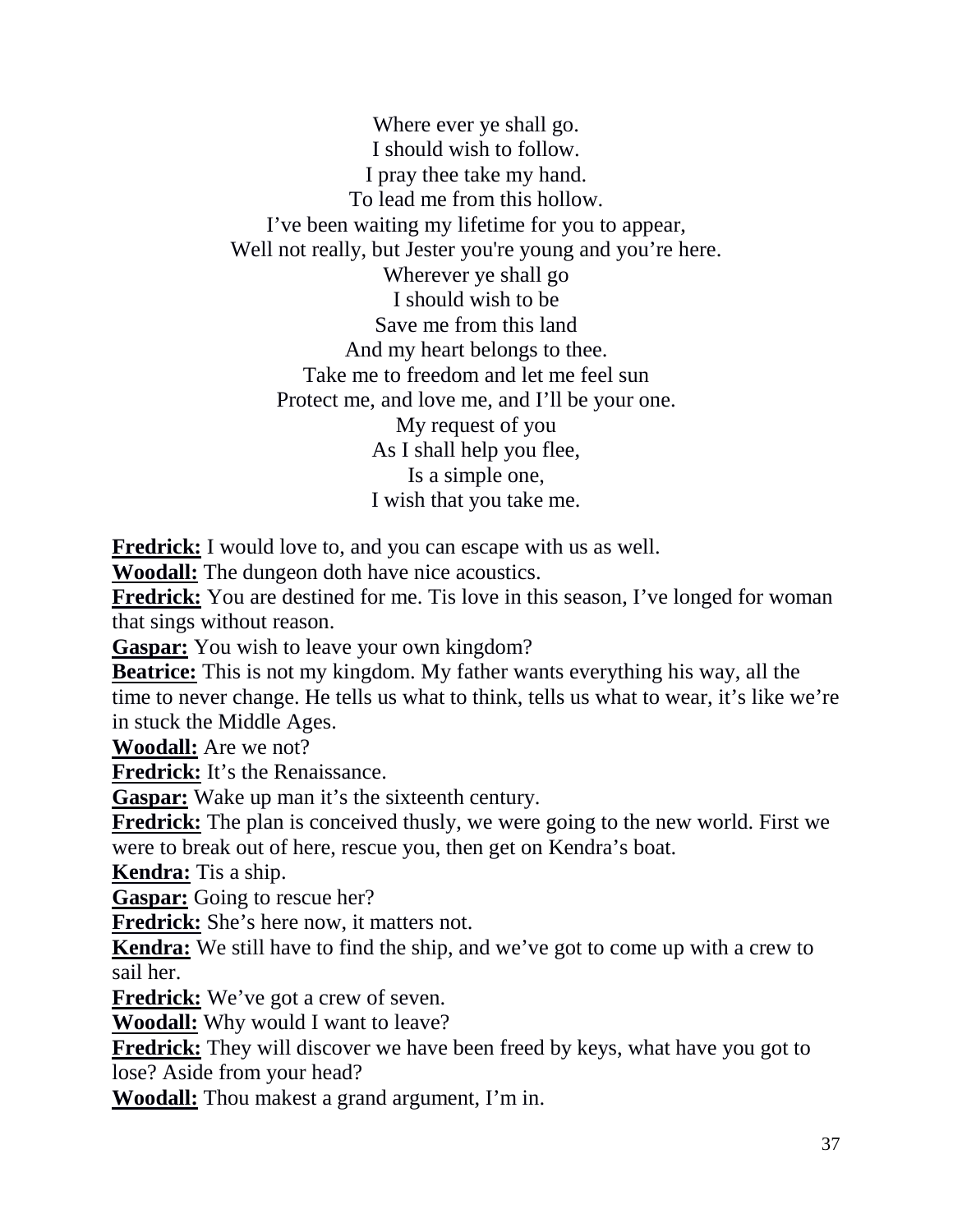**Fredrick:** He can man the crow's nest.

**Kendra:** A blind look out?

**Fredrick:** He has a thing for crows.

**Gaspar:** I still have a wife and child on the coast, in the town of Cadwagan.

**Fredrick:** We shall drop you off there.

**Gaspar:** I can think of no better reason to venture to this new world. Still, perhaps we could stop to fetch them.

**Edward:** Your highness, you do realize how dangerous this is? If we're caught, we could all be hung for treason.

**Beatrice:** I'll hang myself if I stay trapped here any longer. We should make our way to port before my father's men come to carry out the executions. Let's find you're ship, shall we.

**Sir Edward:** You're highness how do you plan to get these people to our port? We have to walk straight through the market square in broad day light. You're father's soldiers are everywhere.

**Xavier:** So it is daylight? Which day?

**Sir Edward:** Friday, your beheadings are to be tomorrow morn.

**Squire Greg:** That be not the usual day for beheadings.

**Woodall:** Tis marked as a grand event, the whole kingdom awaits the jester's gruesome fate, tis an event of some excitement.

**Fredrick:** Let us hear of this ship!

**Sir Edward:** It is heavily guarded.

**Kendra:** You've seen it?

**Squire Greg:** Aye, the Reveler.

**Sir Edward:** At the moment it makes up a large part of the royal fleet. King Phillip plans to make it the flagship, given the other ships are three row boats, that is a smart move. But it is quite important to your father, getting on board that ship won't be easy.

**Beatrice:** No, I suppose you're right it won't.

**Fredrick:** What if we sneak down during the night?

**Kendra:** We could never maneuver at night, the ship is almost as broad as the river through the forest.

**Beatrice:** I have an idea follow me.

(Lights out End Scene)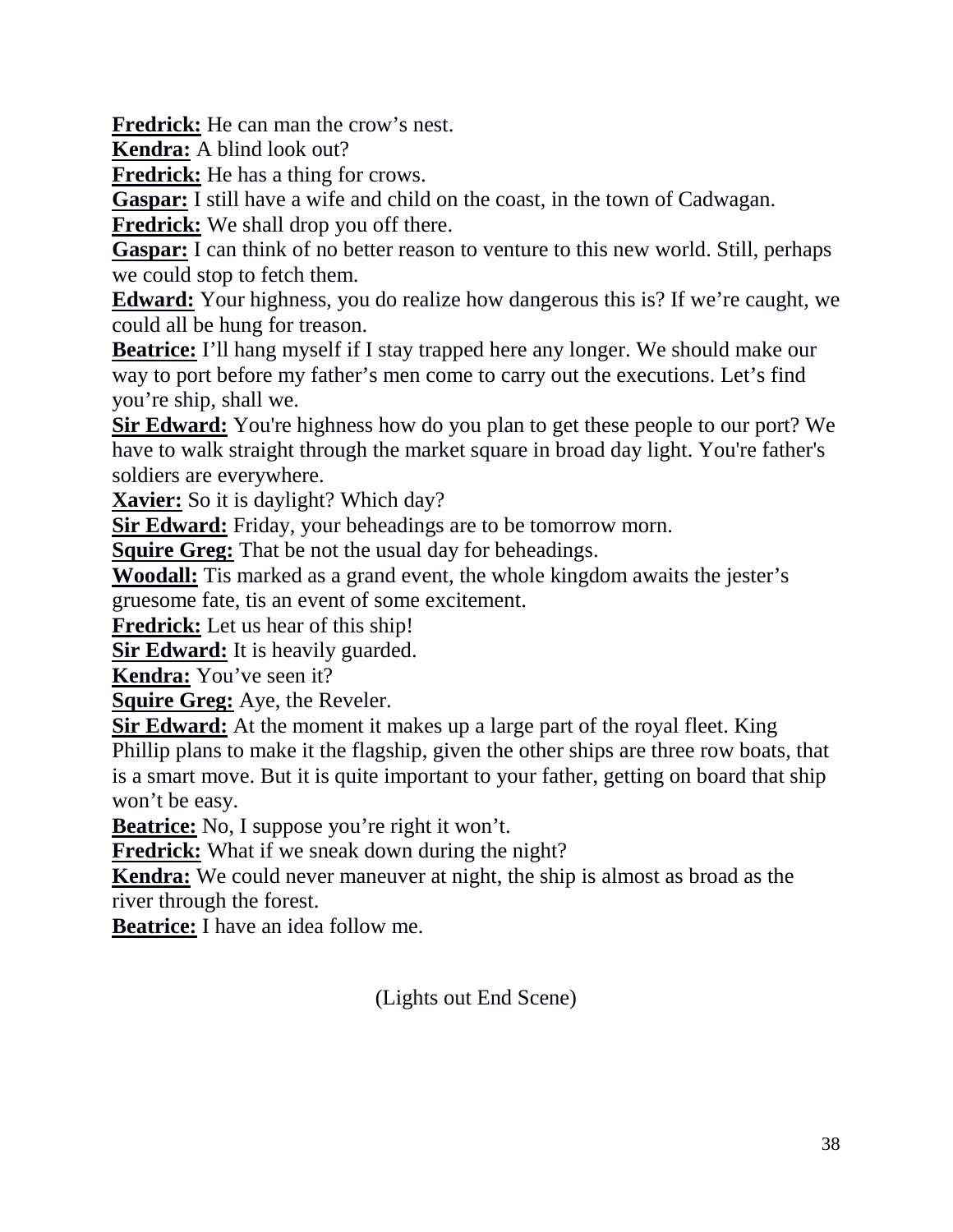#### **Act two scene two**

(Market square: The market is busy with people. Our band of friends enter following the princess, all dressed as ladies in waiting. Except Sir Edward and the princess, they are still dressed as themselves)

**Mr. Baker:** Bread for sale! Bread for sale! **Master Jameson:** Drinks! Drinks! Honey mead, ale! **Daphne Tailor:** Dresses and gowns for your wives delight! **Tom Smith:** Shields and armor! Fit for a knight! **Gloria Baker:** Pretzels, Cakes! **Daphne Tailor:** Ribbons for hair! **All:** Buy them all at the market square. **Harold Farmer:** Apples here, and melons ripe Tabaco dried to stuff in your pipe **Tailor:** Tunics, and stockings, saddles for steeds **Smith:** For the right price you'll find all your needs **Witch:** Eye of a newt, claw of the bear **All:** Buy them all at the market square **Smith:** Goblets and platters Treasures untold **Jameson:** If it fits in a cart then it can be sold We wish for your pleasure and ask for your gold **Sarah:** I'll even rent a soft hand to hold We sell what you want just ask what ye dare **All:** Buy anything at the market square **Baker:** We'll bake it! **Smith:** I'll make it! **Tailor:** I'll sew it! **Farmer:** I'll grow it! **All:** Buy anything, buy anything buy anything, at the market square **Princess:** No thank-you, we haven't any money. **All:** Then move along!

**Fredrick:** You said this was a dumb idea. **Gaspar:** It is. **Fredrick:** I can see three masts in the harbor. Is that the ship? **Kendra:** Tis no row boat. **Fredrick:** Then we've practically made it. **Gaspar:** When we're underway I'll agree with you.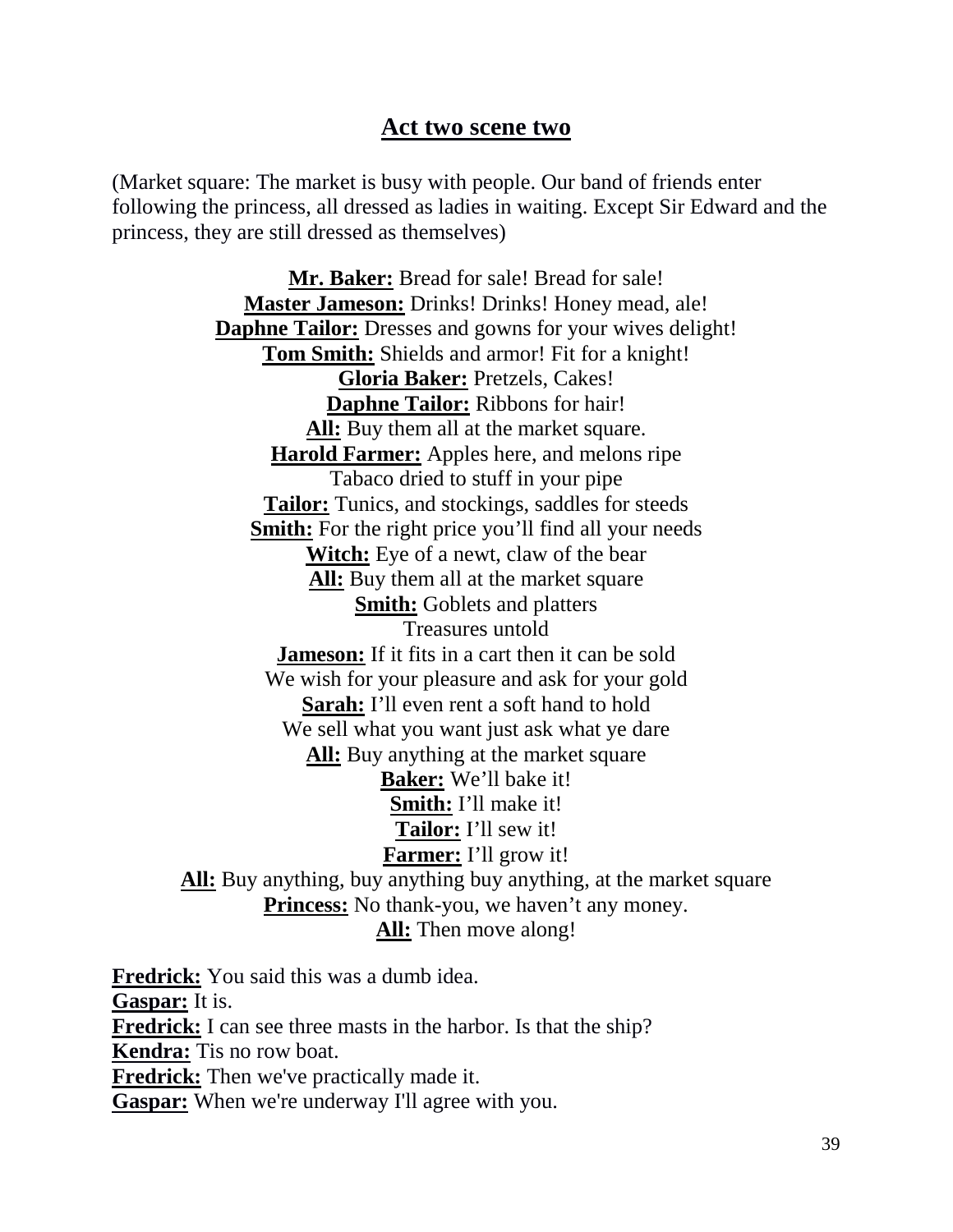**Woodall:** Someone noticed we were missing.

**Gaspar:** What makes you say-

(A bell is heard in the distance along with-)

**Hubble:** (screaming) The outsiders have escaped! The prisoners have escaped!

**Kendra:** He's good.

**Beatrice:** How does he do that?

**Gaspar:** Blind men often have the nose of a blood hound and the ears of a rabbit. **Fredrick:** Do you ever chase your own tail through the forest?

**Woodall:** There is a guard, just in front of us and to the right. (Most of them look left)

**Xavier:** Other right. (They adjust)

**Fredrick:** I see him.

**Beatrice:** This won't be a problem, just let thee speak.

**Fredrick:** Your ladies in waiting are unusually hairy.

**Princess:** Try not to speak.

**Sir Richard:** How now good princess, good day ladies. I'm sorry to disturb you your highness, but the alarm sounded, there are dangerous criminals lose, you should return to the castle. If you'd like I'll escort you.

**Princess:** That won't be necessary, Sir Edward is by my side.

**Sir Richard:** Perhaps, under these circumstances a real knight would be more appropriate.

**Sir Edward:** I beg your pardon sir, I happen to be no less a knight than you.

**Sir Richard:** A knight that takes his orders from a little girl.

**Sir Edward:** I'll have you know she is not a little girl anymore.

**Princess:** Thank-you Edward.

**Sir Edward:** She happens to be very demanding and difficult to please. Taking orders from Attila the Hun was bound to be easier than-

**Princess:** Thank-you, Edward.

**Sir Edward:** Yes highness.

**Princess:** I do believe we can find our way through the market and back safely sir, thank-you for your concern.

**Sir Richard:** I meant no disrespect. When did the new ladies in waiting arrive? **Beatrice:** Yesterday, for my birthday.

**Sir Richard:** Hairy for woman are they not?

**Xavier:** Oui. (In as high pitched voice as he can muster)

**Sir Richard:** More French maidens, very well then carry on (he begins to walk by, then turns around grabbing Gaspar's hind quarters) Do be careful ladies.

**Gaspar:** You'd better be careful- Oh no. (Punches him)

**Fredrick:** Could you not allow that to pass?

**Gaspar:** I forgot I was a lady! (Richard retaliates)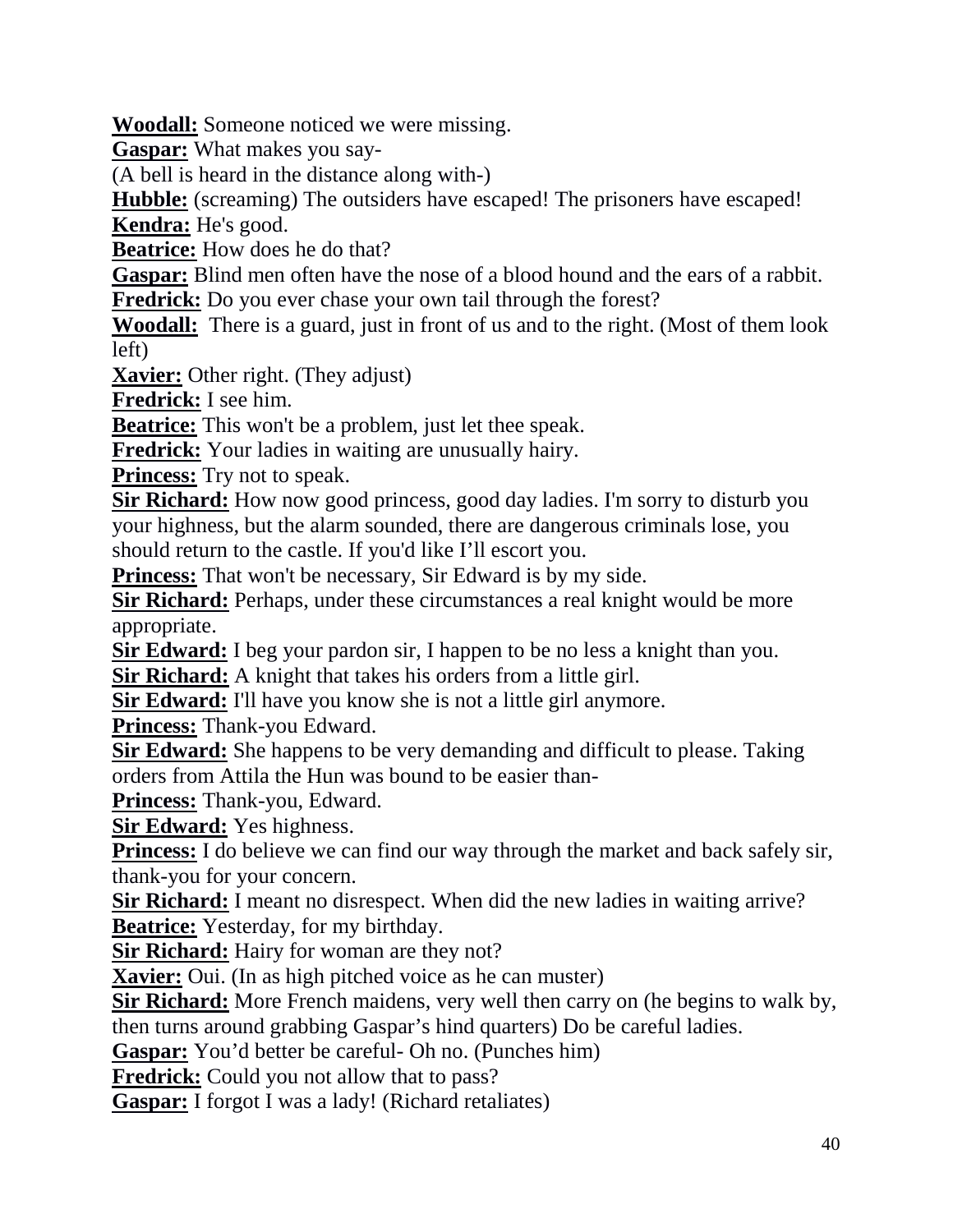**Fredrick:** (Fredrick hinders Richard in some way) An excuse used by my aunt Bertha on more than one occasion.

**Woodall:** Two more on the left!

**Sir Edward:** Swords! (All of them pull whatever weapon they have under the dresses)

**Woodall:** Three more to the right! You! Duck! (he taps Gaspar who ducks just in time to avoid an axe)

**Sir Richard:** Alert sir John!

(They fight Sir Richard and soon Sir Otis, and three Prince James (Of course they are led by the bold) come to assist. Sir Edward fights by sword, Xavier is dodging and using Woodall and his walking stick as weapons, Fredrick is using his scepter, Gaspar, and Kendra battle by fist and blade. Our pack of friends ends up

surrounded by the king's men.) Thou cannot jest thy way out of this.

**Fredrick:** I didn't know that was an option. This monk, a priest and a nun walk into a pub-

**Beatrice:** Halt! I command thee as your princess! (All the men and women in battle freeze, Beatrice stands between her father's men and them)

**Fredrick:** (Whistles) Bartholomule! (He begins to gallop around and stops in front of the princess)

**Beatrice:** What are you doing?

**Fredrick:** This is my invisible mule, Bartholomule. Hop on and we'll make our escape! (A guard points a sword at Fredrick, Bartholomule gallops away; yes it's up to Fredrick as an actor to pull that off) You frightened my ass.

**Sir Richard:** I'll soon do worse.

**Beatrice:** Fredrick! Get thyself behind me!

**Fredrick:** That doesn't seem very brave.

**Beatrice:** They shall not harm the princess.

**Sir Eric:** (Trumpets) His royal majesty, King Phillip the eleventh!

**Phillip:** Beatrice? What are you doing amongst these criminals?

**Fredrick:** I kidnapped her sire, t'was against her will, I saw her as the most beautiful woman in the world. I had to have her as my own. Sir Edward tried to save her, then Gaspar, Woodall, and Captain Kendra attempted to assist him but I over took the lot of them. I was using them as hostages till I made my escape.

**Phillip:** A fool in a dress, took a bounty hunter, a knight and I'm sorry- who are you?

**Kendra:** Captain Kendra

**Sir John:** The pirate captain, we captured with the Reveler sire.

**Phillip:** No one told me the pirate was a woman.

**Sir John:** My apologies sire, we thought she was dead.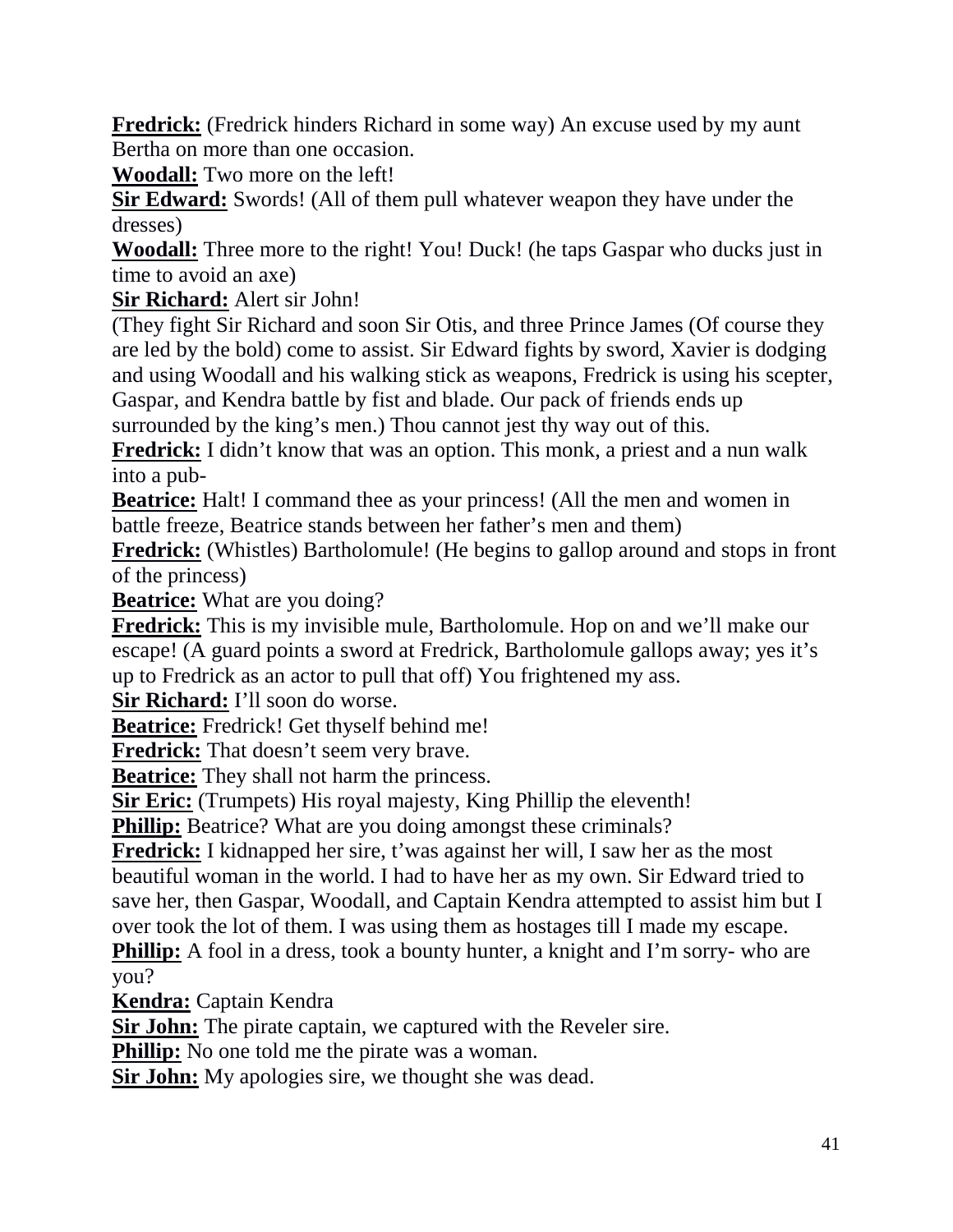**Phillip:** Notwithstanding, you expect me to believe a fool in a dress, took a bounty hunter, a knight, a squire, a pirate, a blind man, and a sage as hostages? With what weapon?

**Fredrick:** These two hands be weapon enough.

**Phillip:** Do you actually expect me to believe this tale? You were able to take this brute hostage, with your bare hands?

**Woodall:** You're really not clever enough to lie, are you?

**Fredrick:** Yes sire I would greatly appreciate your belief in my story, as I'm far too scared right now to concoct another.

**Phillip:** You were besotted by this fool, and helped him to escape did you not? **Beatrice:** Aye father that is the case.

**Woodall:** What's besotted?

**Fredrick:** Smitten, infatuated, you know she likes me, in *that* way.

**Gaspar:** I've been using that word wrong.

**Phillip:** Betrayed by the hand of mine own daughter! What is it girl? Have you no gratitude for my strife? Do you not enjoy the safety of my dominion?

**Beatrice:** Therein lies my dilemma! It is your dominion, not ours to share, it wasn't mother's, not that of the people that serve you. Yours, and yours alone!

**Phillip:** Tis the tradition laid down by my father, then his before him. Your penance shall be paid through the suffering of your newly found friends my child.

**Woodall:** That's us isn't it?

**Gaspar:** I'm afraid so.

**Sir Edward:** Sire, your daughter meant only-

**Phillip:** You Sir Edgar assisted her in this treason!

**Sir Edward:** Its Edward sire, my name is Edward.

**Phillip:** You dare to correct my word?

**Fredrick:** He doth not like that.

**Sir Edward:** Tis my name sire, you're bound to have me beheaded anyway, you might as well get my name right before you do it!

**Phillip:** How dare thy speak to your king in such a way!

**Sir Edward:** When your daughter was but two years old, I was sworn to protect her, to defend her every whim! And I have served that duty well, so well in fact it's prevented me from having my own wife, and my own children! In their place I love your daughter as if she were my own, and will gladly give my life for hers, but know this! What you deem protection, she feels as suffocation! Order and conduct in your mind are equal to no more than tyranny and bullying. Your people do not stay within these kingdom walls out of fear of what lies in these woods, nor fear of the world outside. We remain in this fort out of fear of you! It is you that fear the outside world! It is you that cowers in shadows!

**Phillip:** That's enough! How dare ye!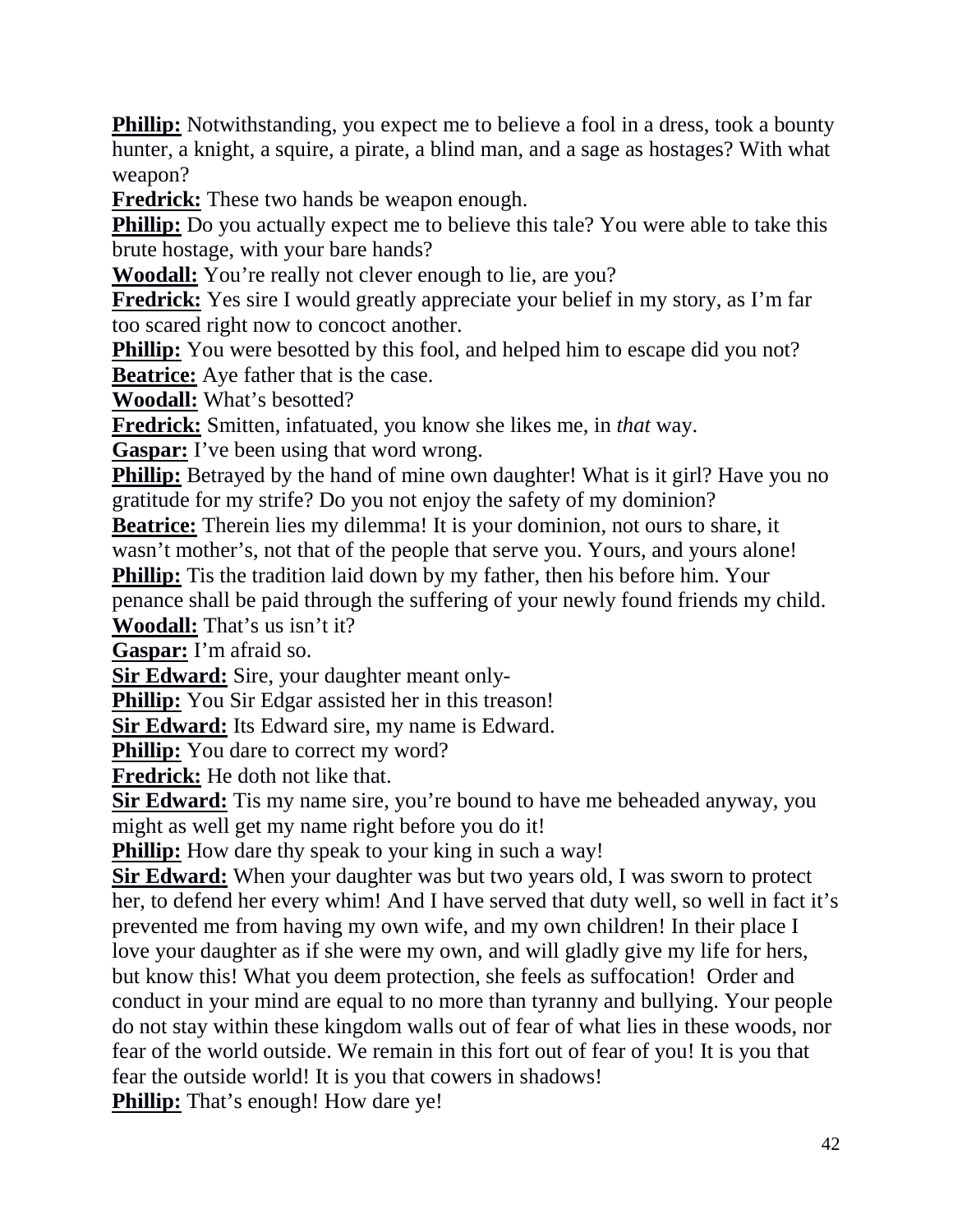**Sir Edward:** How dare ye? How dare thee! You call yourself a ruler when you cannot measure up to the compassion of a simple court jester. He just lied- all be it badly, to give his own life to spare ours!

**Fredrick:** Actually, I was just trying to buy some time.

**Phillip:** Do you all think me a coward?

**Beatrice:** Yes father! Afraid to let your people see the outside world, afraid to let your daughter become her own woman, and afraid to think any thought that wasn't your own.

**Phillip:** Enough from you! Do you wish to bargain for your post once more blind man? Do you think me a coward?

**Woodall:** I may be blind, but I hear your lips tremble as you ask the question. **Phillip:** You!

**Gaspar:** I'd rather not say, we've known each other such a short time, I doubt I'd be a good judge.

**Phillip:** And you fool?

**Fredrick:** I see nothing wrong with cowardness, used in the appropriate manner, it can be quite a handy tool. It's keep me alive for many years now.

**Phillip:** No longer! Squire Greg! I grant you pardon, hold the princess here, so that she may watch her friends die.

**Squire Greg:** No.

**Phillip:** What dost thou say to me? I just granted your pardon.

**Squire George:** No, is what I said. My name is George, Sir George of Crestview, and I refuse to hold a princess against her will. It defies all code of chivalry! **Phillip:** I have not yet knighted you boy.

**Sir George:** I claim the title myself! If the likes of you can declare someone a knight then so can I!

**Phillip:** Have it your way. Sir John, secure my daughter (he does) Now men, kill them! (The circle of prisoners begins to spin, tapping swords with the knights surrounding them)

**Fredrick:** Alas this was a bad escape plan.

**Gaspar:** Tis good to know you agree with me.

**Beatrice:** My sweet, sweet fool. I'm so sorry for all this trouble that I've caused. **Fredrick:** T'was not you that caused it. I lead Gaspar to the gate, I caused him to slip past Woodall's watchful ears, I, well I had nothing to do with you being here. I've never been on a ship in my life.

**Kendra:** This is an expected fate for the life I chose.

**Woodall:** Why are we spinning in circles? I'm going to be sick, spread out.

Fredrick: We cannot we're surrounded by men with swords

**Phillip:** Why are your knights not advancing?

**Sir John:** They have swords as well.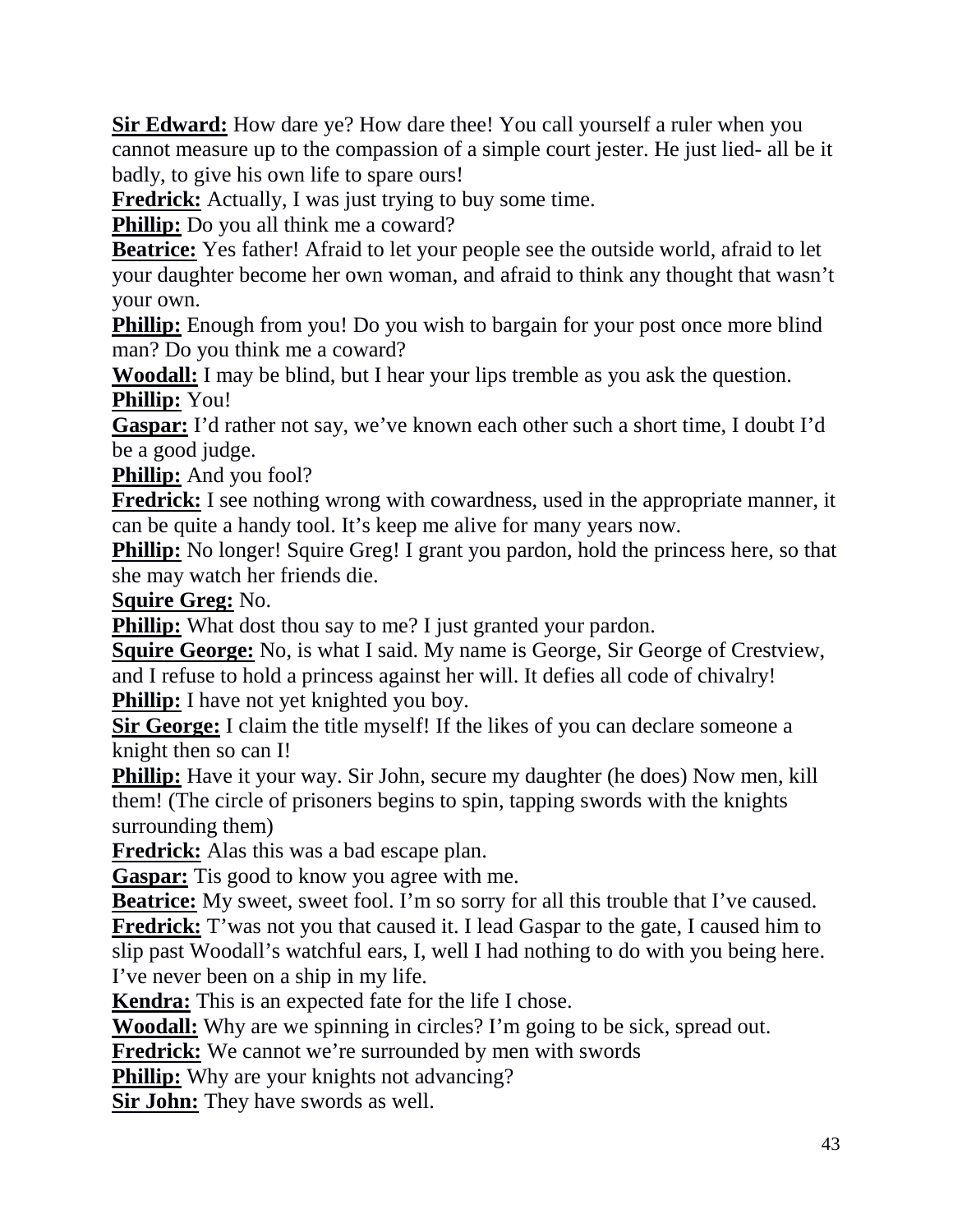**Fredrick:** Before we vomit on the soldiers, could we at least make this a respectable fight and allow us to take off these dresses? **Sir John:** Your highness that is a request within reason. **Kendra:** My dress is staying on. **Phillip:** If you must! Sir John, have your men stand down. **Sir John:** Aye sire. Men! Sheath your blades. **Gaspar:** Thank-ye sire, I would hate to die in this dress. **Fredrick:** Dis dress is for damsels. Dost thou get it? **Gaspar:** Do shut-up. (The men pull the disguises off, as they are in mid-undress the king yells) **Phillip:** Now! Attack! **Sir Richard:** We will do no such thing. These people are unarmed. **Phillip:** That's the perfect time to kill them. **Sir John:** We shall not attack unarmed men, or pirate women. **Phillip:** When I order executions the prisoners are not armed. **Sir John:** That's an entirely different situation. An execution is one thing, but an unfair fight is disgraceful. We are knights, and thusly uphold a higher code of-**Phillip:** Yes, yes, Knights. Brave, strong and all that.

#### **Sir John/Knights:**

Strength is not the only thing that makes a man a knight It's more than shining armor or knowing how to fight It's holding true to justice and doing what is right It's living by the code of chivalry It's more than slaying dragons More than damsels in distress We could not attack a man Un-armed and in a dress It's simply by the code of chivalry We are always quite polite With manners if you please We always say God bless you When anybody sneeze It's living by the code of chivalry Defend the weak The poor The old **Phillip:** How 'bout doing what your told? When it upholds the code of chivalry! You cannot claim to be a knight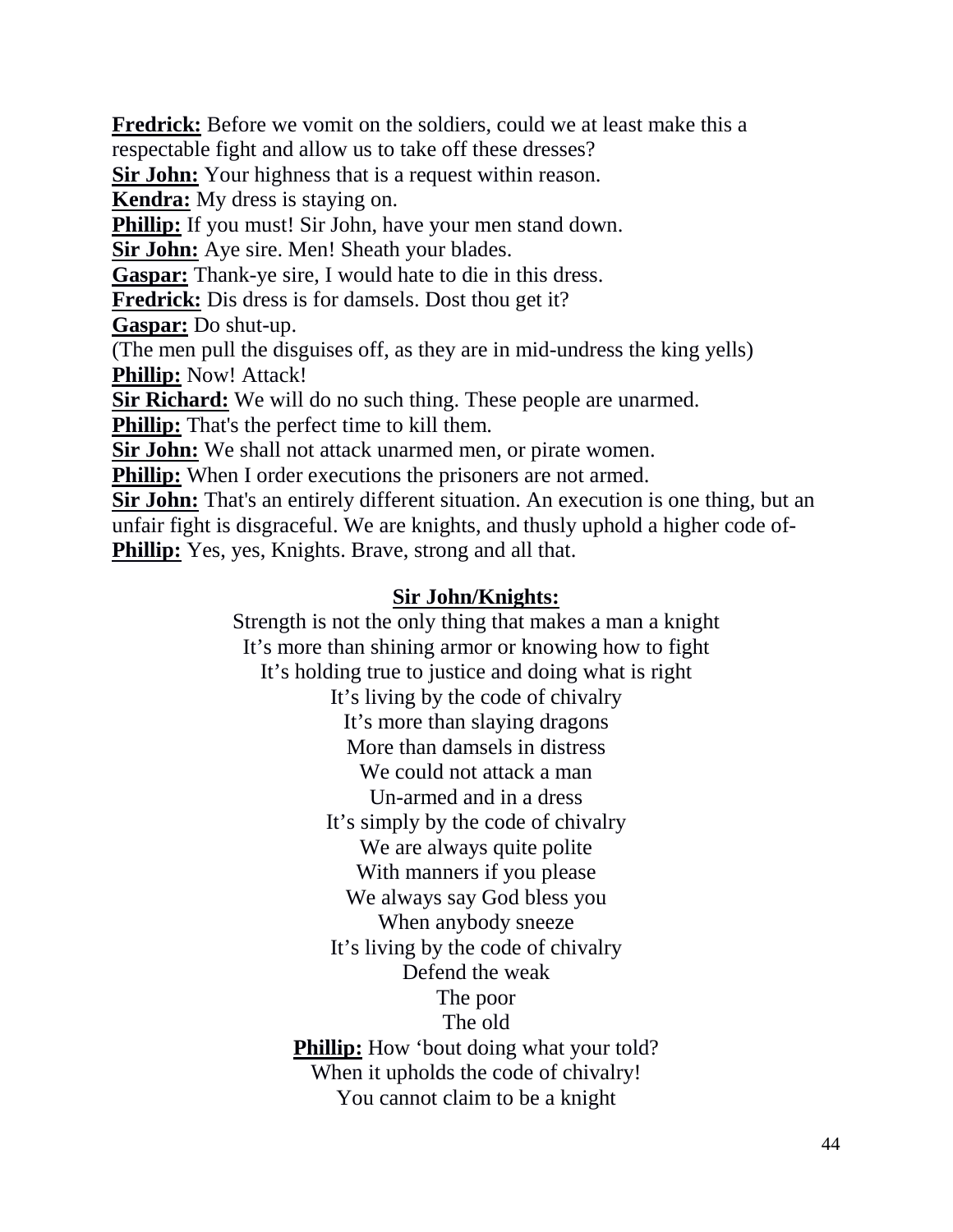Then begin an unfair fight It takes finesse as much as might An awful lot to be a knight And protect the code of chivalry We shall uphold the code of chivalry Long live the code of chivalry!

**Philip:** Are you quite done? Can you fight?

**Gaspar:** I'm ready.

**Kendra:** As am I.

**Xavier:** Jene suis pas arme'

**Sir Edward:** What was that?

**Xavier:** I 'ave no weapon.

**Beatrice:** Use my mace. (Hands him a mace, from under her dress somewhere.)

**Fredrick:** Fare thee well dear princess, almost kissing you was the best moment of my life.

**Gaspar:** What a pathetic life you've had. We're ready.

**Woodall:** I don't even know what I shared my first kiss with.

**Kendra:** Gaspar, you take the three on the left, I'll take the three on the right.

**Xavier:** I 'ope I can still do this. (All with weapons raise them and prepare to fight) **Woodall:** Wait! Wait! I smell (he sniffs the air) I smell-

**Fredrick:** I noticed, but thought it rude to mention.

**Woodall:** I smell a fire!

**Fredrick:** Of course, that must be what I smell.

**Xavier:** There's fire at the blacksmiths, there's fire-

**Woodall:** At the bakers, yes I know those, this is different. This is bigger. This has oaks, pines and beech.

**Phillip:** I cannot believe you're all falling for this! Would someone start stabbing them all ready?

**Woodall:** The ground! It's trembling.

**Fredrick:** How could you tell? I'm shaken too hard myself to feel the ground.

**Woodall:** An earth quake?

**Xavier:** Per'aps a volcano?

**Woodall:** I hear marching. An incredibly large army marching this way.

**Phillip:** Ye dare to call me a coward. As you try to postpone your inevitable fate!

**Woodall:** I don't even know what you said, but I ain't stallin' if that's what you mean.

**Beatrice:** I am no knight! And not confined to the codes of chivalry! (She kicks Sir John, steals his sword and bitch slaps him out of her way then points the sword at her father) Set my friends free, and allow us passage where ever we chose.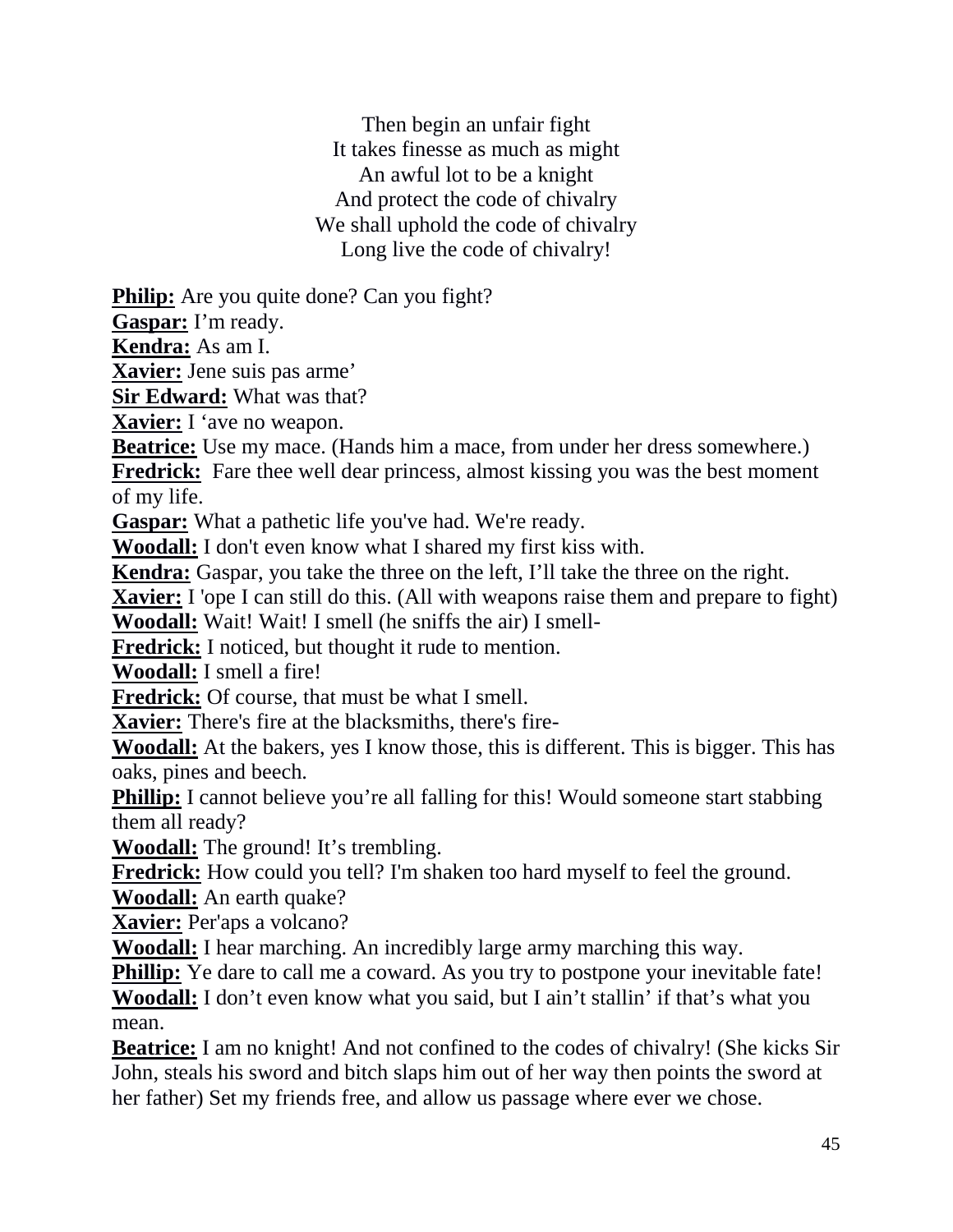**Fredrick:** I do so love her.

**Sir John:** Princess!

**Sir Edward:** Beatrice! No, not your own father, you couldn't!

**Phillip:** She wouldn't. Where would she be without me?

**Beatrice:** As the only child of your blood line I'd be Queen, then I'd command my troupes to set them free.

**Fredrick:** Hell hath no fury- (he sniffs the air) wait speaking of hell, I smell smoke as well. (Smoke begins to fill the square, marching can be heard in the distance) That rhyme was not intentional Gaspar.

**Phillip:** I hear- (The alarm bell rings again, and the crier comes rushing to the king)

**Hubble:** Your majesty! Your majesty! An army approaches! (He or she sobs) **Fredrick:** Woodall, you do amaze me.

**Hubble:** They march like thunder! Burning everything in their path! (sobs) All is lost! All is lost! I'm far too young to die!

**Fredrick:** Really? You don't look it.

**Phillip:** Get a hold of yourself! Do they head this way?

**Hubble:** Straight for us (sobs) we haven't a chance. (Runs off stage crying)

**Fredrick:** I'll wager that was the town crier.

**Woodall:** Aye.

**Gaspar:** Good at it.

**Phillip:** Defend Crestview!

**Sir John:** Battle stations men! To arms! To arms!

**Fredrick:** A few legs wouldn't hurt either.

**Phillip:** My dear, if you chose to run me through, I have no intentions of stopping you. I see this fool means more to you than I thought, but if I shall live, let me live, I need to fight this battle.

**Beatrice:** (Handing her father the sword) You know I could never hurt you papa. I'm so sorry (they embrace)

**Phillip:** It is I that is sorry dear child. I thought I knew best for you. Of all the treasures in this kingdom I have been charged to protect, the most important treasure I have, I have failed. I have treated you as a possession, which was not my intention.

> I've been a king of great wealth, Loyal servants, steadfast health Castle walls, and comforts too, But my most valued treasure, Yes my most valued treasure. My most valued treasure is you. I have diamonds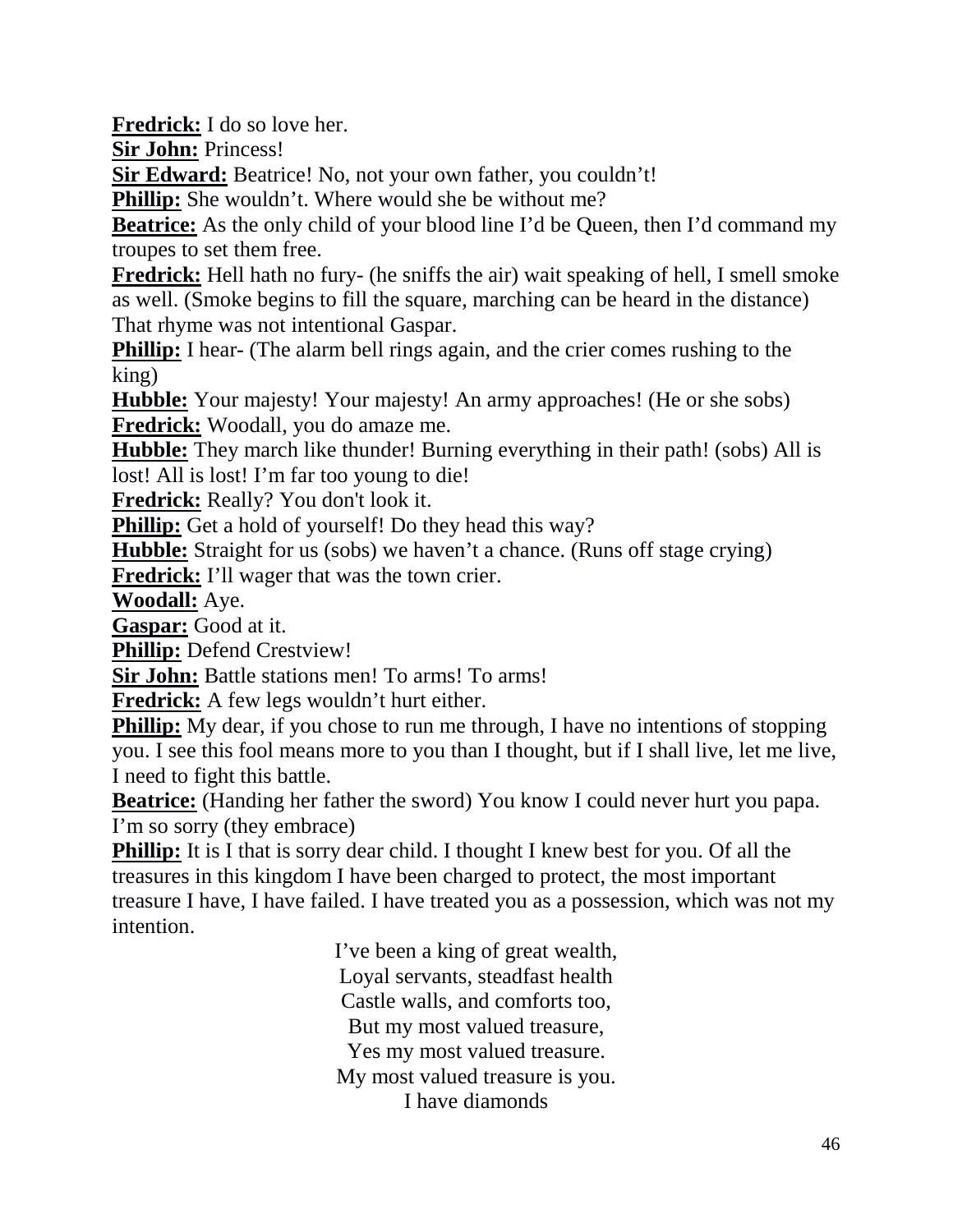Stacks of gold Rubies, emeralds too, But my most valued treasure, **Knights:** Yes his most valued treasure (while scurrying about in the fight) My most valued treasure is you. Whatever comes of me, I only hope that you can see With my faults and stupidity I did it all for thee, Because my most valued treasure **Knights:** Yes his most valued treasure My most valued treasure is you.

**Beatrice:** I've been so petty and narrow minded father.

**Phillip:** It must run in the family. Your mother had it too. (They embrace)

**Woodall:** This is awkward.

**Fredrick:** Got Gaspar all teary eyed.

**Gaspar:** That's the smoke fool.

**Sir John:** Sire! Phillip! I cannot find the end to this sea of men marching down on us! We haven't much time, they out number our army ten fold!

**Phillip:** Henry must really want those taxes.

**Fredrick:** Or Beckenshire wants his cheese and bread.

**Kendra, Gaspar, Woodall, Xavier:** The bread was stale!

**Fredrick:** I know.

**Gaspar:** Where does this leave us?

**Fredrick:** In the middle of a very large mess.

**Phillip:** Pirate, Fool, Huntsman, Sorcerer, blind man! Complete your escape!

Gather the townspeople, get them aboard that ship! Have the baker, the butcher,

the carpenter and the ales man, of course, gather supplies as fast as they can! Pirate, what be your name?

**Kendra:** Kendra

**Phillip:** Captain Kendra I hereby declare you Admiral of my royal navy! The ships in my port are at your command! My two most trusted knights, Sir Edward, Sir John!

**Beatrice:** I thought Sir Edward was under my command.

**Phillip:** I put him in your charge because I trust him with my life.

**Sir Edward:** Sir Richard wasn't mentioned at all, now were you?

**Phillip:** Please don't be petty. I need you two to help me with the jewels of Crestview. Sir Richard, Sir George, have the men load the cannons then take all the gunpowder you can find, line every inch of the outer wall, stack the kegs at the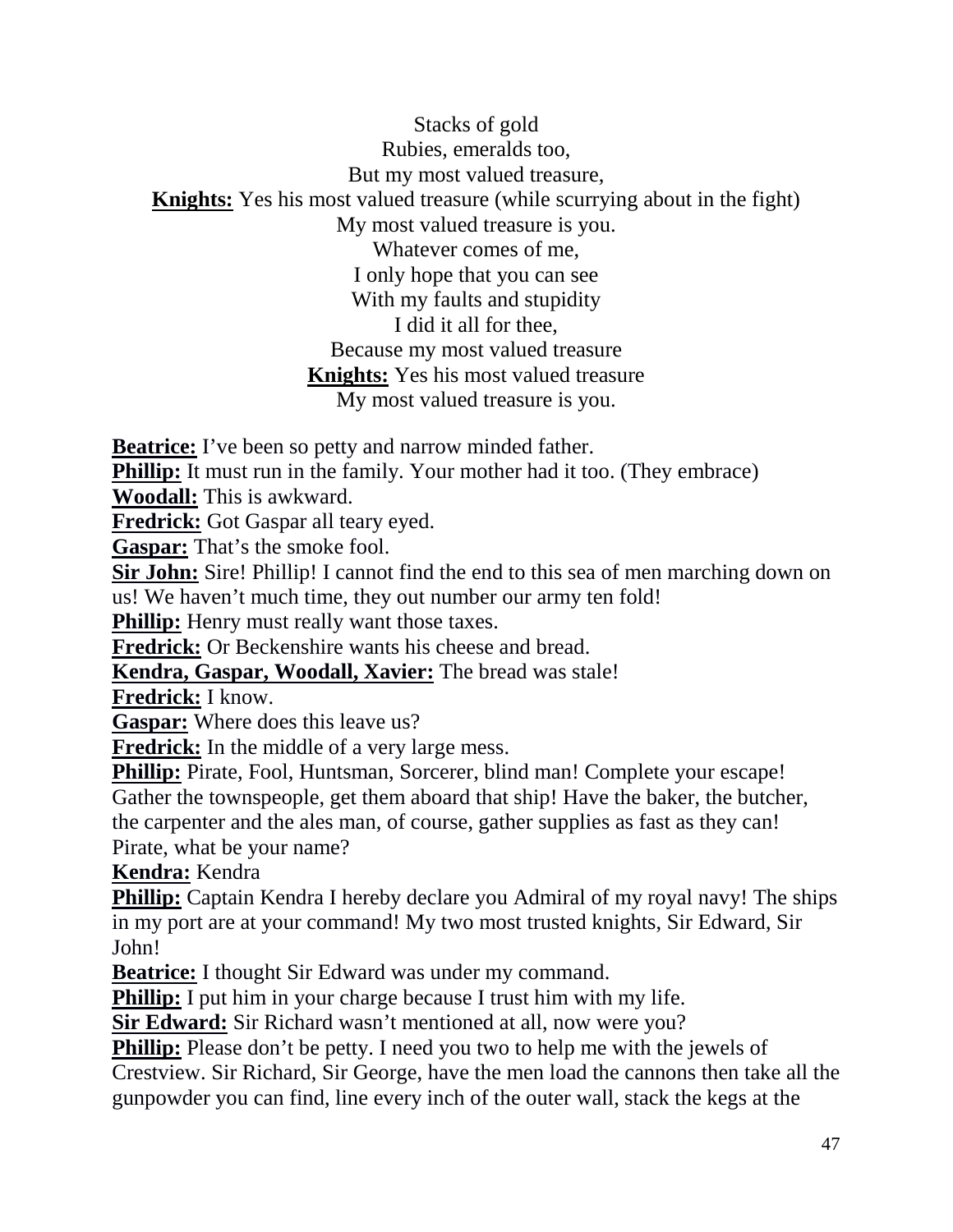gates and towers. If the walls of Crestview must fall, let them fall upon our enemies!

**Sir Richard:** Aye!

**Sir George:** Aye sire! He called me Sir George. (They exit)

**Phillip:** (Calling after) And load the catapult with whatever you can find rough or heavy!

**Fredrick:** Too bad my mother's not here, she was both.

**Beatrice:** What shall I do?

**Phillip:** Help load that ship, and meet me at the docks.

**Beatrice:** Aye father!

(The smoke thickens, fills the stage then lights out, end of scene)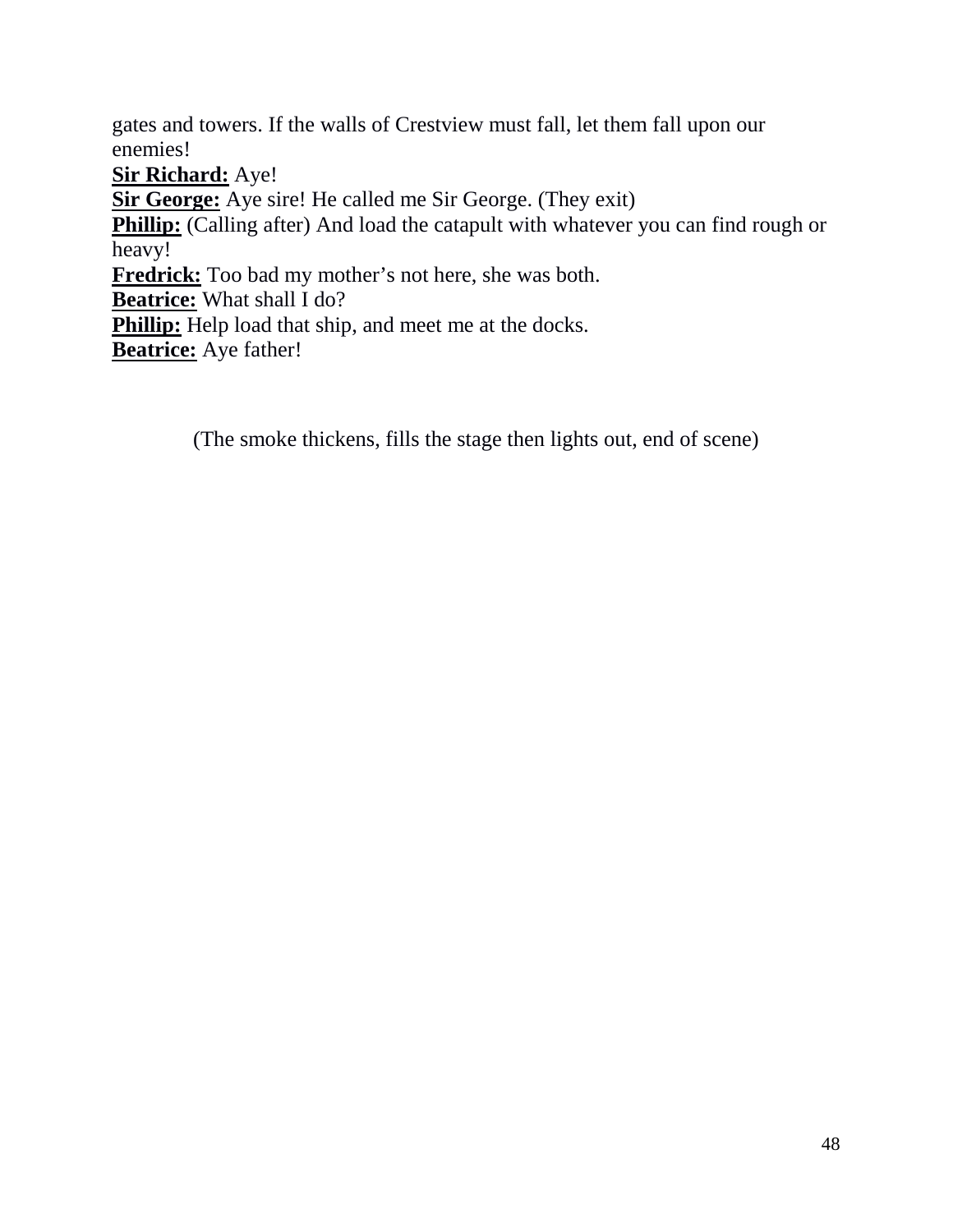## **Act two scene three**

(Still slightly smoky, I don't think that could be helped anyway. The dock and gang plank to the Reveler, staged as you wish, perhaps the dock takes us to an offstage plank- or you can see part of a ship. Some lines may be yelled from on board the boat. Get creative with it. We hear a horrible battle in the distance. And possibly see the flicking of a great fire. Fredrick, and Gaspar are helping townspeople load things on the boat, Kendra comes down off the gang plank)

**Kendra:** She's in terrific shape! Phillip had a basilisk put on her bow, no one dare stop us.

**Fredrick:** A giant snake?

Gaspar: It's a cannon fool, a big cannon on the front of the boat.

**Kendra:** Tis a ship! Not a boat! The figure head he chose is a bit strange, but it supports a massive gun.

**Fredrick:** What's a figure head?

**Kendra:** You never have been on a ship, have you?

**Fredrick:** This is the closest I've ever come to water.

**Gaspar:** Can you swim?

**Fredrick:** If I could I'd have no need for a ship, now would I? (Xavier comes in with a few of his belongings) Have you seen the princess?

**Xavier:** She was with the baker's wife, they were just a little behind me.

**Fredrick:** I shall go look upon this figure head.

**Xavier:** Depechez-vous, 'Enry's men are advancing. Most of the forest is a blaze. (Fredrick goes towards where ever the front of the boat should be.) Is everyone on board?

**Kendra:** We have most of the townspeople on board.

**Gaspar:** None of the knights, they're all fighting at the moment. Do you know where the king is?

**Xavier:** Trying to save the crown jewels I believe. (Woodall enters slowly, He's carrying luggage and he's wet) The stripes do look nice, do they not?

**Gaspar:** Get upon the ship.

**Woodall:** Gaspar? Xavier? Is that you?

**Gaspar:** What took you so long man!

**Xavier:** Why are you soaked?

**Woodall:** A dock is a very dangerous place for a blind man, I've gone swimming three times trying to find the blasted boat!

**Kendra:** Ship!

**Gaspar:** Are these your belongings?

**Woodall:** I think so, if not they are now.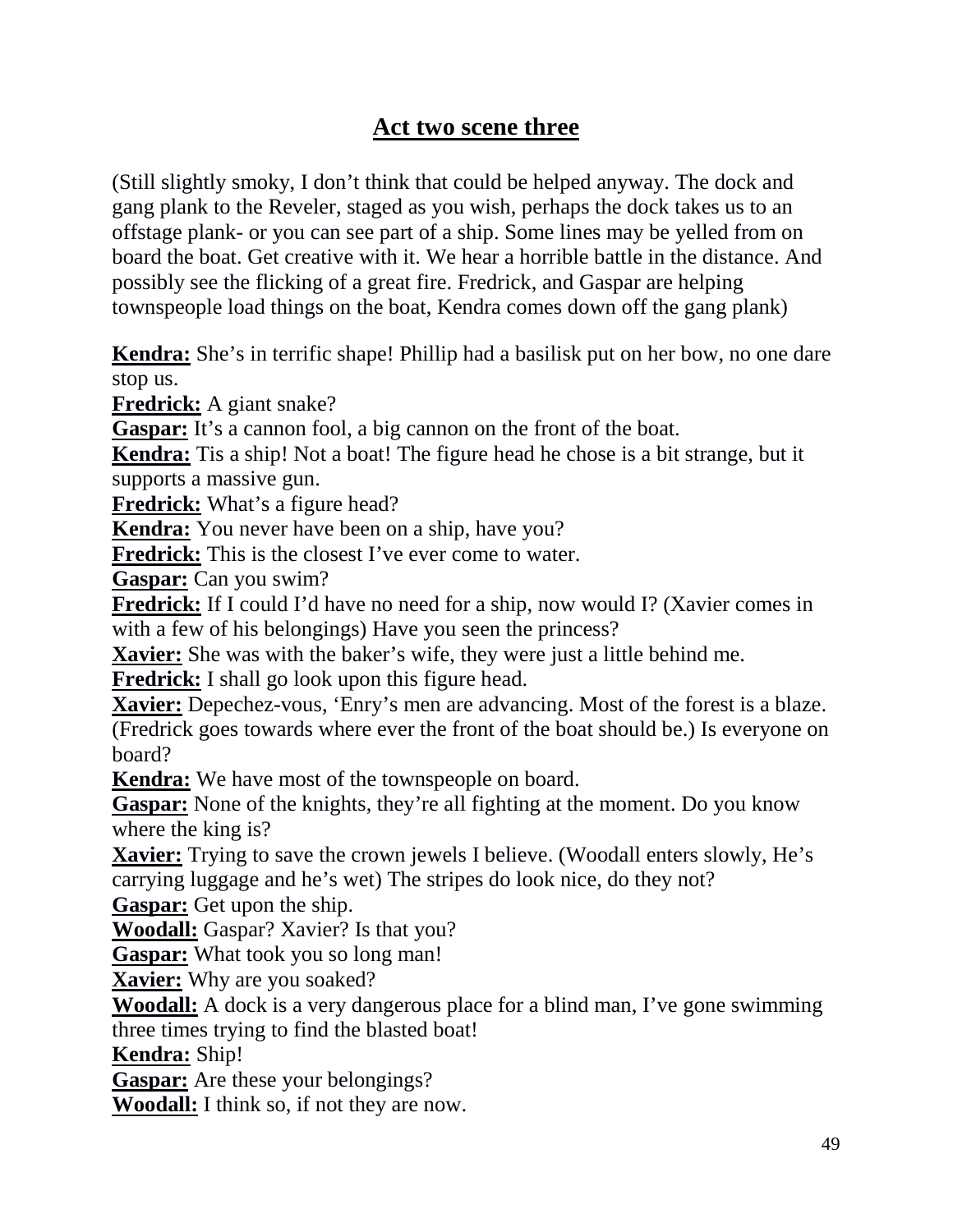**Kendra:** On the row boat Gaspar!

**Gaspar:** Aye! (He grabs Woodall's possessions and takes them offstage-where ever the back of the boat should be-so opposite Fredrick's last exit, then he quickly re-enters)

**Woodall:** You're putting me on the row boat?

**Xavier:** They are loading the row boats with non-essential supplies to make sure we all fit on the ship.

**Fredrick:** (re-entering) That is an odd thing. What happened to you? This is no time for a bath.

**Woodall:** I'll give you a bath. (Princess and the baker's wife enter with blankets turned make shift sacks)

**Fredrick:** Not now thanks. Beatrice! Can I help you with those?

**Beatrice:** Please.

**Kendra:** We don't have room for useless nick knacks!

**Gloria Baker:** These be loafs of bread.

**Woodall:** The pumpernickel smells wonderful.

**Fredrick:** Fresh, no doubt.

**Gloria:** Thank-ye.

**Kendra:** That, we have room for, come, make haste!

**Gloria:** Thank ye. (She goes up the gangplank. They exit on the ship)

**Beatrice:** My ladies in waiting, have you seen them?

**Gaspar:** They were the first ones on board, they plowed down six children to get there.

**Fredrick:** So they've been waiting, as they should. Two of them snagged a Prince James, although I haven't seen the bold.

**Gaspar:** Last I saw him, he had sword in hand sitting on the catapult waiting to be fired at the enemy.

**Fredrick:** I suppose that is rather bold. I for one would mark the grave as Prince James the stupid. (Phillip enters holding three old looking scrolls, Sir John and Sir Edward enter with a large chest of jewels) King Phillip, why is there a mergoat holding up the cannon on the front of the boat?

**Kendra:** It's a ship fool! A ship!

**Phillip:** A what? Oh that! It's not a mergoat, it's a sea ram.

**Fredrick:** What is a ram but a horny goat?

**Phillip:** It's to strike fear in the hearts of your enemies. Xavier suggested the ram. **Xavier:** The ram is a sign of stubbornness. I thought it fitting for 'is ship. But I did not advise the fish tail.

**Phillip:** It's on a ship! I couldn't use a regular ram on the front of a ship, rams don't even swim, do they?

**Gaspar:** Not that I've ever seen.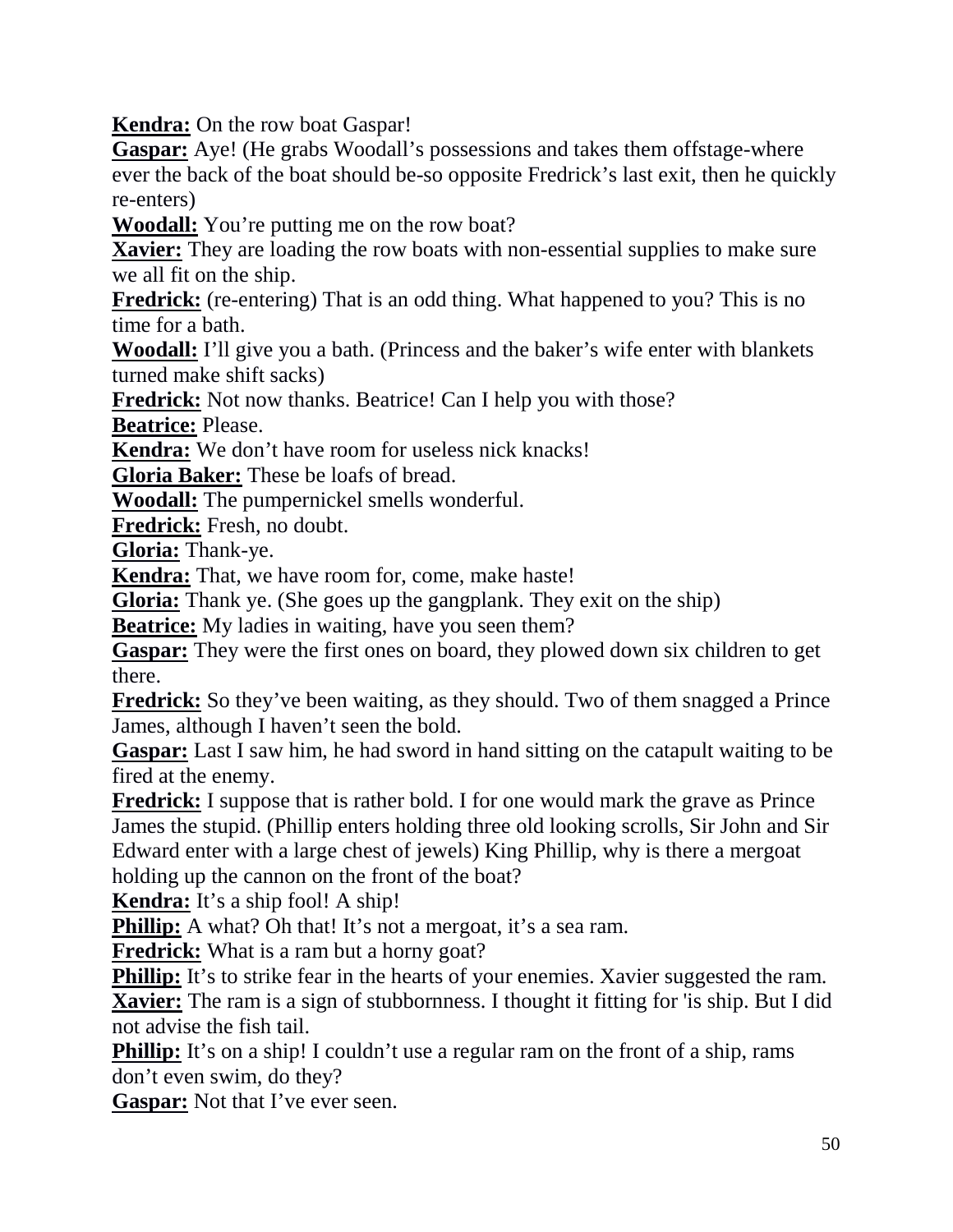**Fredrick:** Interesting creature, half fish, half goat, must smell delightful. **Phillip:** If it bothers you all that much, don't use the ship.

**Fredrick:** I'm sure we'll come to love it sire, it's best to have a big cannon if you're a horny goat-fish. Or so I've heard. Let's get you on board.

**Phillip:** Just load this chest. (Gaspar and Fredrick attempt to lift it Fredrick side sinks quickly)

**Fredrick:** What's this? The anchor?

**Phillip:** (Opening the chest) The crown jewels of Crestview.

**Woodall:** (Sniffs) Mahogany chest, whoa that smells like a lot of gold.

**Gaspar:** Only the essentials aboard sire.

**Phillip:** This should buy land or food if you need. Remember, the most valuable assets are the women and children aboard.

**Fredrick:** Especially your child, who also happens to be a woman- that's understood.

**Phillip:** Xavier, my trusted advisor, I must humbly apologize for nearly having you beheaded, and of course for holding you against your will for these past thirty odd years. I should have kept to my word, and released you. Truth be known, I was unsure of myself without your consult.

**Xavier:** I do not know what to say, that is the strangest apology I've ever received. You were sire, a better king than you're father. Still mis-guided and paranoid, but a better king.

**Phillip:** I must entrust you with these. The scrolls of Foresty and the early scrolls of the kingdom of Crestview. They are the only written record of my ancestors and this kingdom's history.

**Gaspar:** Forest view?

**Fredrick:** Before they had a view of the river, they had a view of the forest.

**Phillip:** How did you know of this?

**Fredrick:** Lucky guess.

**Phillip:** Would you do the honor of preserving this legacy?

**Xavier:** These scrolls remained damaged from the great fire your majesty. **Phillip:** Yes.

**Beatrice:** There was a fire in the kingdom before today?

**Xavier:** I realize it is no longer my place to give counsel. Per'aps you should tell your daughter of that fire.

**Phillip:** Yes, old friend, I should. Long ago my darling, when I was your age. I tried to escape the kingdom by burning down a wall. Xavier, please say you'll protect them, and add to our history.

**Xavier:** Je suis ravi de pouvoir aider, why not?

**Beatrice:** Father, you are coming on board.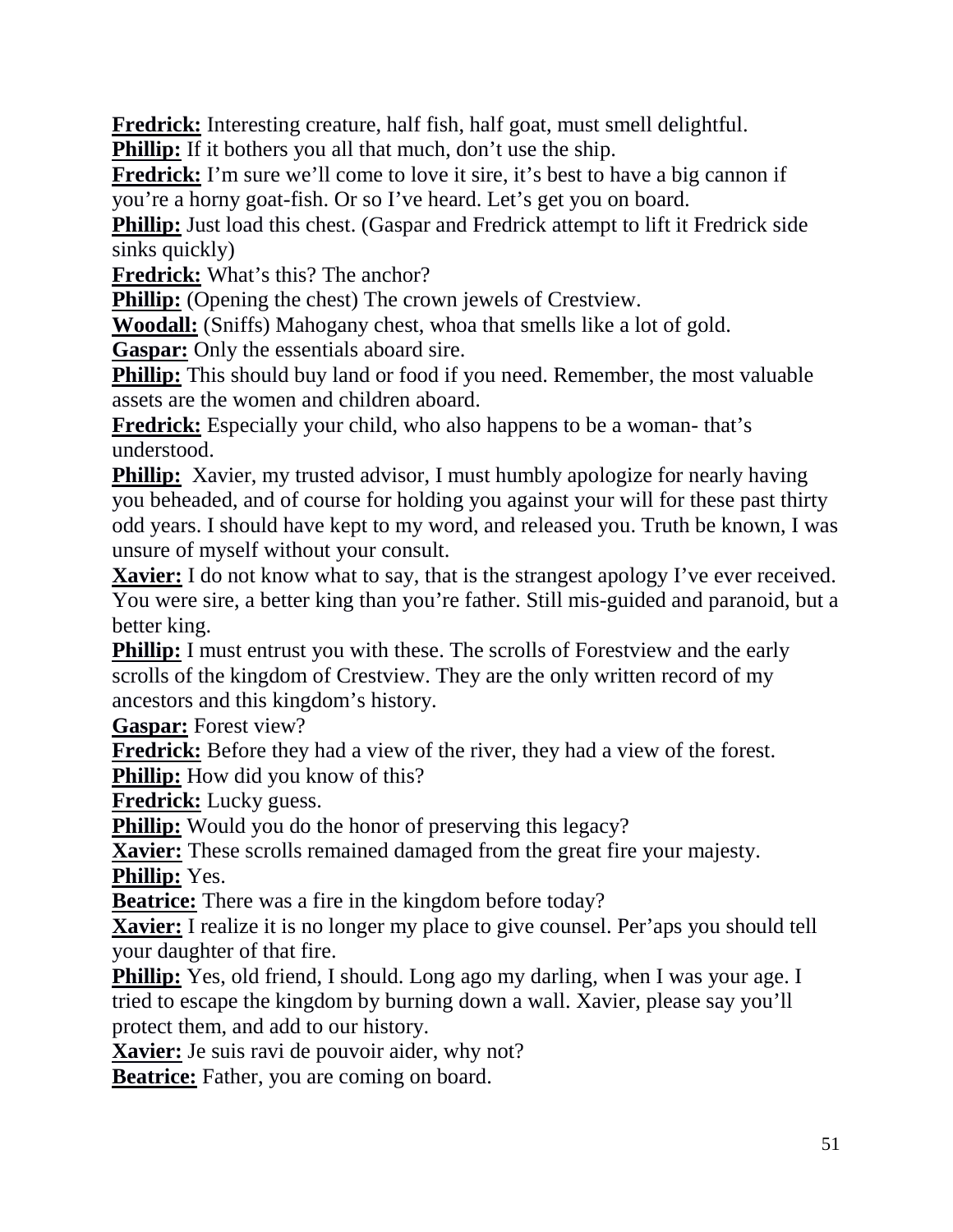**Phillip:** Nay dear Beatrice. I've gone my whole life without fighting a battle or proving my worth, and it is I that carried on our recluse life when I was begged not to several times by your mother, rest her soul. She was right I was foolish, and scared. I shall not back down from this battle. If you are to make an escape this army must be kept beyond the gate till the Reveler's left sight. Remember me well my darling child. (He kisses her)

**Beatrice:** No father, you cannot!

**Phillip:** No one tells me what I cannot do my dear, I am the king. I must!

**Fredrick:** No one shall doubt your courage, if you join us sire.

**Phillip:** Between you and I - I've been tricked into wedding the Duchess, and I'd much rather take my chances in battle. Edward, John, God speed my men, God speed to you Admiral Kendra! Keep this ship and its cargo secure.

**Sir Edward:** No sir. I shall not board. They have Gaspar, Fredrick, the blacksmith and fifty other able bodied men, I stand with my king.

**Sir John:** As do I my lord.

**Woodall:** What, I'm not able bodied?

**Fredrick:** You can't walk to the boat without drowning.

**Kendra:** Ship!

**Phillip:** Yes, yes, that's very well and good, I respect the honor, but they haven't any knights on board.

**Sir John:** That's not of my concern sire.

**Phillip:** We haven't time for- fine! (He draws his sword) You four! Take a knee! **Fredrick:** Excuse me?

**Phillip:** On your knee fool! You too Woodall! (They do) I hereby knight you Sir Gaspar Braddock Huntsman of Crestview, You are Knighted Sir Woodall Forest of Crestview, (the sword nicks him a little in the face and he yells a bit) I'm so sorry, was that your eye?

**Sir Woodall:** It's fine sire, I wasn't using it.

**Phillip:** You Sir Xavier Breast-

**Xavier:** It's Brest sire, I like breasts, I'm not from them.

**Phillip:** Sir Xavier Brest Scorcer of Crestview. By the way your prophecy stone is on board, It contained a great deal of iron, we forged it into a cannon ball for the basilisk. You, Fredrick are charged with the most important duty I can ask of any knight. Love, defend and serve my daughter at all costs, do you swear to this? **Fredrick:** It shall be an honor and pleasure to do so.

**Phillip:** Then I dub thee Sir Fredrick Hampton of Crestview. Now get my daughter on that ship and safely out of this kingdom men.

**Fredrick, Gaspar, Woodall:** Aye sir!

**Xavier:** Oui.

**Beatrice:** I love you father.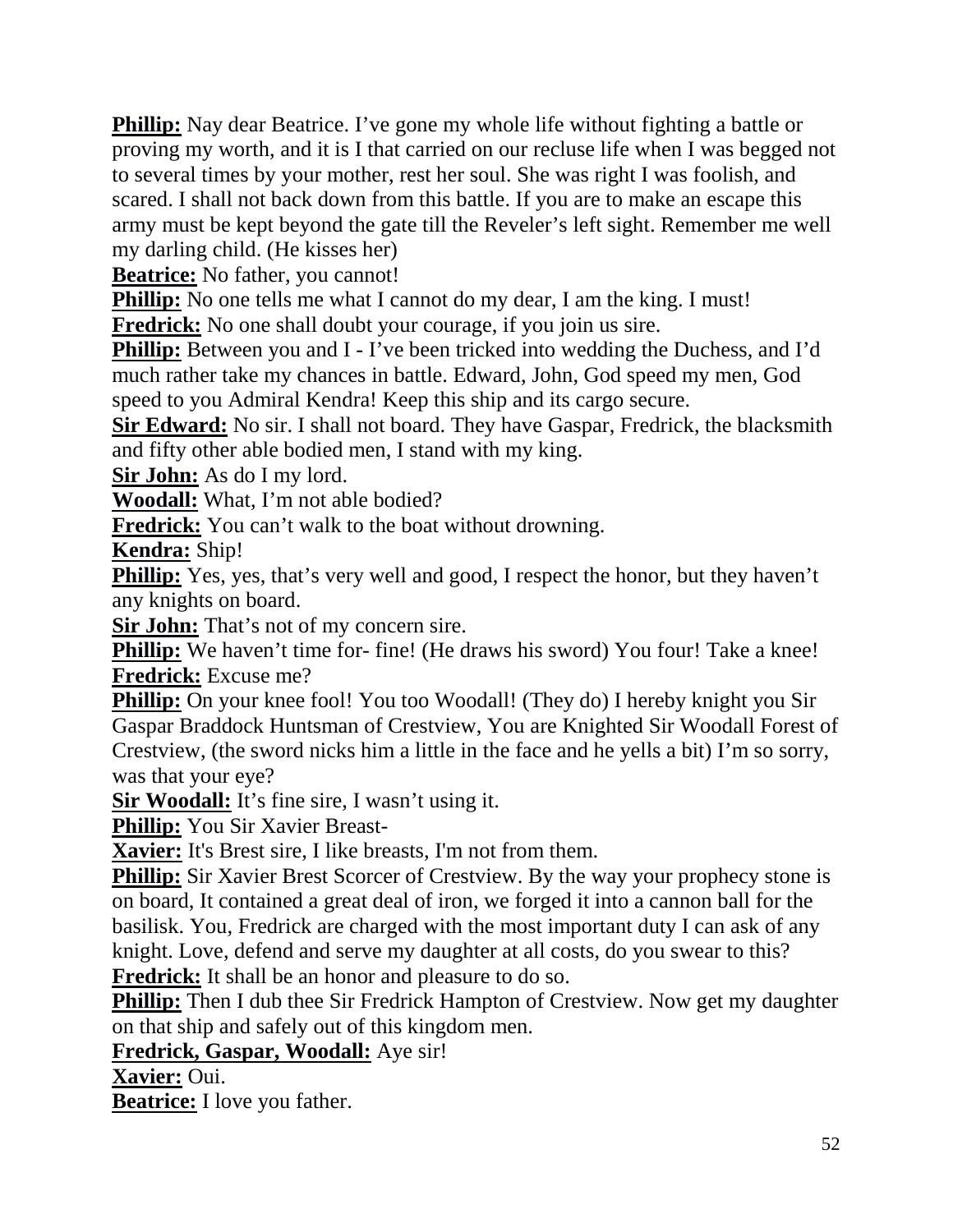**Phillip:** And I you. For the honor of Crestview! Huzza! (Phillip, John and Edward charge off stage swords held high)

**Sir John: & Sir Edward:** Huzza!

**Gaspar:** God be with you your highness!

**Fredrick:** Was it not you that doubted him as a rightful king?

**Gaspar:** T'was before he knighted me, I now accept his rule wholeheartedly.

**Kendra:** Look it here, we've got knights in our midst.

(Woodall is about to walk off the peer, he's caught by Gaspar and carried on board)

**Woodall:** Thank you Sir Gaspar.

**Gaspar:** How'd you know it was me?

**Woodall:** Your smell, and I doubt Fredrick could hold me. Could you help me on board?

**Gaspar:** I must, we can't wait a fortnight watching you try it yourself.

**Kendra:** If you gallant knights would be so kind as to untie the ship!

**Fredrick:** Aye! (They begin to do so)

**Gaspar:** Captain Kendra! Can we stop by the coast of Cardigan Bay? I've got to pick up my wife and son.

**Kendra:** If it's fast, and on the way. Ahoy men! Raise the sails!

**Fredrick:** I thought you were running from you wife and son?

**Gaspar:** Leaving behind my responsibilities? Nay, I'm a knight now, that wouldn't be the knightly thing to do.

**Fredrick:** Leaving someone you love isn't even a foolish thing to do.

**Beatrice:** It's foolish to think you love someone at first sight.

**Fredrick:** I am a fool.

**Beatrice:** Perhaps I am as well.

(They kiss.)

(Lights out, end scene)